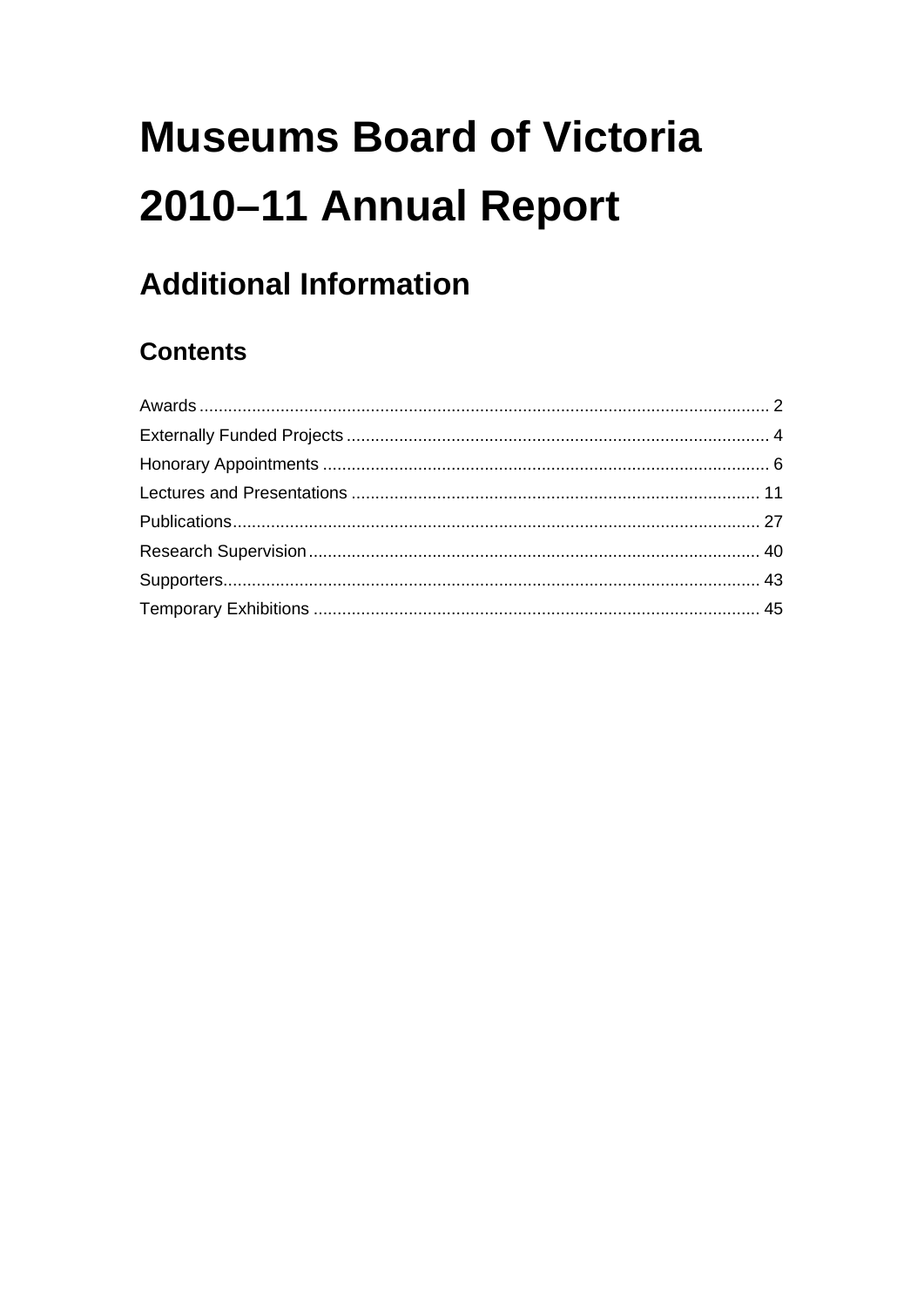## <span id="page-1-0"></span>**Awards**

### **2010 Arts Victoria Portfolio Leadership Awards**

Winner, Leadership in Community category: awarded for the Victorian Bushfires Collection

### **2010 Arts Victoria Portfolio Leadership Awards**

Winner, Leadership in Public Programs category: awarded for the Biodiversity Snapshots application

### **2010 Arts Victoria Portfolio Leadership Awards**

Highly commended, Leadership in Business Improvement category: awarded for Customer Self-service (online ticketing and membership) project

### **2010 Arts Victoria Portfolio Leadership Awards**

Highly commended, Leadership in Collaboration: awarded for *My People, Culture and Country* exhibition

### **2010 Arts Victoria Portfolio Leadership Awards**

Winner, Leadership in Technology category: awarded for *Science and Life* gallery redevelopment

### **2010 Arts Victoria Portfolio Leadership Awards**

Award for volunteers (non-competitive category): Museum Victoria for the geosciences volunteer team

### **2010 Audio Visual Industry Awards**

Winner, Innovation Award: Panoramic Navigator (in partnership with Megafun)

### **2010 Australian Audio Visual Industry Award (AVIA)**

Winner, Innovation Award: Museum Victoria and Megafun for Panoramic Navigators in *Wild: Amazing Animals in a Changing World* exhibition

### **2010 eLearning Industry Excellence Awards**

Highly commended and finalist, eLearning for Kinder to Year 12 category: awarded for *Dinosaur Walk* website

### **2010 Interior Design Excellence Award (IDEA), Inside (interior design review magazine)**

Winner, Event Design category: Museum Victoria for *Wild: Amazing Animals in a Changing World* exhibition

### **2010 Hobsons Bay Business Excellence Awards**

Winner, Tourism category: awarded to Scienceworks

### **2010 Victorian Museum Award, Museums Australia (Victoria)**

Winner, Award for Large Museums (51+ paid staff) category: Museum Victoria for *Wild: Amazing Animals in a Changing World* exhibition

### **2010 Victorian Tourism Awards**

Winner, Major Tourist Attraction category: awarded to Melbourne Museum

### **2010 Victorian Tourism Awards**

Winner, Tourist Attraction category: awarded to Scienceworks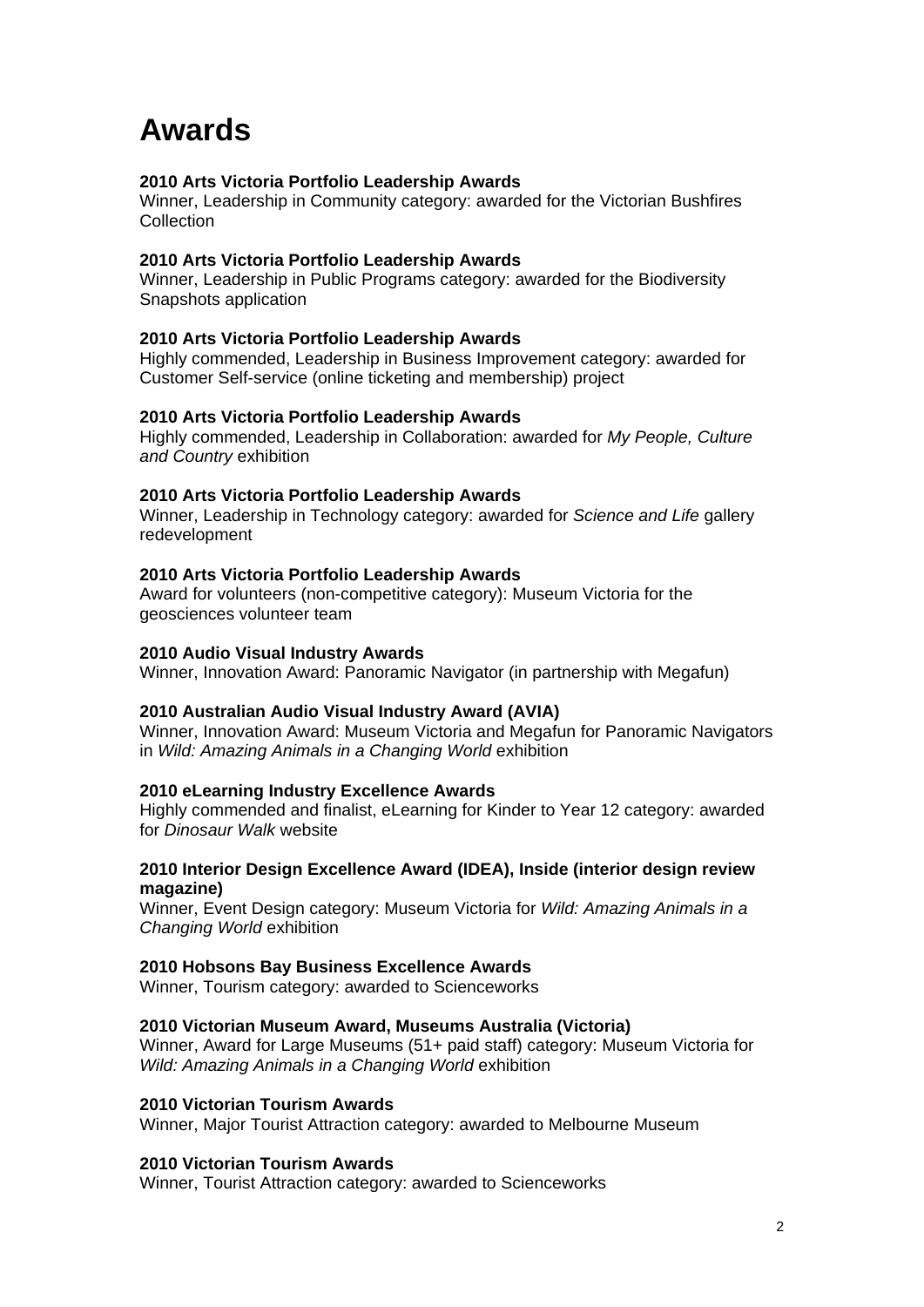### **2011 Australasian Reporting Awards**

Bronze winner: awarded for the *2008–09 Museum Victoria Annual Report*

### **2011 Best of the Web Award, Museums and the Web (MW2011)**

Winner, Audio/Visual/Podcast category: Museum Victoria for "Access All Areas" Podcast Adventures

### **2011 Excellence in Exhibition Competition Award, American Association of Museums (National Association for Museum Exhibition, Curators' Committee, Committee on Audience Research and Evaluation, and Committee on Education)**

Winner, Special Achievement in Innovative Design category: Museum Victoria for *Wild: Amazing Animals in a Changing World*

### **2011 MUSE Award, American Association of Museums (Media & Technology Committee)**

Winner, gold award, Multimedia Installations category: Museum Victoria for the Rio Tinto Volcanic 3D in AVIE by iCinema UNSW in the *Dynamic Earth* exhibition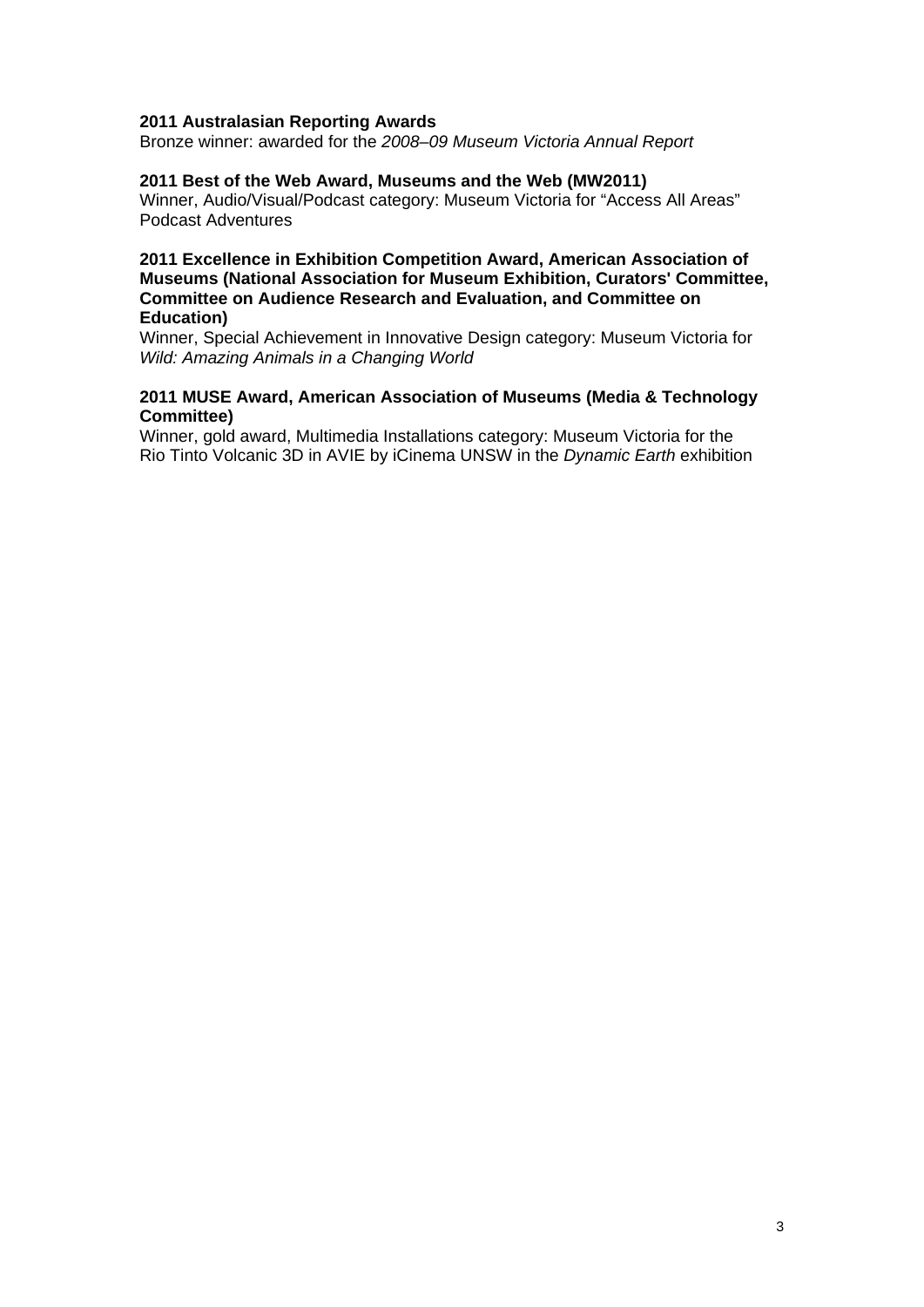## <span id="page-3-0"></span>**Externally Funded Projects**

The following projects received external funding and commenced during the year under review.

Arts Victoria: funding for a Victorian Indigenous art residency within the Bunjilaka redevelopment project

Arts Victoria: Federation Handbells 2010–13

Arts Victoria: upgrade of the air-conditioning at Scienceworks and the commencement of site remediation at the former ACI site in Spotswood

Atlas of Living Australia: grant to purchase imaging equipment and infrastructure support to enhance biodiversity images and information

Atlas of Living Australia: create public websites and associated software for the Pests and Diseases Image Library (PaDIL) and a new product called 'Bowerbird'

Australian Biological Resources Study National Taxonomy Research Grant Program: research grant for the project 'Resolving the blue-ringed octopus fauna of Australia: taxonomy, phylogeny and human health hazards of the genus *Hapalochlaena* (Family Octopodidae)'

Australian Biological Resources Study National Taxonomy Research Grant Program: non-salaried researcher grant for the project 'Australian Isopoda Antarcturidae: diverse yet undocumented'

Australian Biological Resources Study, through the Department of Sustainability, Environment, Water, Population and Communities: revision of nomenclatural treatments for the Australian Faunal Directory

Australian Biological Resources Study, through the Department of Sustainability, Environment, Water, Population and Communities: Bush Blitz survey at the Indigenous Protected Areas of Lake Condah, Victoria

Department of Agriculture, Fisheries and Forestry (Commonwealth): implementation of validation and image parameters in PaDIL

Department of Agriculture, Fisheries and Forestry: funding to continue work with the Tasmanian Department of Primary Industry looking at one pest and one pathogen through an entire crop-growing season, associated with PaDIL

Department of Agriculture, Fisheries and Forestry: funding to develop a process for translation of the Plant Health Committee–format fruit fly datasheets to make them available in PaDIL

Department of Agriculture, Fisheries and Forestry: funding to engage with international contacts for PaDIL in South America (in particular Brazil, Peru and Chile)

Department of Education and Early Childhood Development LOTE unit: support for the Japanese LOTE online *Wild* resources, as part of the National Asian Languages and Studies in Schools program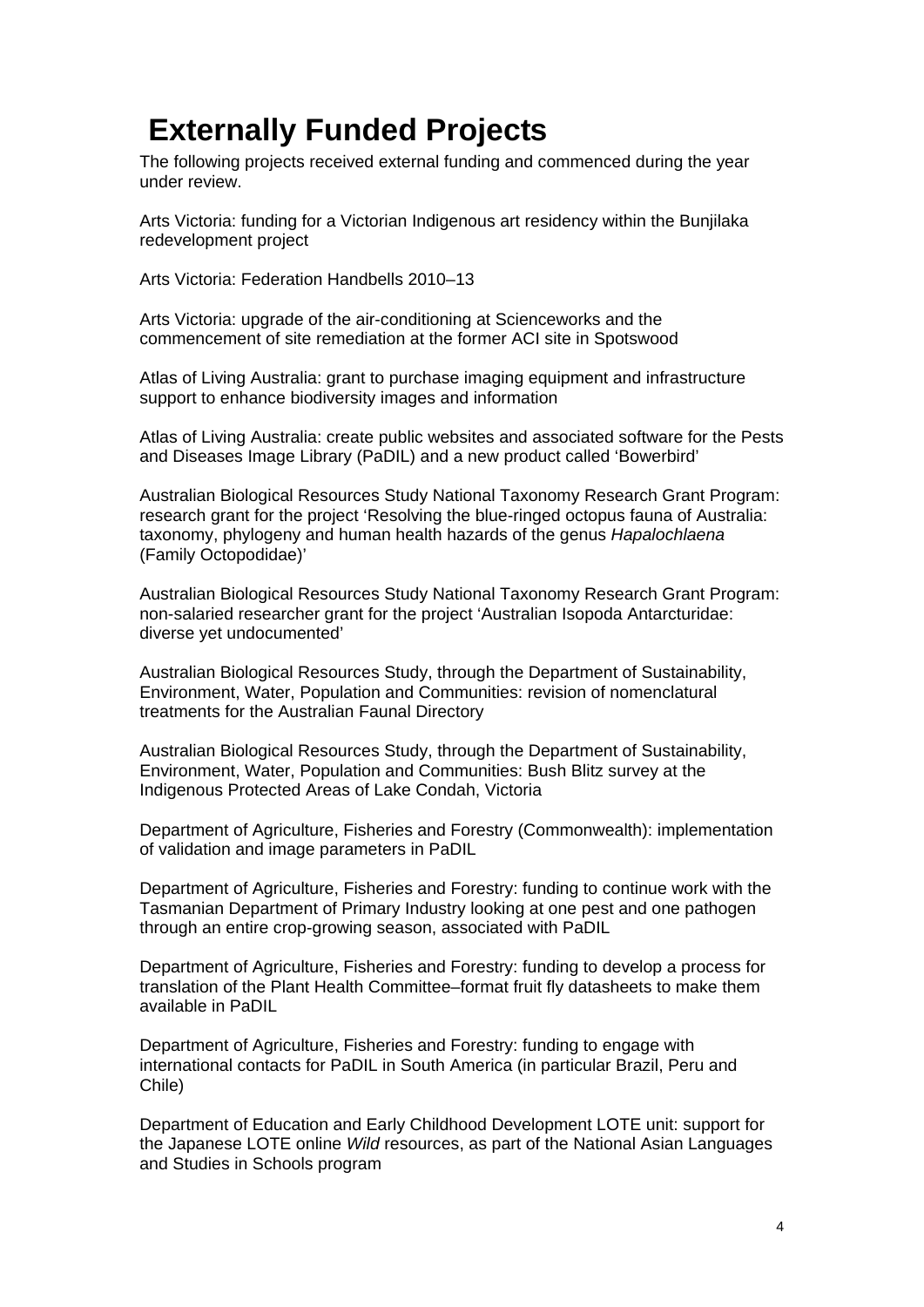Department of Education and Early Childhood Development: grant from the Find, Use and Share Education (FUSE) program to Museum Victoria's History and Technology and Public Programs departments, to develop online education and learning resources titled 'Making History: research, create, share'

Department of Employment, Economic Development and Innovation: funding to create a web portal for remote microscopy, associated with PaDIL

Department of Industry, Innovation and Science Research and the Council of Australasian Museum Directors: International Year of Biodiversity seeding grant for the *Art of Scientific Observation: a regional outreach tour*

Department of Sustainability and Environment: development of an online marine taxonomic reference tool, as part of the research delivery component of the Seagrass and Reefs Program for Port Phillip Bay

Department of Sustainability, Environment, Water, Population and Communities: funding to help protect and conserve Australia's national historic sites

Department of Sustainability, Environment, Water, Population and Communities: National Heritage Week grant to present a lecture and create an online documentary on reinstating the garden surrounds of the Royal Exhibition Building

Department of Sustainability, Environment, Water, Population and Communities: Databasing Ant Data from Museum Victoria, in relation to the Australian Natural Heritage Assessment Tool (ANHAT).

Dow Chemicals: contribution to International Year of Chemistry to support *Experiment Zone* at Scienceworks

IMG Entertainment: funding to develop education kits and professional development activities for the *Tutankhamun and the Golden Age of the Pharaohs* exhibition

Kodak Australasia Pty Ltd: donation to support management of the Kodak Australasia Heritage Collection

Modern Languages Teachers' Association of Victoria: seeding grant to support Spanish LOTE online resources, *Cuéntame Cómo Pasó*, and the Discovery Program learning kit *La Maleta Viaja*

Perpetual Trustee Company Ltd (from the Alan (AGL) Shaw Trust): funding for Museum Victoria's exhibition renewal program (to assist with developing the exhibition, *Identity: Yours, Mine, Ours*)

Sustainability Victoria: sponsorship support for the presentation 'Changing Environmental Conditions for Museums and Galleries', by Julian Bickersteth from International Conservation Services, hosted at the Royal Exhibition Building and in conjunction with Arts Victoria

Rio Tinto Ltd: sponsorship support for the *Dynamic Earth* exhibition and to establish the Rio Tinto Innovation Fund

Visions of Australia Program: grant to assist a touring program for the exhibition *Ancestral Power and the Aesthetic: Arnhem Land Paintings and Objects from the Donald Thomson Collection*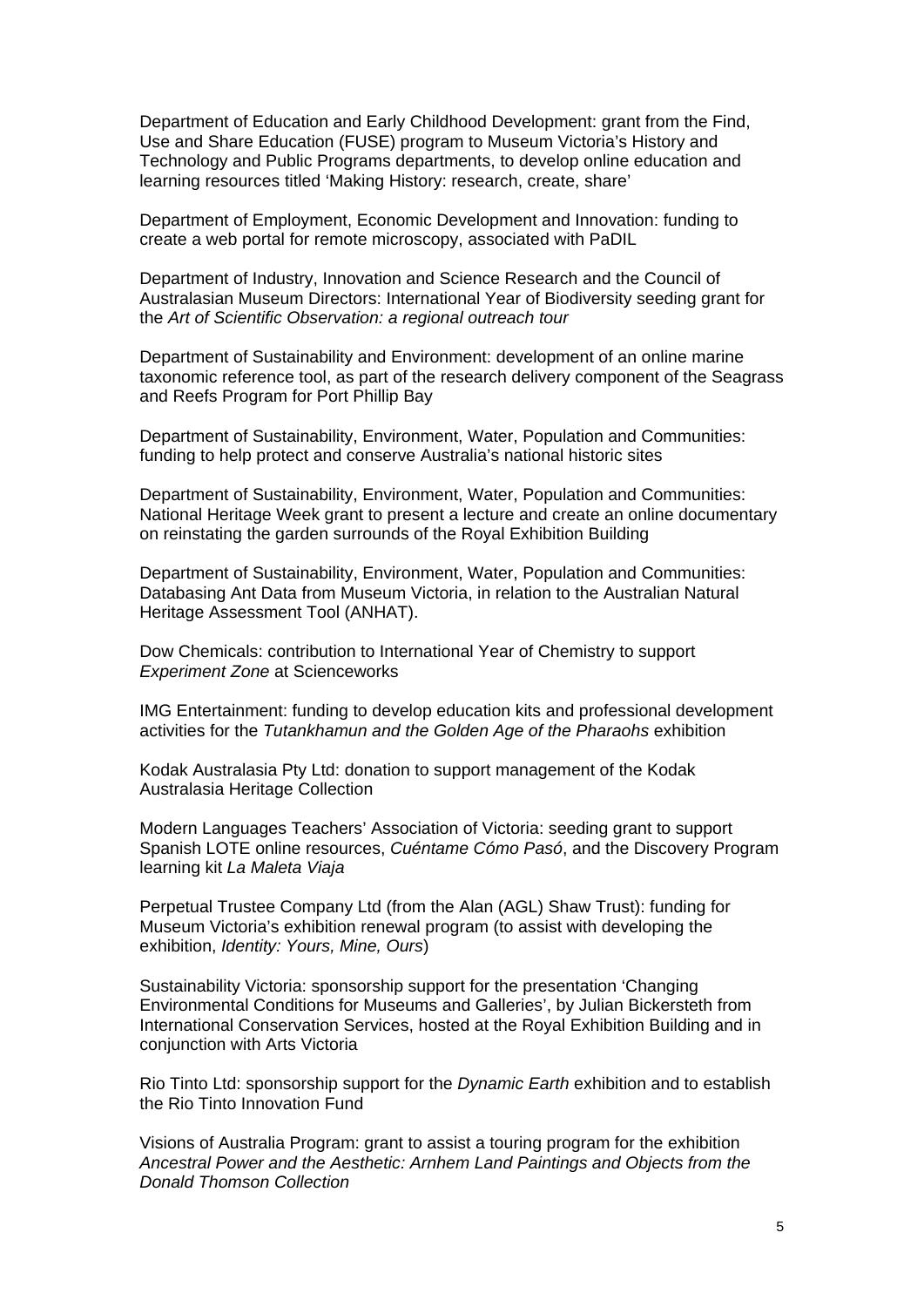## <span id="page-5-0"></span>**Honorary Appointments**

### **Honorary Life Fellows**

Granted to individuals of high academic distinction or public standing, considered to have made a significant contribution to the intellectual standing or other significant development of Museum Victoria.

Professor Margaret Cameron AM Professor John Coghlan AO Mr Graham Cunningham Mrs Amanda Derham Mr Bob Edwards AO Mr Jack Ellis Ms Phyllis Fry Ms Jill Gallagher Mr Terry Garwood Professor Jennifer Graves Ms Susan Heron Mr Peter Hiscock AM Professor Rod Home Mr Steve Howard Professor Daryl Le Grew Ms Jenny Love Professor Janet McCalman Ms Tina McMeckan Mr Peter McMullin Dr Ray Marginson AM Dr Angus Martin Mr Harold Mitchell AC Mr Graham Morris Mr Phillip Morrison Professor John Mulvaney AO Mrs Sarah Myer Ms Sheila O'Sullivan Professor David Penington AC Professor Marian Quartly Mrs Caroline Searby Mr Richard Searby Mr Ian Sinclair The Hon. Haddon Storey QC Professor John Swan Professor James Warren Ms Deanne Weir Dr Barry Wilson Mr Garry Woodard

### **Curators Emeritus**

Granted to curators who retire after having given distinguished service to Museum Victoria for a minimum of 10 years and have made a distinguished contribution in an appropriate curatorial or research field.

Mrs J. Hope Black Ms Suzanne Boyd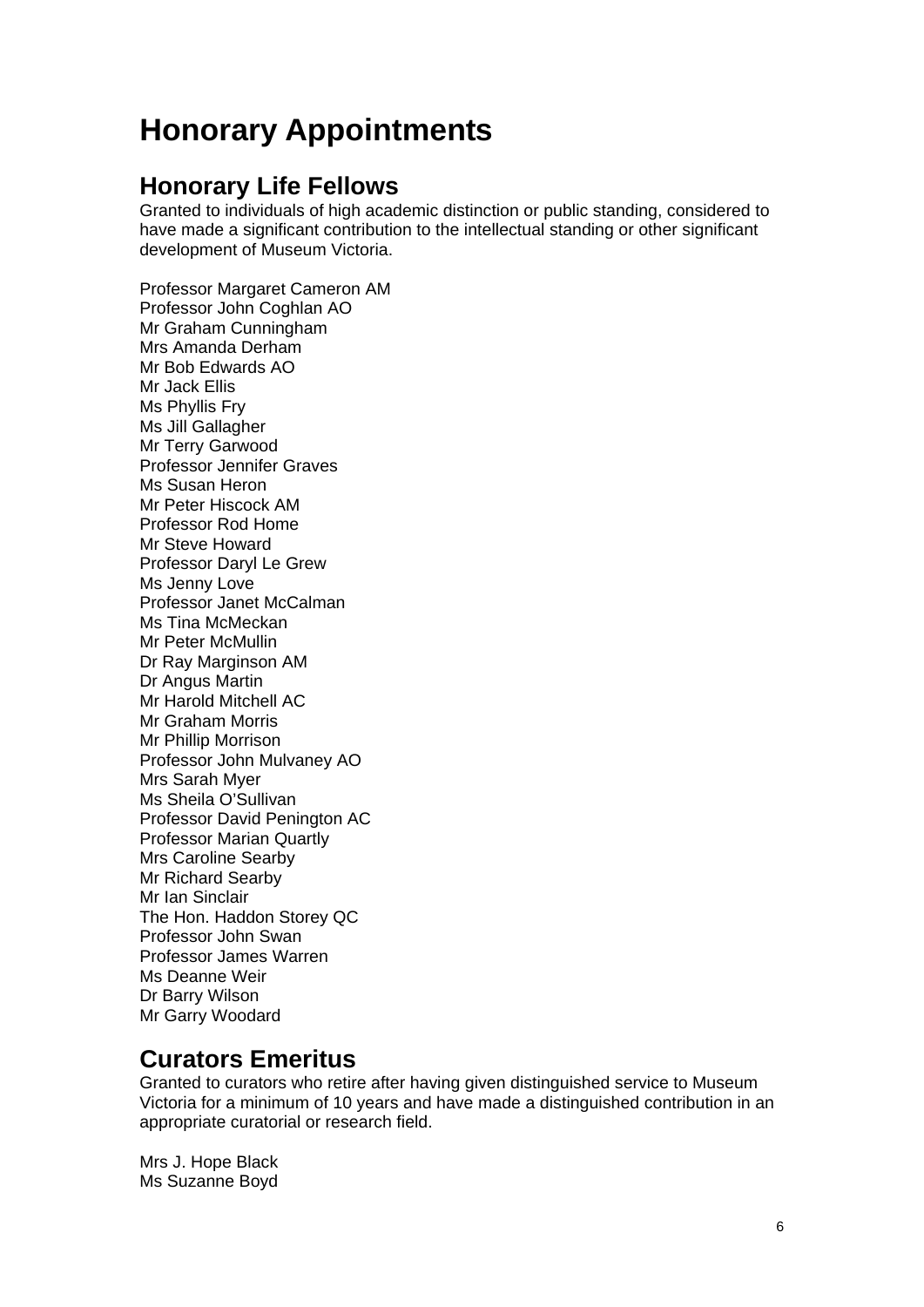Dr Thomas Darragh Ms Joan Dixon Dr Chung-Cheng Lu Dr Gary Poore Mr John Sharples Dr Ron Vanderwal Ms Elizabeth Willis

### **Honorary Associates**

Granted to individuals who can be called upon to provide specialist professional advice and assistance to the Board, management or staff on an honorary basis.

### **History and Technology**

Mr Maxwell Burnet Mr Eddie Butler-Bowdon Professor Kate Darian-Smith Dr Gwenda Davey AM Professor Graeme Davison Ms Rhonda Diffey Dr June Factor Mr Geoffrey Holden Dr Helen Light AM Mr Euan McGillivray Ms Judy McKinty Mr Peter Marsh Dr Andrew May Ms Laura Mecca Assoc. Professor John Murphy Professor Timothy Murray Dr Seamus O'Hanlon Dr Carla Pascoe Mr Ken Porter Dr Gary Presland Mr Benjamin Thomas Professor Peter Thorne Dr Graham Willett Ms Kerry Wilson

### **Indigenous Cultures**

Assoc. Professor Harry Allen Dr Anthony Birch Dr David Dorward Mr Mark Dugay-Grist Dr Michael Green Dr Diane Hafner Dr Louise Hamby Dr Colin Hope Professor Marcia Langton Dr John Morton Professor Nicolas Peterson Professor Bruce Rigsby Dr Leonn Satterthwait Dr Gaye Sculthorpe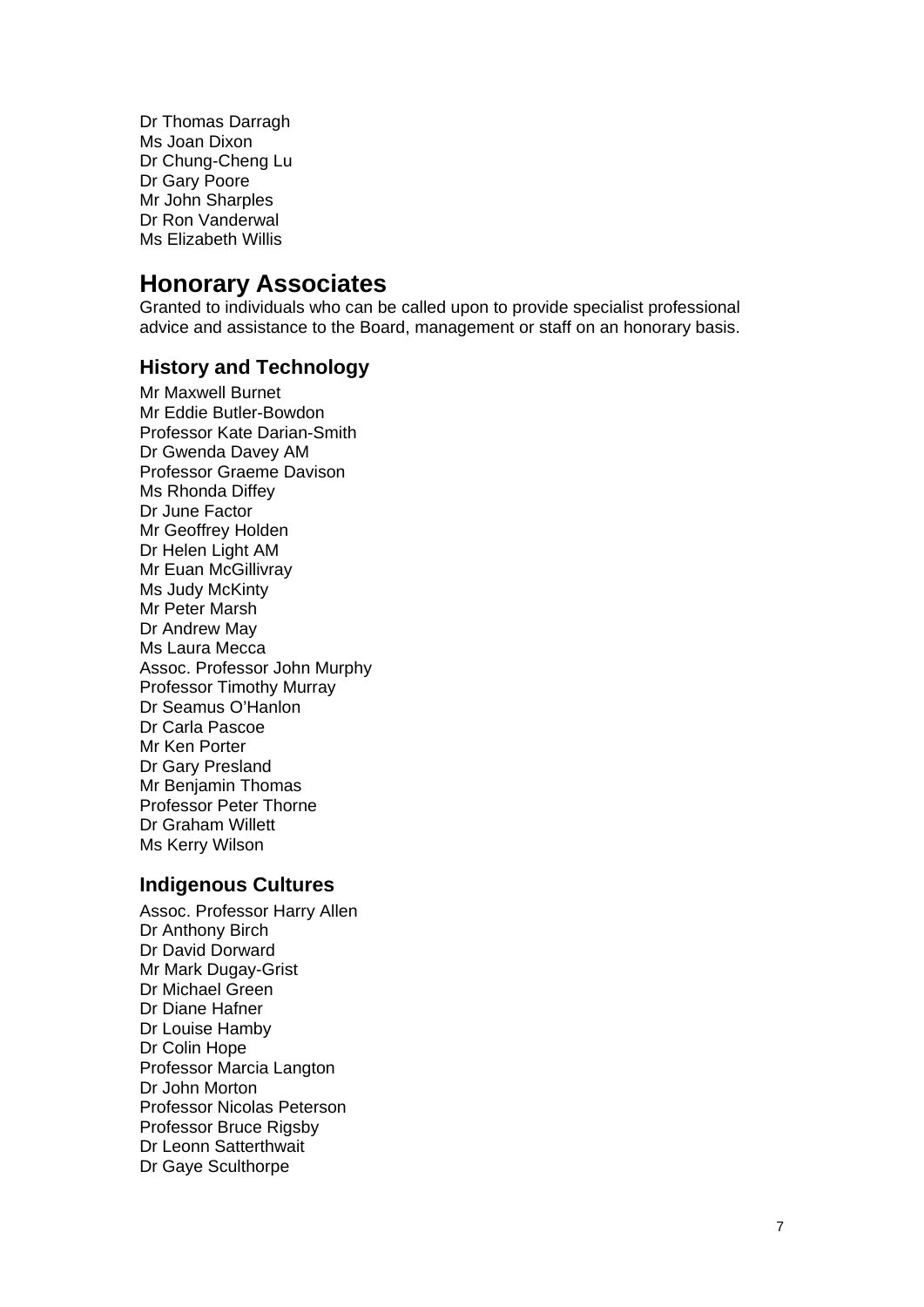### **Sciences**

Mr Ken Bell Mr Philip Bock Mr Robert Burn Dr John Chuk Dr Patricia Cook Dr Lawrence Cookson Dr Andrew Drinnan Dr Ross Field Mr Erich Fitzgerald Dr Dean Hewish Dr Julian Hollis Mr Francis Holmes Dr Jean Just Mr John Kean Mr Rudie Kuiter Dr John Lewis Assoc. Professor Murray Littlejohn Mr William Loads Dr John Long Professor John Lovering Mr Charles McCubbin Professor David Malin Dr Stuart Mills Mr John Neil Dr Gareth Nelson Dr Tim New Mr Ken Norris P. Mark O'Loughlin Dr Robert Paddle Dr Joyce Richardson Dr Richard Schodde Mr David Staples Assoc. Professor Roy Swain Professor John Talent Ms Elizabeth Thompson Mr Alfons VandenBerg Professor Patricia Vickers-Rich Mr Robert Warneke Dr Anne Warren Dr Jeanette Watson Mr H. Eric Wilkinson Dr Alan Yen

### **Museology: Information Technology and Multimedia**

Dr Gregor Kennedy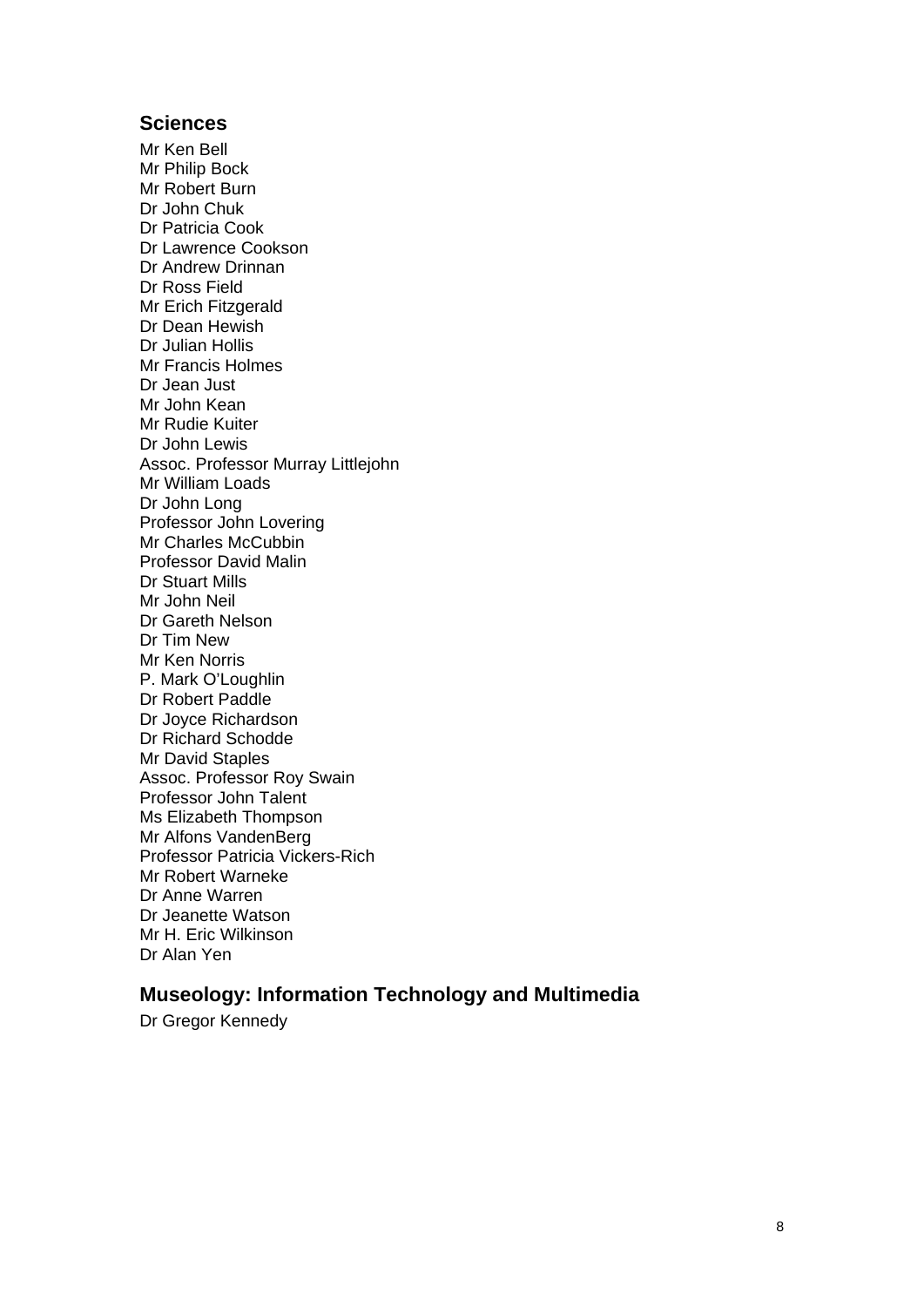### **Research Associates**

Granted to scholars who undertake research work at Museum Victoria for a finite period, and who require some official status in the building and some degree of administrative support.

### **History and Technology**

Mr Barry Adcock Mr Stephen Bentley Ms Cathrin Bernhardt Dr Barry Clark Mr Barry Cleland Mr Arthur Coombs Ms Peg Fraser Ms Georgia Harvey Dr Sarah Hayes Ms Judith Hughes Mr George Littlewood Ms Cherie McKeich Ms Catherine McLennan Ms Bernice Ngo Ms Jessica Piesse Mr Paul Pepdjonovic Mr Jim Pollock Ms Pamela Ricardi Dr Steve Roberts Mr Jurij Semkiw Ms Simone Sharp Mr John Spencer

### **Indigenous Cultures**

Dr Penelope Edmonds Dr Julie Evans Mr Jason Gibson Dr Gareth Knapman Ms Justine Philip Dr Marguerita Stephens

### **Sciences**

Dr Jeremy Austin Ms Lynda Avery Dr Catherine Boisvert Dr David Chapple Dr Stephanie Chapple Mr David Collins Mr Roger Fenwick Mr Adrian Flynn Mr Andrew Hugall Ms Sumitha Hunjan Dr Philip Irwin Mrs Lesley Kool Dr Philip Lane Ms Melanie Mackenzie Dr Dolly McKinnon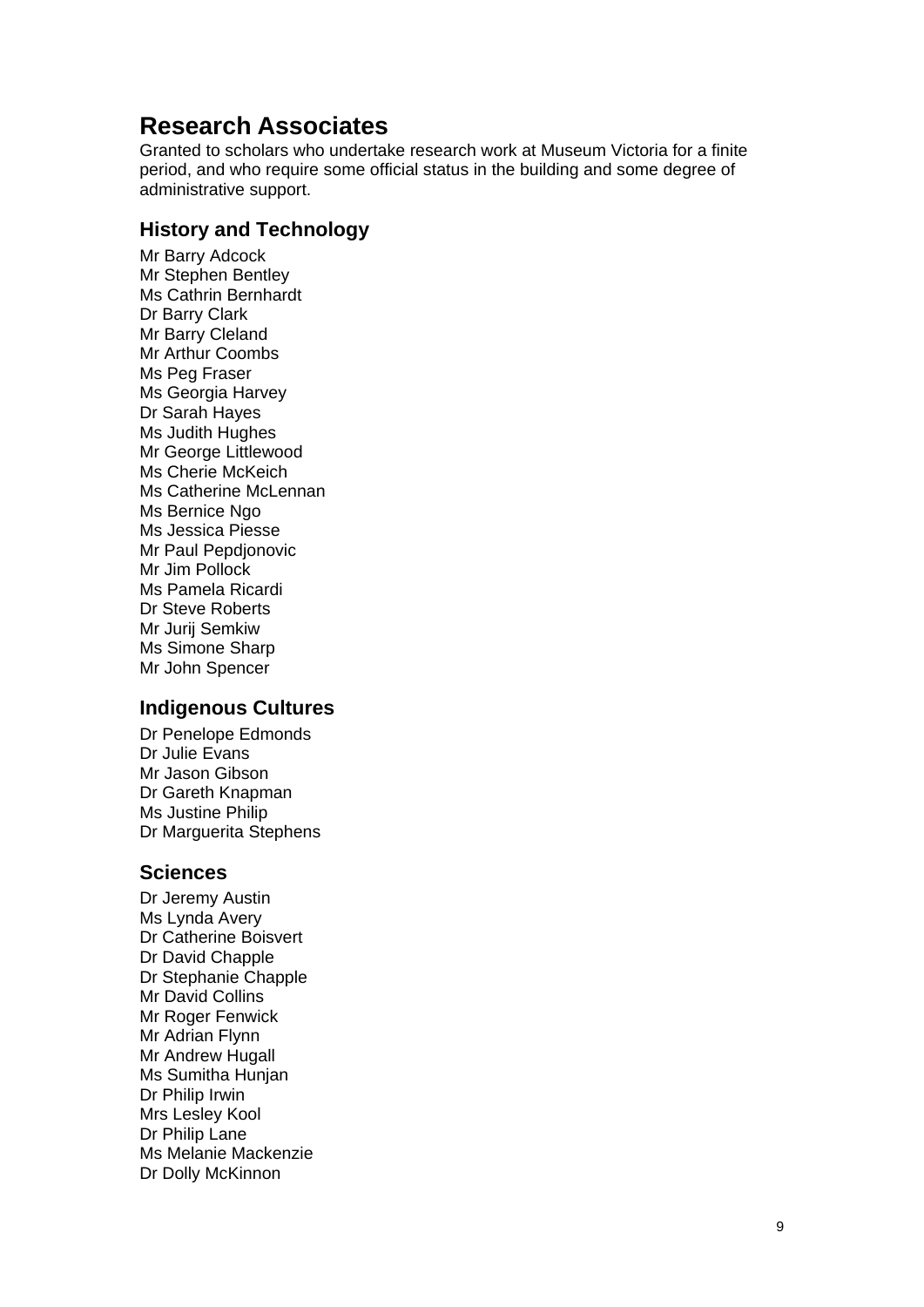Professor Elizabeth Malcolm Dr Lee-Ann Monk Ms Rhyllis Plant Mr Tarmo Raadik Mr Cain Roberts Ms Wendy Roberts Dr Karen Rowe Dr Peter Smith Dr Jan Strugnell Dr Anna Syme Ms Carla Tadich Mr Peter Trusler Dr Genefor Walker-Smith Dr Ann Westmore

### **Lightning Room**

Mr Edward Bondarenko Ms Sandra Charles Professor Akhtar Kalam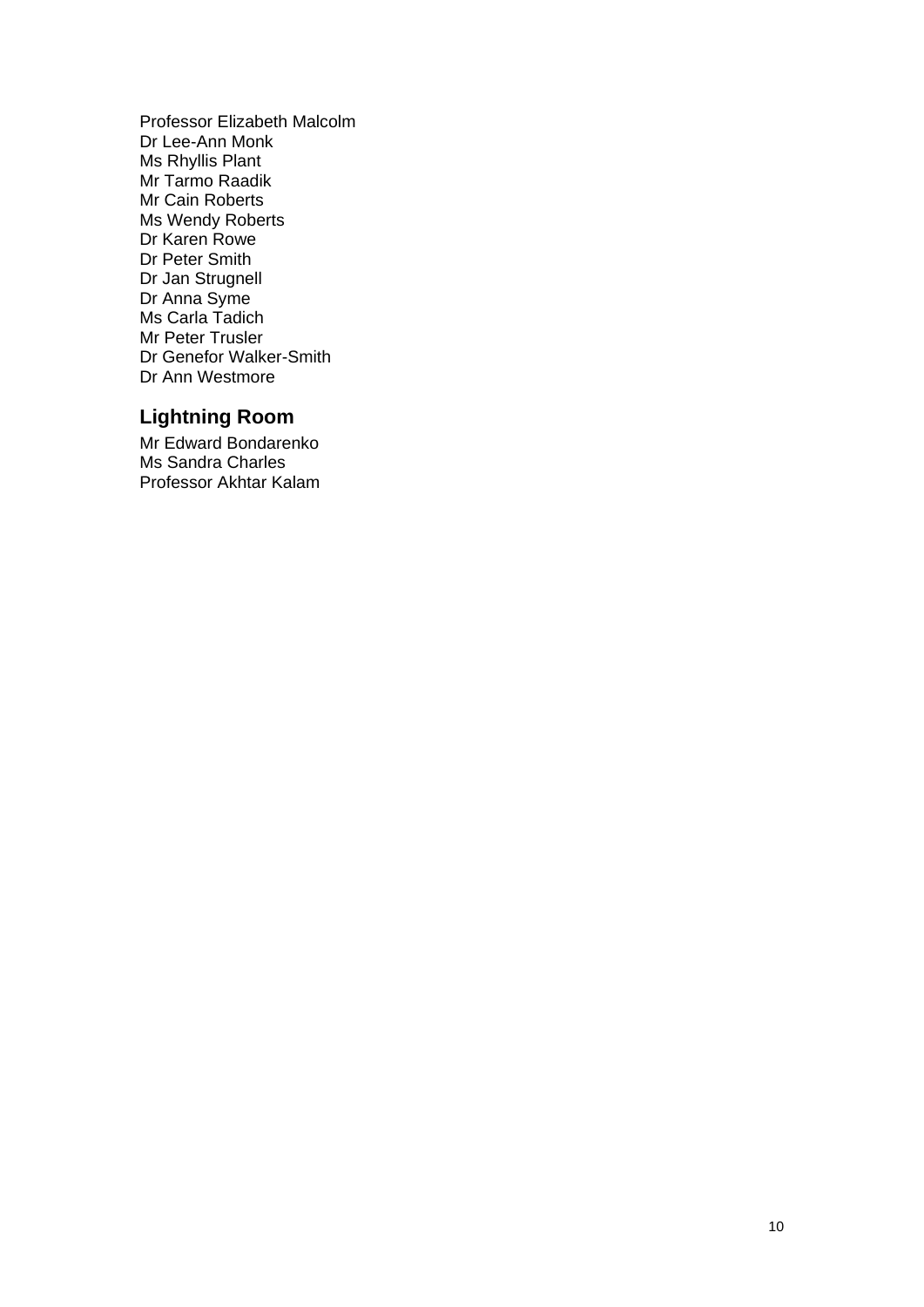## <span id="page-10-0"></span>**Lectures and Presentations**

### **Conference Presentations**

Allen, L. 2010. Brokering a peace deal in Arnhem Land: Donald Thomson and Wonggu and the 'Caledon Bay Massacre'. Symposium on Conciliation Narratives in Settler Societies: Objects and Performances in Historical Perspective (National Museum of Australia, Canberra, 18–19 November).

Allen, L. and Hamby, L. 2011. Unpacking the collections: pathways to knowledge. Methodological and Theoretical Challenges in Reconstructing Lifeways from Museum Collections. Symposium organised by the Catholic University of Leuven and Museum Victoria (Catholic University of Leuven, Belgium, 7–8 May).

Allen, L., Morphy, H., McKenzie, K. and Deveson, P. 2010. Conversation 5: Imagining a relational museum. Six Conversations on the Shifting Relationships Between Art Museums and their Publics seminar series (Research School of Humanities and the Arts, Australian National University, Canberra, 15 September).

Appeltans, W., Decock, W., Vanhoorne, B., Hernandez, F., Bouchet, P., Boxshall, G., Fauchald, K., Gordon, D., Hoeksema, B., Poore, G., van Soest, R., Stöhr, S., Walter, C. and Costello, M. 2010. The World Register of Marine Species, the first online inventory of all marine species. Poster presentation at the J. Frederick Grassle Science Symposium on the Census of Marine Life (Royal Society, London, UK, 5–6 October).

Avano, D. and Quint, B. 2010. Working mathematically – problem solving*.* The Mathematical Association of Victoria annual conference (La Trobe University, Bundoora, 2 December).

Avano, D. and Quint, B. 2011. Working mathematically – problem solving*.* Science Teachers Association of Victoria Primary Teachers conference (Science Teachers' Association Darebin Arts and Entertainment Centre, Melbourne, 24 May).

Balasubramaniam, S., Mulder, R., Pavlova, A., Sunnucks, P. and Melville, J. 2011. Avian blood parasites in fragmented habitats. Poster presentation at the Student Conference on Conservation Science (Cambridge University, UK, 22–24 March).

Balasubramaniam, S., Mulder, R., Radford, J., Pavlova, A., Sunnucks, P. and Melville, J. 2010. The prevalence of avian malaria in fragmented habitats. Poster presentation at the International Congress on Parasitology (Melbourne Exhibition and Convention Centre, Melbourne, 15–20 August).

Bence, M. and Quint, B. 2010. Winging it – explaining the physics of flight. Science Teachers' Association of Victoria Conference (La Trobe University, Bundoora, 29 November).

Bence, M. 2011. VCE astronomy and astrophysics. Teaching Astronomy and Astrophysics in 2011 conference (Scienceworks, Melbourne, 28 April).

Birch, W. 2010. New minerals from the phosphate deposits north‐east of Adelaide, South Australia. Australian Earth Science Convention, Geological Society of Australia (National Convention Centre, Canberra, 4–8 July).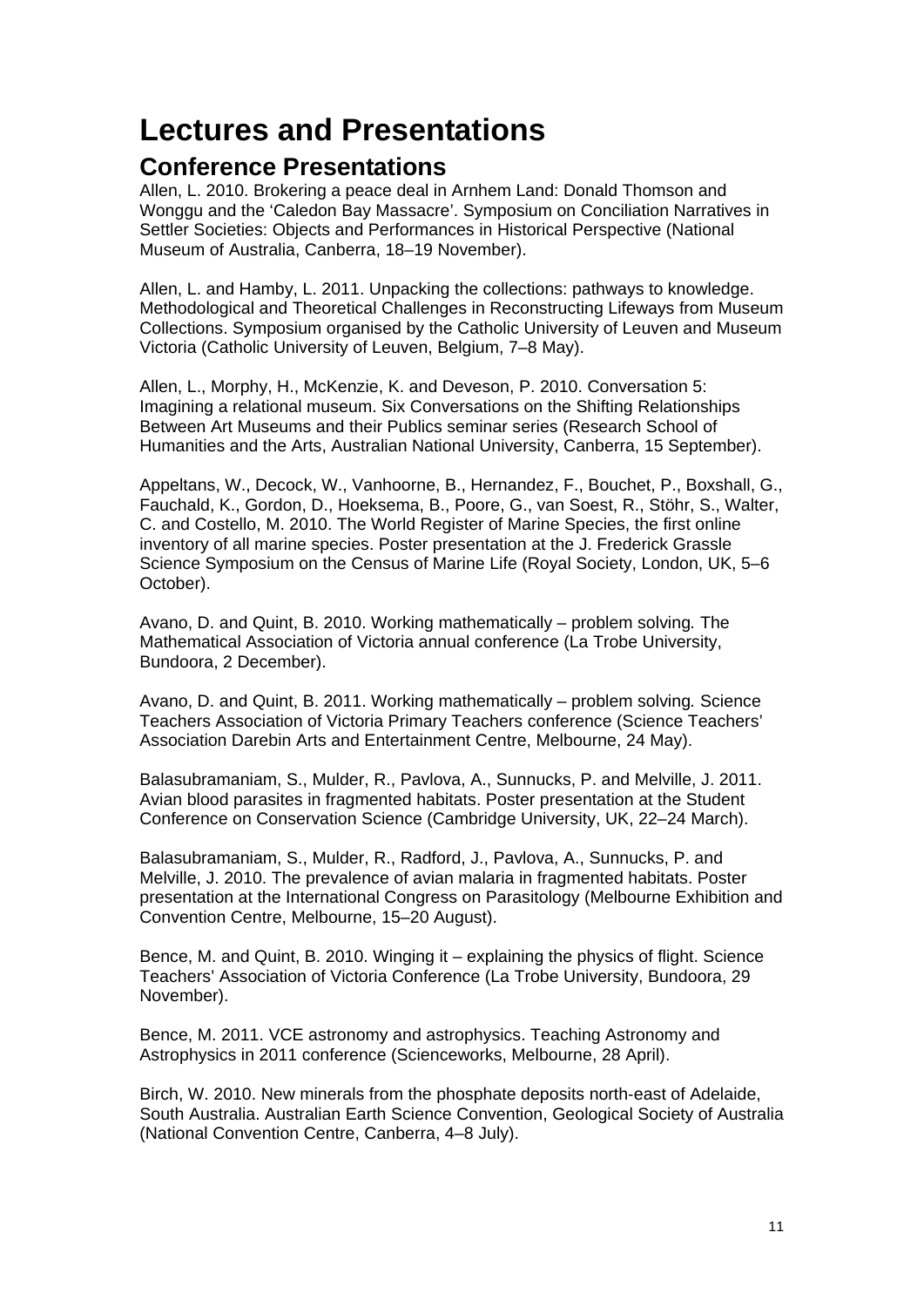Birch, W. 2010. Mineralogy of the Cleveland mine, Luina, Tasmania. 20th general meeting of the International Mineralogical Association (Eotvos University, Budapest, Hungary, 21–27 August).

Birch, W. 2011. Eugene von Guérard's volcanic landscapes: their environmental and geological significance. Symposium on Scientific Perspectives and the Landscapes of Eugene von Guérard (National Gallery of Victoria, Melbourne, 30 April).

Birch, W. 2011. The future of mineralogy in Victoria: building on the past. Joint Mineralogical Societies of Australasia annual seminar (Gemmology House, Spencer St, Melbourne, 12 June).

Bourke, P., Kenderdine, S. & Shaw, J. 2011. Advanced applications in: stereographic, panoramic and fulldome visualization. First International Conference on VR Innovation, IEEE VR (Singapore, 19–20 March).

Browne, J., Cribb, T. and Pitt, K. 2010. Spatial variation of digenean parasites in the 'upside-down jellyfish', *Cassiopea* species 1. Twelfth International Congress of Parasitology (Melbourne Exhibition and Convention Centre, 15–20 August).

Browne, J., Pitt, K. and Cribb, T. 2010. Investigating life cycles and host specificity of digenean parasites of gelatinous zooplankton using DNA. Third International Jellyfish Blooms Symposium (Instituto Nacional de Investigación y Desarrollo Pesquero, Mar Del Plata, Argentina, 14–16 July).

Bush, M. 2010. Changing memories: the design and evaluation of the fulldome show *Our Living Climate*. Poster presentation at the Behavior, Energy and Climate Change Conference (Hyatt Regency Hotel, Sacramento, California, USA, 14–17 November).

Carney, R., Menot, L., Billet, D., Galéron, J., Ingole, B., Kitazato, H., Krylova, E., Levin, L., Poore, G., Lavrado, H., Rowe, G., Sellanes, J., Vanreusel, A. and Sibuet, M. 2010. Continental Margin Ecosystems on a worldwide scale – II. Large-scale distribution and diversity patterns revisited along continental slopes. Poster presentation at the J. Frederick Grassle Science Symposium on the Census of Marine Life (Royal Society, London, UK, 5–6 October).

Chen, I-P., Symonds, M.R.E., Hugall, A.F., Melville, J. and Stuart-Fox, D. 2010. Design matters: colour pattern evolution in Australian dragon lizards (Agamidae). Thirty-fifth Meeting of Australasian Societies for Herpetology (Barmera, South Australia, 20–23 September).

Chmiel, K. 2010. #collectionfishing, or how social networking leads to museums collaborating, Museums Australia National Conference 2010 (University of Melbourne, Parkville, 28 September – 2 October).

Clement, A. 2010. Functional morphology of Devonian dipnoans: jaw mechanics and air-gulping behaviour. Third International Palaeontological Congress (Imperial College, London, 28 June – 3 July).

Clement, A. 2011. Ecomorphology, feeding mechanics and bite force modelling of Devonian dipnoans. Thirteenth Conference on Australasian Vertebrate Evolution, Palaeontology and Systematics (State Library Lecture Theatre, Perth, 27–30 April).

Cole, E. 2010. Learnings from selling tickets online. Museums Australia National Conference (University of Melbourne, Parkville, 28 September – 2 October).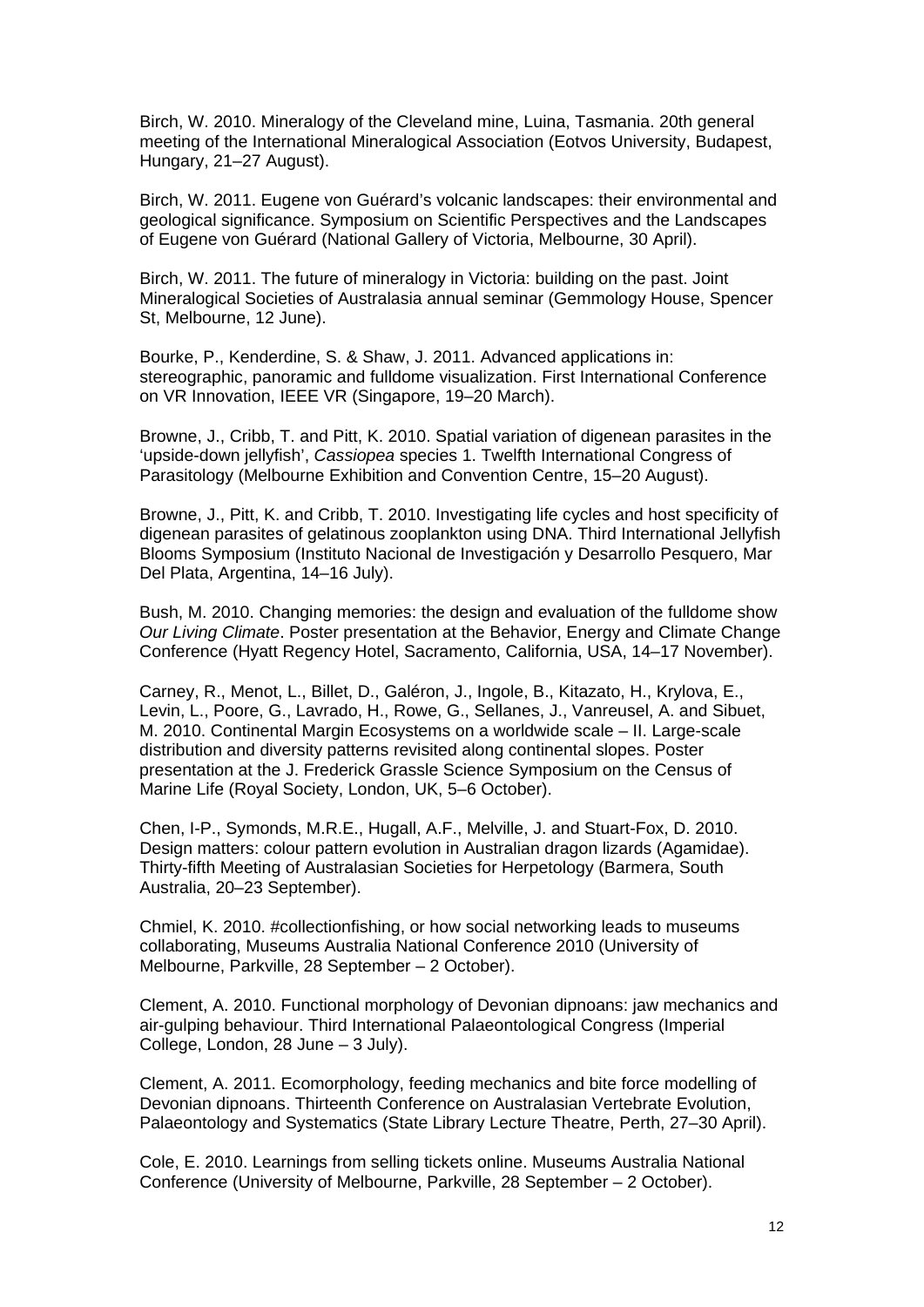Dale-Hallett, L. 2010. Making meaning from ashes: reflections on the role of museums in documenting memories of Black Saturday. Conference of the New Zealand Geographical Society in conjunction with the Institute of Australian Geographers (Rydges Hotel, Christchurch, New Zealand, 5–8 July).

Dale-Hallett, L., Carland, R. and Fraser, P. 2010. Making meaning from ashes: reflections on the role of museums following Black Saturday. Museums Australia National Conference (University of Melbourne, Parkville, 28 September – 2 October).

Darian-Smith, K. and Henningham, N. 2010. Longitudinal research and consent: the Childhood, Tradition and Change Project. Australasian Ethics Network Conference (Melbourne Business School, Carlton, 18 November).

Davison, G. 2010. Facts and fables: making history. Guest speaker at the Royal Historical Society of Victoria conference dinner (GPO restaurant, Pall Mall, Bendigo, 28 August).

Demant, D. 2010. Why the real thing is essential for telling our stories. 2010 World Computer Congress (Brisbane Convention and Exhibition Centre, 20–23 September).

Demant, D. 2010. What has posterity done for us? Making museum collection databases accessible to users in the future. Museums Australia National Conference (University of Melbourne, Parkville, 28 September – 2 October).

Edmonds, P. 2010. Pax Britannia: the humanitarian handshake and the anatomy of a transcolonial idea. Symposium on Conciliation Narratives in Settler Societies: Objects and Performances in Historical Perspective (National Museum of Australia, Canberra, 18–19 November).

Edwards, S. 2010. The art of scientific observation. Museums Australia National Conference (University of Melbourne, Parkville, 28 September – 2 October).

Fahey, G. 2011 New Media and Technologies – greater involvement and enjoyment for visitors. ASPAC Conference (Guangzhou, China, May).

Fitzgerald, E. 2010. Evolution and extinction of river dolphins (Cetacea: Platanistoidea) in central Australia. Invited symposium speaker at the 70th Anniversary Meeting of the Society of Vertebrate Paleontology (David L. Lawrence Convention Center and Westin Convention Center, Pittsburgh, Pennsylvania, USA, 10–13 October).

Fitzgerald, E. 2011. A juvenile aetiocetid skull and cranial evolution in basal mysticetes (Cetacea). Sixth Triennial Conference on Secondary Adaptation of Tetrapods to Life in Water (San Diego State University and San Diego Natural History Museum, California, USA, 6–10 June).

Fitzgerald, E. and Rich, T. 2011. Trends and prospects in the vertebrate palaeontology of Australasia. Keynote address at the 13th Conference on Australasian Vertebrate Evolution, Palaeontology and Systematics (State Library Lecture Theatre, Perth, 27–30 April).

Fox, K. 2011. Historic collection, contemporary design, contemporary interaction, current meaning: a case study of the Melbourne Museum exhibition *Wild: Amazing*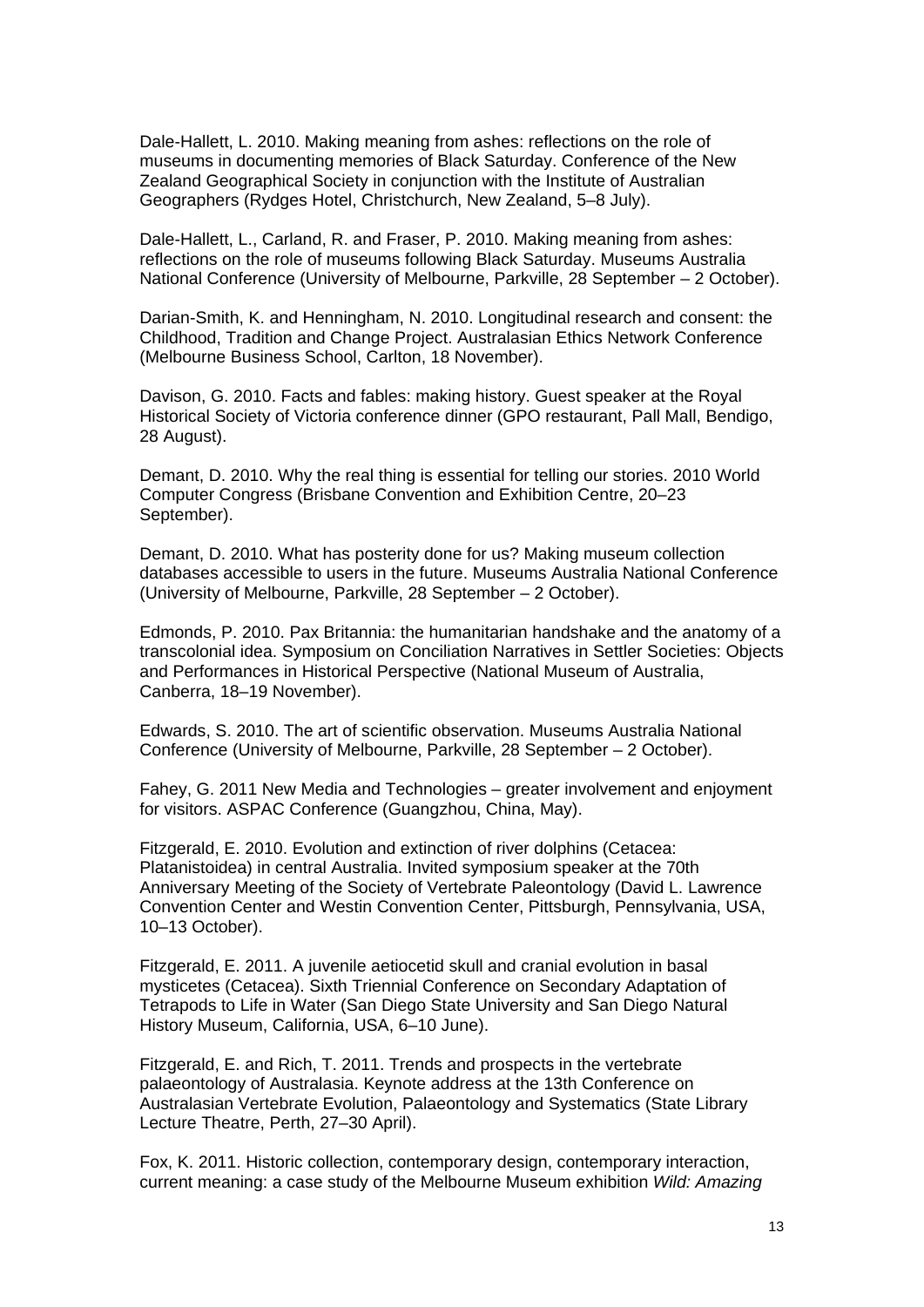*Animals in a Changing World*. Sixth Annual Conference on the Arts in Society, Berlin-Brandenburg Academy of Sciences and Humanities (Berlin, Germany, 9–11 May).

Gaff, P. 2010. Science programming at Melbourne Museum. International Science Education Symposium (National Museum of Nature and Science, Tokyo, Japan, 23– 24 November).

Gaff, P. and Meehan, C. 2010. Deciphering children's learning in a dinosaur exhibition. Museums Australia National Conference (University of Melbourne, Parkville, 28 September – 2 October).

Gaff, P. 2011. Biodiversity Snapshots. Department of Education and Early Childhood Development Special Partnerships Program, Science and Environment Network Conference (Philip Island, Victoria, 16 May).

Gaff, P. and Shearer, J. 2011. Biodiversity education through multimedia at Melbourne Museum. Environmental Tool Box Conference (Melbourne Museum, Carlton, 17 March).

Gaff, P., Shearer, J. and Bence, M. 2011. Science online@Museum Victoria. Department of Education and Early Childhood Development Elluminate web conference (online conference, 2 February).

Greene, J.P. 2010. 'New wine in old bottles': presenting natural history collections in the 21st century. Museums Australia National Conference (University of Melbourne, Parkville, 28 September – 2 October).

Hale, J., Heard, G., Smith, K., Parris, K., Melville, J. and Austin, J. 2010. Museum specimens reveal consequences of a severe population decline on genetic diversity in an endangered frog, *Litoria raniformis*. Thirty-fifth Meeting of Australasian Societies for Herpetology (Barmera, South Australia, 20–23 September).

Hammond, C. 2010. Sustaining the aesthetic: the development of environmentally sustainable exhibitions in the cultural sector. Museums Australia National Conference (University of Melbourne, Parkville, 28 September – 2 October).

Hammond, C. 2010. Integrating environmental sustainability into museum production. Museums Australia National Conference 2010 (University of Melbourne, Parkville, 28 September – 2 October).

Hammond, C. 2010. Integrating environmental sustainability into museum production. Sustainability Victoria and Arts Victoria sustainability working group (Arts Victoria, Grainger Room, 27 September).

Hart, T., 2010. Large-scale 3D visualisation, augmented reality and virtual heritage a museums perspective (Government House, Sydney, August).

Hart, T. 2011. Cultural data sculpting. Ignite (Washington, USA, April).

Hart, T. and Wallis, E. 2010. Video conference 'Intelligent Heritage'. Delivered at the City University in Hong Kong (September).

Hart, T, 2011. Korea Australia New Zealand Broadband Summit (Hotel Grand Chancellor, Hobart, 28–29 April).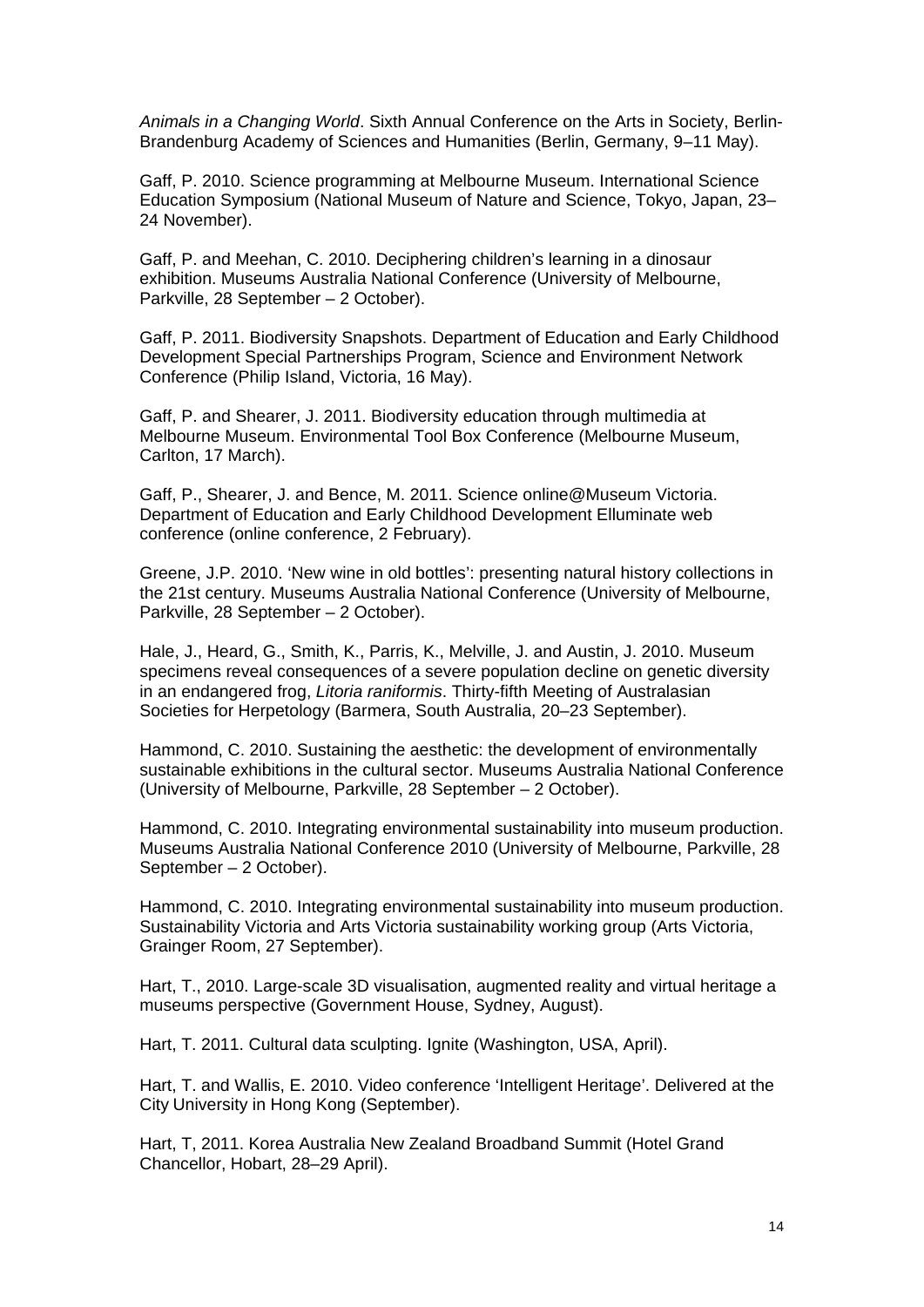Hart, T. 2010. Victorian collections. National Digital Forum (New Zealand, 18–20 October).

Hart, T. 2011. Content, collaboration and capability: museum collections online. Meta 2011 Conference (University House, Australian National University, Canberra, 25–27 May).

Hart, T. 2011. Stimulating the senses with immersive digital media – a museums' perspective. National Public Sector Digital Media Officers Forum (Melbourne Marriott Hotel, 21–22 June).

Hart, T. 2011. The trade in digital: partnerships in the content economy. Professional Forum on the Content Economy – Should We Be In or Out? Museums and the Web 2011 (MW2011) conference (Loews Philadelphia Hotel, Philadelphia, Pennsylvania, USA, 6–9 April).

Hart, T. 2011. 'Creative agency': alternative reality gaming/social media/phone apps. Hot Science, Global Citizens – The Agency of the Museum Sector in Climate Change Interventions – Research and Programming Symposium (Australian Museum, Sydney, 6 May).

Hart, T., Fleming, A. and Neale, A. 2010. Sharing Systems, Services and People forum. Ninth Annual National Digital Forum conference (Museum of New Zealand Te Papa Tongarewa, Wellington, NZ, 18–19 October).

Hastie, D. and Fitzgerald, E. 2011. Biogeographic significance of a basal monachine seal (Carnivora: Phocidae) from the Late Miocene of Australia. Thirteenth Conference on Australasian Vertebrate Evolution, Palaeontology and Systematics (State Library Lecture Theatre, Perth, 27–30 April).

Henry, D. 2010. EMu and the natural sciences at Museum Victoria. Ninth Australasian EMu User Group Meeting (University of Queensland Art Museum, St Lucia Campus, 21–22 July).

Henry, D. 2011. Dead and dangerous! Managing contaminated taxidermy specimens. Joint meeting of the Society for the Preservation of Natural History Collections and the Natural Science Collections Alliance (California Academy of Sciences, San Francisco, California, USA, 23–28 May).

Henry, D. 2011. From 'cabinet of curiosities' to cloud computing: what next for museum mineral collections? Joint Mineralogical Societies of Australasia annual seminar (Gemmology House, Melbourne, 12 June).

Hill, T. 2011. What's going on with the universe? Keynote presentation at the Primary and Middle Years Science Teachers' Conference (Darebin Arts and Entertainment Centre, Darebin, 24 May).

Hirst, R. 2010. When it really matters: museums and national disasters. Museums Australia National Conference (University of Melbourne, Parkville, 28 September – 2 October).

Hocking, D., Evans, A. and Fitzgerald, E. 2011. Filter feeding in marine mammals: the importance of tooth shape in the evolution of feeding modes. Thirteenth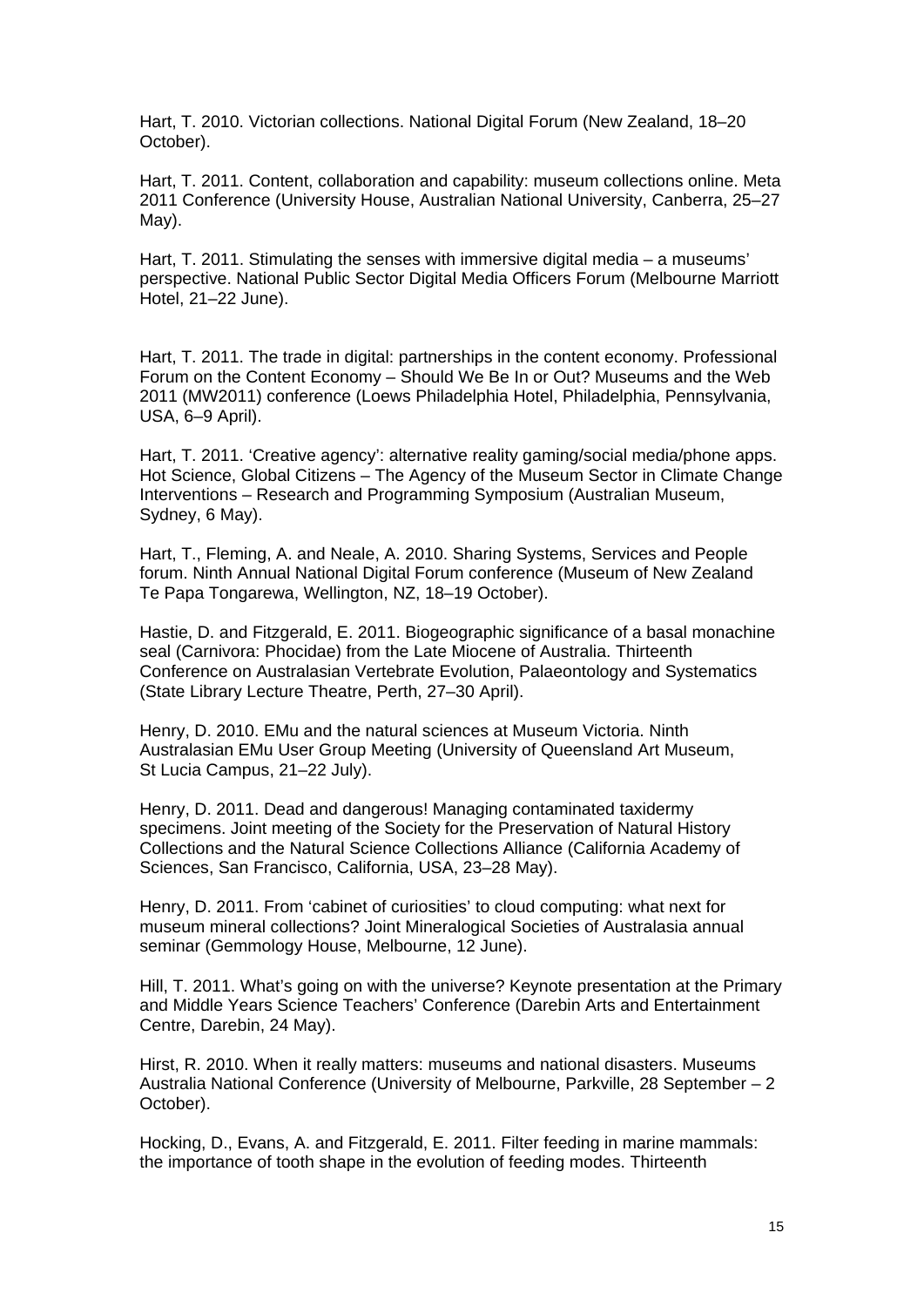Conference on Australasian Vertebrate Evolution, Palaeontology and Systematics (State Library Lecture Theatre, Perth, 27–30 April).

Holland, T. 2011. Large spiracular openings in a tetrapodomorph fish from a mass death site in the MacDonnell Ranges, Northern Territory. Thirteenth Conference on Australasian Vertebrate Evolution, Palaeontology and Systematics (State Library Lecture Theatre, Perth, 27–30 April).

Horvath, A. 2010. Creating a communication 'mindset'. National Science Communication Officers' Forum (Marriott Hotel, Melbourne, 29–30 November).

Horvath, A. and Sproul, L. 2011. Creating online content and programs. Australasian Science and Technology Exhibitors Network conference (Powerhouse Museum, Sydney, 2–4 June).

Kean, J. 2010. Walter Baldwin Spencer: scientist, photographer, collector and Darwinist. Art Association of Australia and New Zealand conference on Charles Darwin and the Art of Evolution (Art Gallery of New South Wales, Sydney, 9–11 September).

Kenderdine, S. 2010. Advanced workshop in visualisation strategies for large-scale heterogeneous data. Virtual Systems and Multimedia (Seoul, Korea, August).

Kenderdine, S. and Hart, T. 2011. Cultural data sculpting: omni-spatial interactive visualization for large scale heterogeneous datasets. Museums and the Web 2011 (MW2011) conference (Loews Philadelphia Hotel, Pennsylvania, USA, 6–9 April).

Kenderdine, S. and Schettino, P. 2010. Place-Hampi: narratives of inclusive cultural experience. Third International Conference on the Inclusive Museum (Yildiz Technical University, Istanbul, Turkey, 29 June – 2 July).

Knapman, G. 2010. Conciliator or pacificator: the bust of George Augustus Robinson. Symposium on Conciliation Narratives in Settler Societies: Objects and Performances in Historical Perspective (National Museum of Australia, Canberra, 18–19 November).

Ladas, N. 2010. Showcase your system. Ninth Australasian EMu User Group Meeting (University of Queensland Art Museum, St Lucia Campus, 21–22 July).

Ladas, N. and Calderara, G. 2010. Discussion group – Importing into EMu using the import tool. Ninth Australasian EMu User Group Meeting (University of Queensland Art Museum, St Lucia Campus, 21–22 July).

Lambert, M. 2011. Engaging Students with Technology at Museum Victoria. In Touch – ICT in Education Victoria Conference (Melbourne Grammar School, Melbourne, 21 May).

Levin, L., Menot, L., Billet, D., Carney, R., Galéron, J., Ingole, B., Kitazato, H., Krylova, E., Poore, G., Lavrado, H., Rowe, G., Sellanes, J., Vanreusel, A. and Sibuet M. 2010. Continental margin ecosystems on a worldwide scale – III. Influence of the newly perceived habitat heterogeneity on biodiversity. Poster presentation at the J. Frederick Grassle Science Symposium on the Census of Marine Life (Royal Society, London, UK, 5–6 October).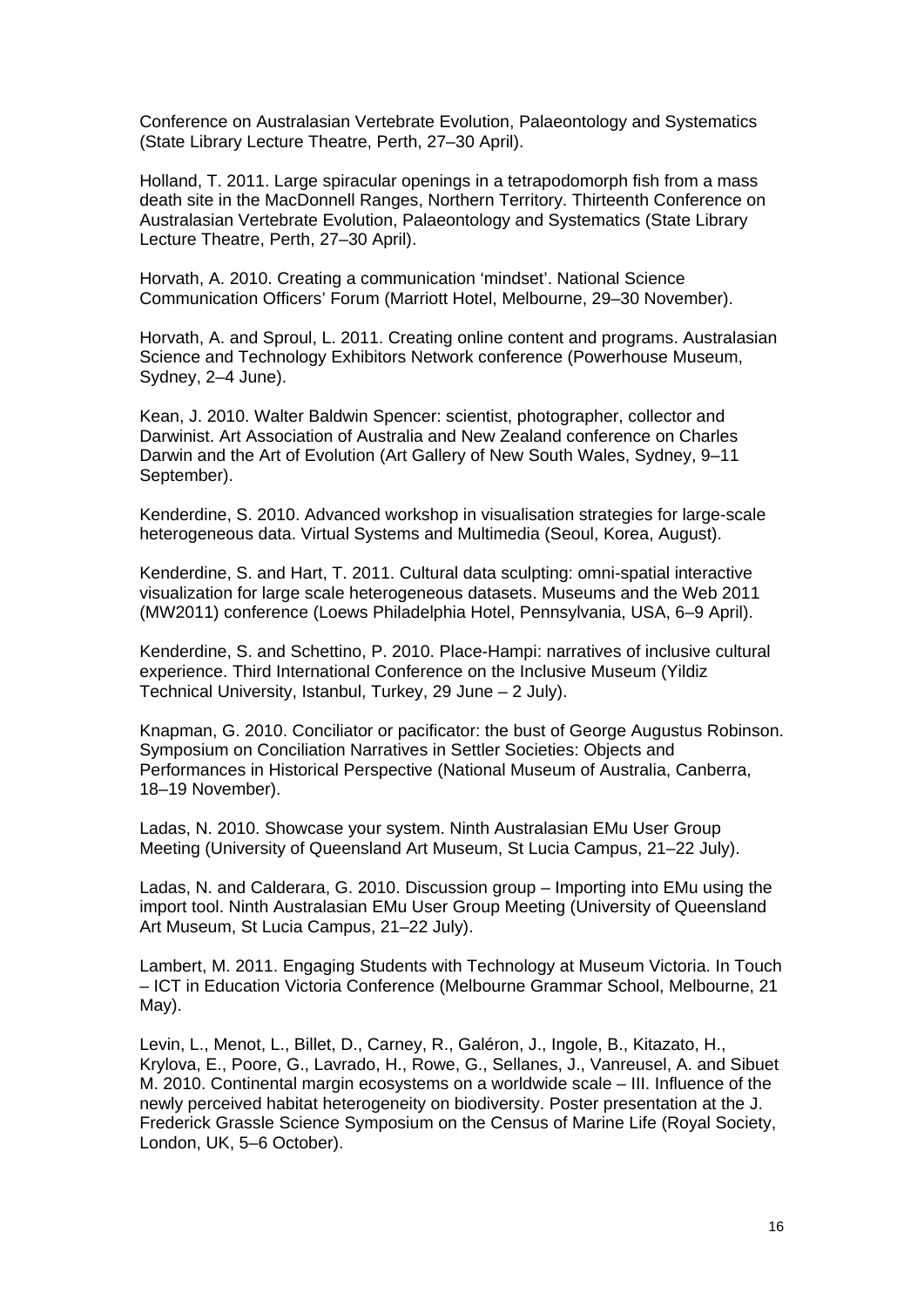Lyndon-Gee, F. 2010. Do forest management practices retain genetic variation in a lizard (*Eulamprus heatwolei*) across a logged landscape? Thirty-fifth Meeting of Australasian Societies for Herpetology (Barmera, South Australia, 20–23 September).

McCubbin, M. 2010. Applying a collection care framework for archaeological collections. Developing Sustainable, Strategic Collection Management Approaches for Archaeological Assemblages symposium (Melbourne Museum, Carlton, 11–12 November).

McCubbin, M. 2011. Caring for the collection carers: managing hazardous substances in collections. Breathe Easy: Hazardous Substances in Collections – Australasian Registrars Committee workshop (Melbourne Museum, Carlton, 20–21 June; Powerhouse Museum, Sydney, 23–24 June).

McLean, C., Moussalli, A. and Stuart-Fox, D. 2010. The predation cost of female resistance. Thirty-fifth Meeting of Australasian Societies for Herpetology (Barmera, South Australia, 20–23 September).

Maldonado, S., Melville, J., Sumner, J. and Peterson, G. 2010. Human-induced versus historical habitat shifts: identifying the processes that shaped the genetic structure of the Striped Legless Lizard, *Delma impar*. Thirty-fifth Meeting of Australasian Societies for Herpetology (Barmera, South Australia, 20–23 September).

Marchant, R. and Kefford, B. 2010. Taxonomic distinctness as a measure of diversity of stream insects exposed to varying salinity levels in southern Australia. The Conservation and Management of Rivers: 20 Years On conference (University of York, UK, 6–9 September).

Marchant, R. and Kefford, B. 2010. The response of stream invertebrate communities to catchment disturbance on Macquarie Island. Annual Congress of the Australian Society for Limnology (Thredbo Alpine Hotel, Thredbo, NSW, 2 December).

Mauri, T. 2010. Diversity in Health Conference. Centre for Culture, Ethnicity and Health (Melbourne Convention and Exhibition Centre, Melbourne, 7–9 June).

Mauri, T. 2010. Migration studies, information and communication technologies. Association of European Migration Institutions Conference (Bilbao, Spain, 26–29 September).

Mauri, T. 2010. Knowledge city summit. City of Melbourne (Melbourne Convention and Exhibition Centre, Melbourne, 16–19 November).

Melville, J., Parry, L., Hunjan, S. and McClean, F. 2010. Agamid limb length: a genetic perspective. Thirty-fifth Meeting of Australasian Societies for Herpetology (Barmera, South Australia, 20–23 September).

Molloy, J. 2010. *Australia's Muslim Cameleers:* education programs at the Immigration Museum. *Australia's Muslim Cameleers* Teaching and Learning Workshop (Immigration Museum, Melbourne, 7 July).

Molloy, J. 2010. Communicating migration stories: public programs and community partnerships at the Immigration Museum – new media, more stories. MyLanguage,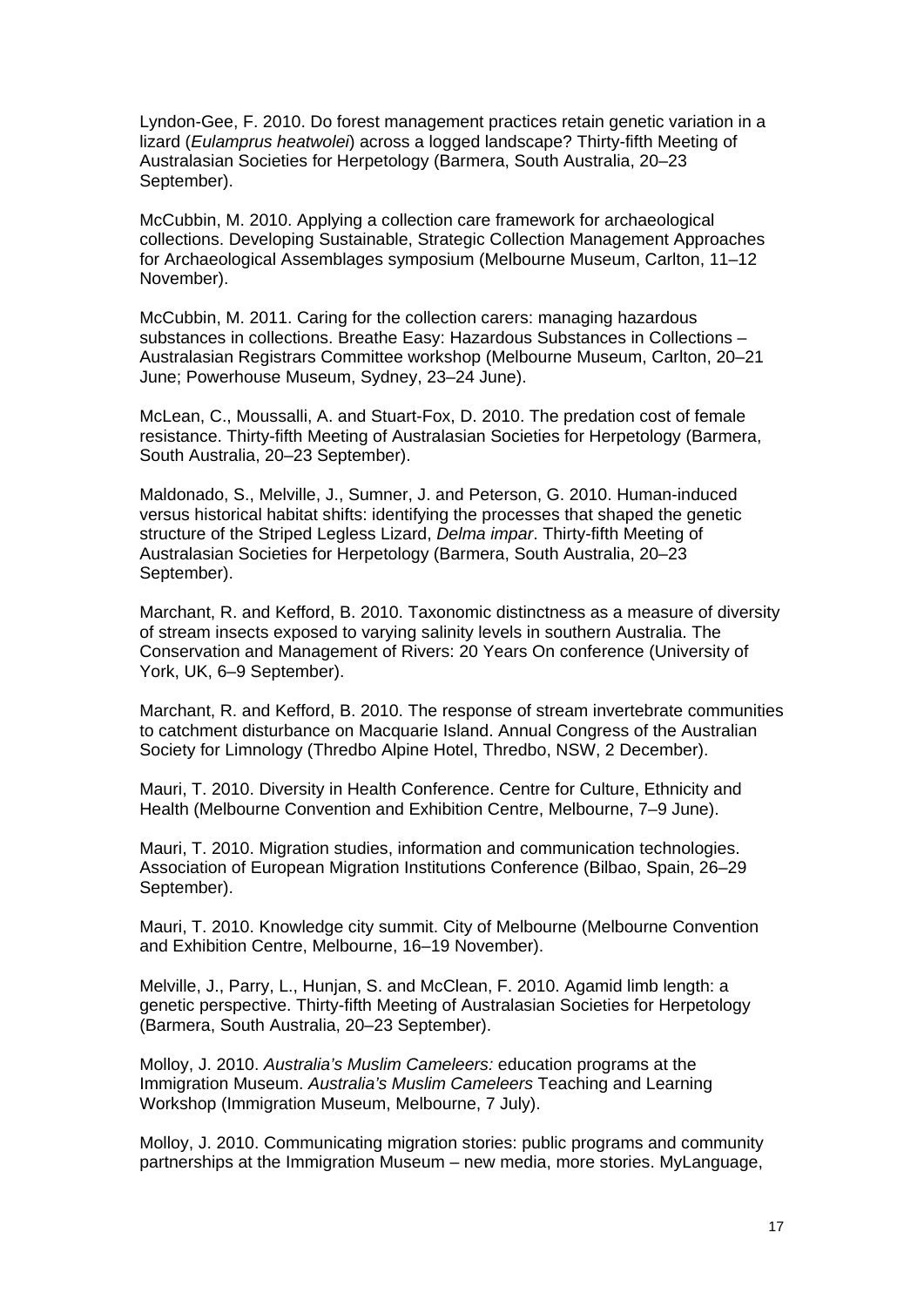Your Language in the Digital Age, MyLanguage Conference 2010 (State Library of NSW, Sydney, 9–11 August).

Molloy, J. 2011. Using the resources of the Immigration Museum to deliver outcomes for multicultural education and global citizenship. Regional Network Leaders Immersive Professional Learning Day (Immigration Museum, Melbourne, 17 February).

Molloy, J. 2011. Immigration Museum: onsite, online and offsite resources for intercultural learning and understanding. Department of Education and Early Childhood Development Intercultural Understanding Field Trial Information Day (Melbourne Cricket Ground, Melbourne, 2 March).

Molloy, J. 2011. Immigration Museum: onsite, online and offsite resources for intercultural learning and understanding. Workshop for Curriculum Leaders Catholic Education Office Melbourne (Immigration Museum, Melbourne, 9 March).

Molloy, J. 2011. Using the resources of the Immigration Museum to deliver outcomes for multicultural education and global citizenship. Northern Metropolitan Region, Department of Education and Early Childhood Development, Professional Learning Day (NMR–Northern Metropolitan Region Offices, Coburg, 26 May).

Moussalli, A., Norman, M. and Lu, C.-C. 2010. A preliminary multi-locus phylogeny of Sepiidae (Cuttlefish): is our classification in order? Seventeenth International Congress of Unitas Malacologica, World Congress of Malacology (Phuket, Thailand, 18–24 July).

Murray, T. 2010. Research using museum collections need not be a vale of tears, though it often is. Symposium on: Developing sustainable, strategic collection management approaches for archaeological assemblages (Melbourne Museum, Carlton, 11–12 November).

Murray, T. 2010. Transformations: an Antipodean perspective. American Anthropological Association annual meeting (New Orleans, Louisiana, USA, 19 November).

Naughton, K. 2010. Glacial connectivity in a coastal marine invertebrate: the Little Biscuit Star on the southern Australian coastline. Australian Marine Sciences Association annual conference (University of Wollongong, 4–8 July).

O'Hara, T. 2010. Marine biogeography: the way forward. International Network for Scientific Investigations of Deep-Sea Ecosystems symposium (New Orleans, Louisiana, USA, 10 December).

Quint, B. and Avano, D. 2010. Measurement and technology – using data loggers. The Mathematical Association of Victoria annual conference (La Trobe University, Bundoora, 3 December).

Quint, B. 2010. Simple machines made simple. Science Teachers' Association of Victoria conference (La Trobe University, Bundoora, 30 November).

Quint, B. 2010. VCE electricity and electric power. Science Teachers' Association of Victoria/Australian Institute of Physics VCE Physics conference (Monash University, Clayton, 18 February).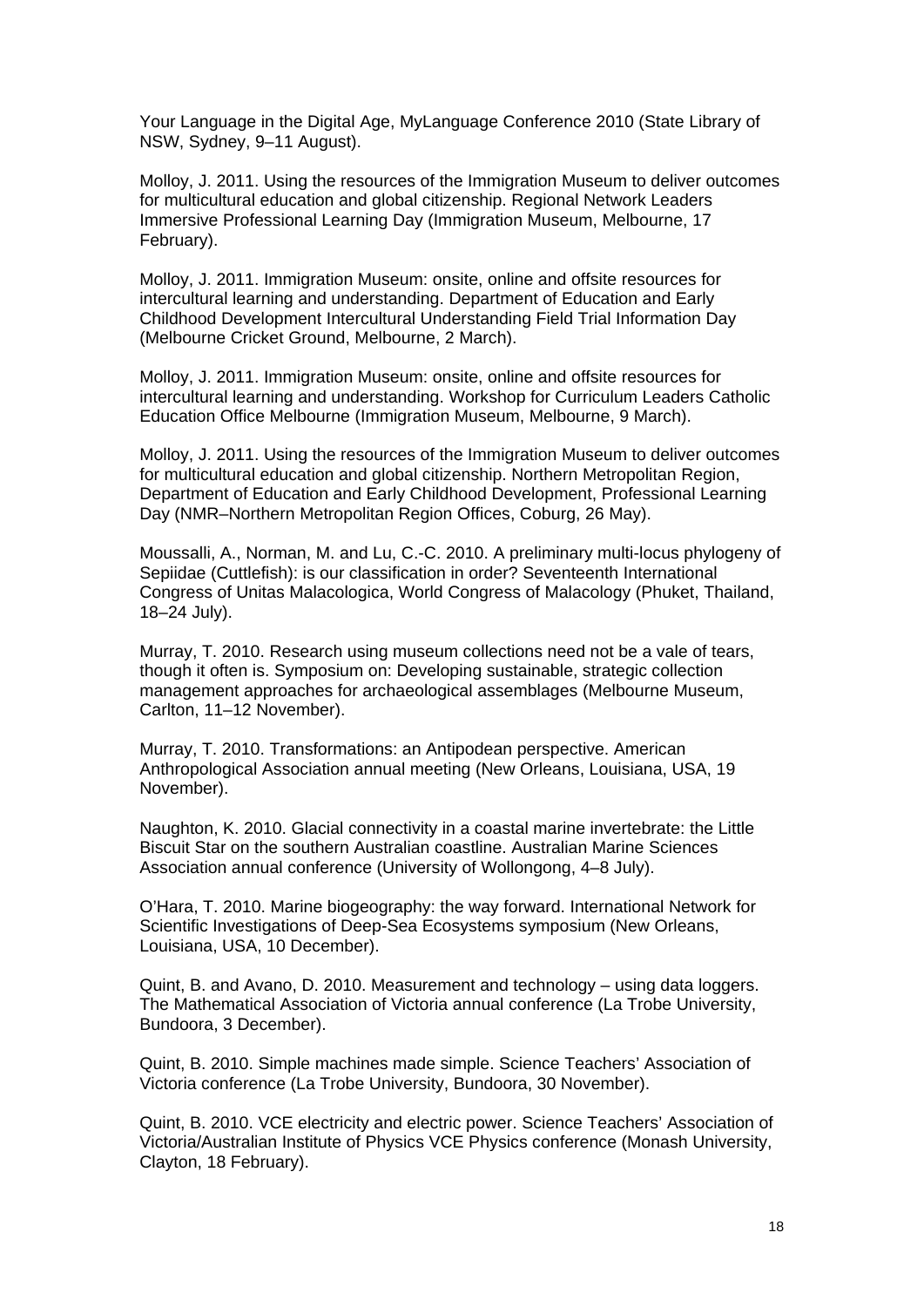Raberts, M. 2010. Web initiatives and Indigenous cultural collections at Museum Victoria. Casting the Net: Joint Smart Services CRC, RMIT University, Australian Museum forum, exploring issues of intellectual property and traditional knowledge in digital cultural collections (Australian Museum, Sydney, 17 September).

Rolfe, T. 2010. Smash that showcase and let me in! Museums Australia National Conference (University of Melbourne, Parkville, 28 September – 2 October).

Sebastian, P. 2010. Identity, culture and community: the integral role museums play in dynamic and cohesive cities and communities. Sixth Diversity Matters conference. (La Salle College of the Arts, Singapore, 24–25 September).

Schmidt, R. 2010. Palaeoecological implications of fluctuating bryozoans abundance in an Early Oligocene drill core, Gippsland Basin, Australia. Fourteenth International Bryozoology Association Conference (Christian-Albrechts-University, Kiel, Germany, 1–7 August).

Schmidt, R. 2011. Palaeoecological implications of fluctuating bryozoans abundance in the Early Oligocene of Esso core Groper-1, off-shore Gippsland Basin, Australia. Fourth AustraLarwood Symposium (Kaikoura Campus, University of Canterbury, NZ, 8–9 March).

Shearer, J. and Gaff, P. 2011. Biosnaps – online biodiversity survey tool. VCE Biology Teachers' conference (La Trobe University, Bundoora, 21 February).

Shearer, J. and Gaff, P. 2010. An introduction to Biodiversity Snapshots. Toolbox for Environmental Change Conference (Melbourne Museum, Melbourne, 17 March).

Shearer, J 2010. An introduction to Biodiversity Snapshots, Ecolinc Professional Learning Day (Ecolinc, Bacchus Marsh, 18 March).

Shearer, J. 2010. An Introduction to Biodiversity Snapshots. ICT in Education Victoria Professional Teachers' Association annual conference (Melbourne Grammar, Melbourne, 21 May).

Shearer, J. and Lambert, M. 2011. Biodiversity online@Museum Victoria. Department of Education and Early Childhood Development Elluminate web conference (online conference, 3 February).

Shearer, J. 2011. Biodiversity Snapshots. Contemporary Science Learning, Catholic Education Office (St Joseph's Primary School, Hawthorn, 30 March).

Sherrin, S. 2011. Release your local species into the iOS ecosystem. Museums and the Web 2011 (MW2011) conference (Loews Philadelphia Hotel, Philadelphia, Pennsylvania, USA, 6–9 April).

Sherrin, S. 2011. Giving everyone a bite of the apple – demonstration of Museum Victoria's field guide app. Ignite (Washington, USA, April).

Sibuet, M., Menot, L., Billet, D., Carney, R., Galéron J., Ingole B., Kitazato, H., Krylova, E., Levin, L., Poore, G., Lavrado, H.P., Rowe, G., Sellanes, J. and Vanreusel, A. 2010. Continental margin ecosystems on a worldwide scale – I. Species rich, complex and fragile deep-sea landscapes within human reach. Poster presentation at the J. Frederick Grassle Science Symposium on the Census of Marine Life (Royal Society, London, UK, 5–6 October).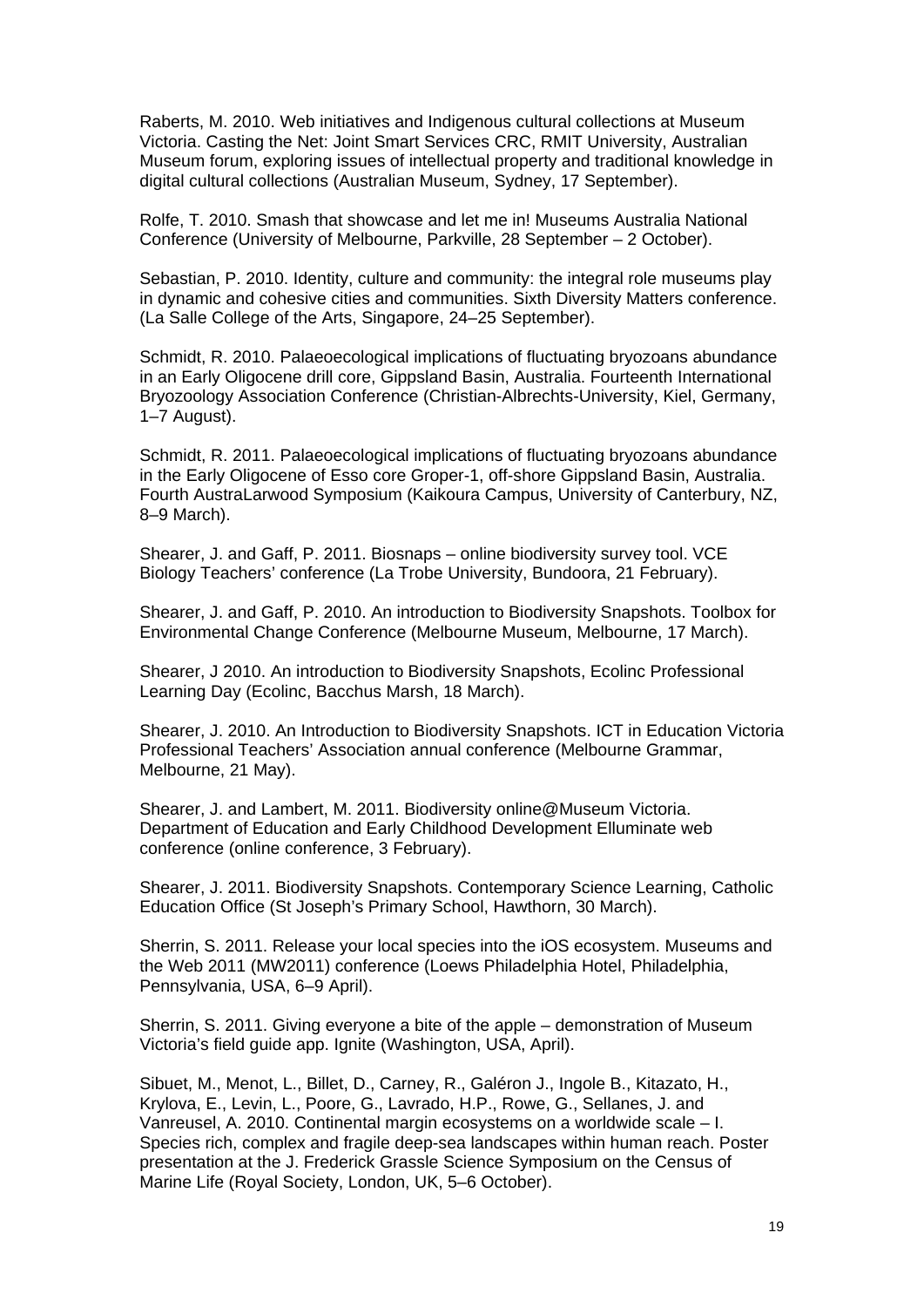Smith, C. 2010. Introduction to the Commonwealth Block project. Symposium on developing sustainable, strategic collection management approaches for archaeological assemblages (Melbourne Museum, Carlton, 11–12 November).

Smith, K., Kearney, M., Austin, J., Parris, K. and Melville, J. 2010. Hybrid zone dynamics in the tree frogs, *Litoria ewingi* and *L. paraewingi*: Genetic and acoustic insights. Joint Meeting of Ichthyologists and Herpetologists (Rhode Island Convention Center, Providence, Rhode Island, USA, 7–12 July).

Smith, K., Kearney, M., Austin, J., Parris, K. and Melville, J. 2010. Hybrid zone dynamics in the tree frogs, *Litoria ewingi* and *L. paraewingi*: Genetic and acoustic insights. Thirty-fifth Meeting of Australasian Societies for Herpetology (Barmera, South Australia, 20–23 September).

Suda, E. and Molloy, J. 2010. Cultural diversity and historical investigation. History Teachers' Association of Victoria annual conference (Moorabbin, 22–23 July).

Suda, E. and Molloy J. 2010. Learning in the city. History Teachers' Association of Victoria middle years conference (Cliftons Training Centre, Melbourne, 22 October).

Suda, E. and Molloy J. 2010. Using collections to contextualise and inspire stories of place and the Diaspora – museum experiences for the English classroom. Victorian Association of Teachers of English annual conference (Deakin University, Melbourne, 7 December).

Suda, E. and Molloy J. 2011. The object is the story: the role of museums in history education. Building Bridges Symposium (School of Education, University of Canberra, Canberra, 28–29 March).

Suda, E. 2010. Illuminating history through cultural organisations. History Teachers' Association of Victoria primary conference (National Gallery of Victoria, Federation Square, Melbourne, September).

Suda, E. 2010. Museums and schools: partners in history. Queensland History Teachers' Association annual conference (Queensland State Library, December).

Suda, E. 2010. Learning in museums. Discover our Pacific Neighbours forum, Multicultural Education Unit, Department of Education and Early Childhood Development (Melbourne Museum, Carlton, July).

Sumner, J., Chapple, S., Martin, C.M. and Melville, J. 2010. Deep historical divergence without speciation in the widely distributed central netted dragon. Thirtyfifth Meeting of Australasian Societies for Herpetology (Barmera, South Australia, 20–23 September).

Taylor, J., Ahyong, S. and Poore, G. 2011. Squat Lobsters: two superfamilies, 1000 stunning species. The Crustacean Society Summer Meeting (Ala Moana Hotel, Honolulu, Hawaii, USA, 6–9 June).

Tout-Smith, D. 2011. Imagining the past, remembering the future: the role of narrative in museums. American Association of Museums annual meeting (George R. Brown Convention Center, Houston, Texas, USA, 22–25 May).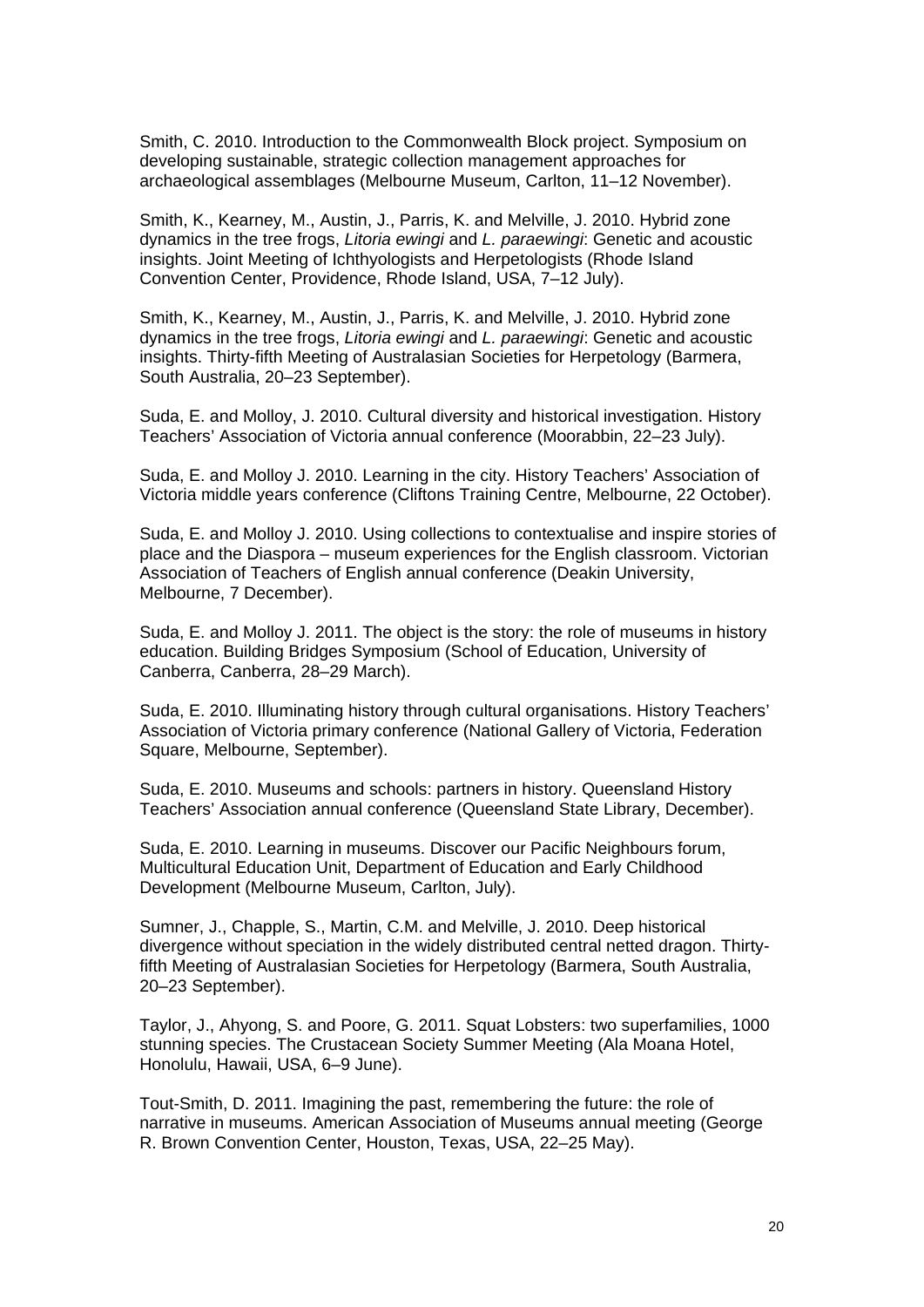Veis, N. 2010. How do we tell the story of the cochlear implant? Fifteenth Biannual Conference of the European Association of Museums for the History of Medical Sciences (University of Copenhagen, Denmark, 16–18 September).

Walker, K. 2011. Connecting biodiversity collections in Australia. Second international conference of Scientific Collections International (SciColl) (Melbourne Museum, 2 February).

Wallis, E. 2010. #collectionfishing or how social networking leads to museums collaborating. Museums Australia National Conference (University of Melbourne, Parkville, 28 September – 2 October).

Zarro, R. 2011. Intercultural understanding in language learning. Victorian Association of Teachers of Italian Conference (Darebin Conference Centre, Preston, 1 April).

Zarro, R. and Molloy, J. 2011. *Identity: Yours, Mine, Ours* and intercultural knowledge and understanding*.* Modern Language Teachers' Association of Victoria (Conference (Carstens, Melbourne, 20 May)

### **Lectures and Seminars**

Allen, L. 2011. Curatorial talk for the MAGNT Foundation at the *Ancestral Power and the Aesthetic* exhibition opening (Museum and Art Gallery of the Northern Territory, Darwin, 12–13 March).

Balasubramaniam, S. 2010. Curiouser and curiouser: or, why do science? Student seminar through the Royal Society of Victoria (Castlemaine Secondary College, 19 August).

Balasubramaniam, S. 2011. On the prevalence and diversity of avian malaria in Victoria, Australia. Invited seminar (Institute of Zoology, London, UK, 25 March).

Batty, P. 2010. Murder, infanticide and scientific enquiry: the 1932 Anthropological Expedition to Mount Liebig, Central Australia. Indigenous Cultures Department seminar series (Discovery Centre, Melbourne Museum, 28 September).

Batty, P. 2010. Roman erotica and the evil eye: uncovering the sexual imagery of Pompeii. Archaeological and Anthropological Society of Victoria annual general meeting (Royal Society of Victoria, Melbourne, 18 November).

Birch, W. 2010. The 2010 meeting of the International Mineralogical Association and the field excursion to Bohemia (Mineralogical Society of Victoria, 11 October).

Birch, W. 2011. Eugene von Guérard's volcanic landscapes; their environmental and geological significance (Mineralogical Society of Victoria, 9 May).

Browne, J. 2010. Parasites of gelatinous zooplankton in Australia. Seminar at the Centro de Estudios Parasitológicos y Vectores (La Plata, Argentina, 8 July).

Browne, J. 2010. Oh no, my jellyfish has worms! Investigating life cycles and host specificity of digenean parasites of gelatinous zooplankton using DNA. Melbourne Systematics Forum (Discovery Centre, Melbourne Museum, 2 September).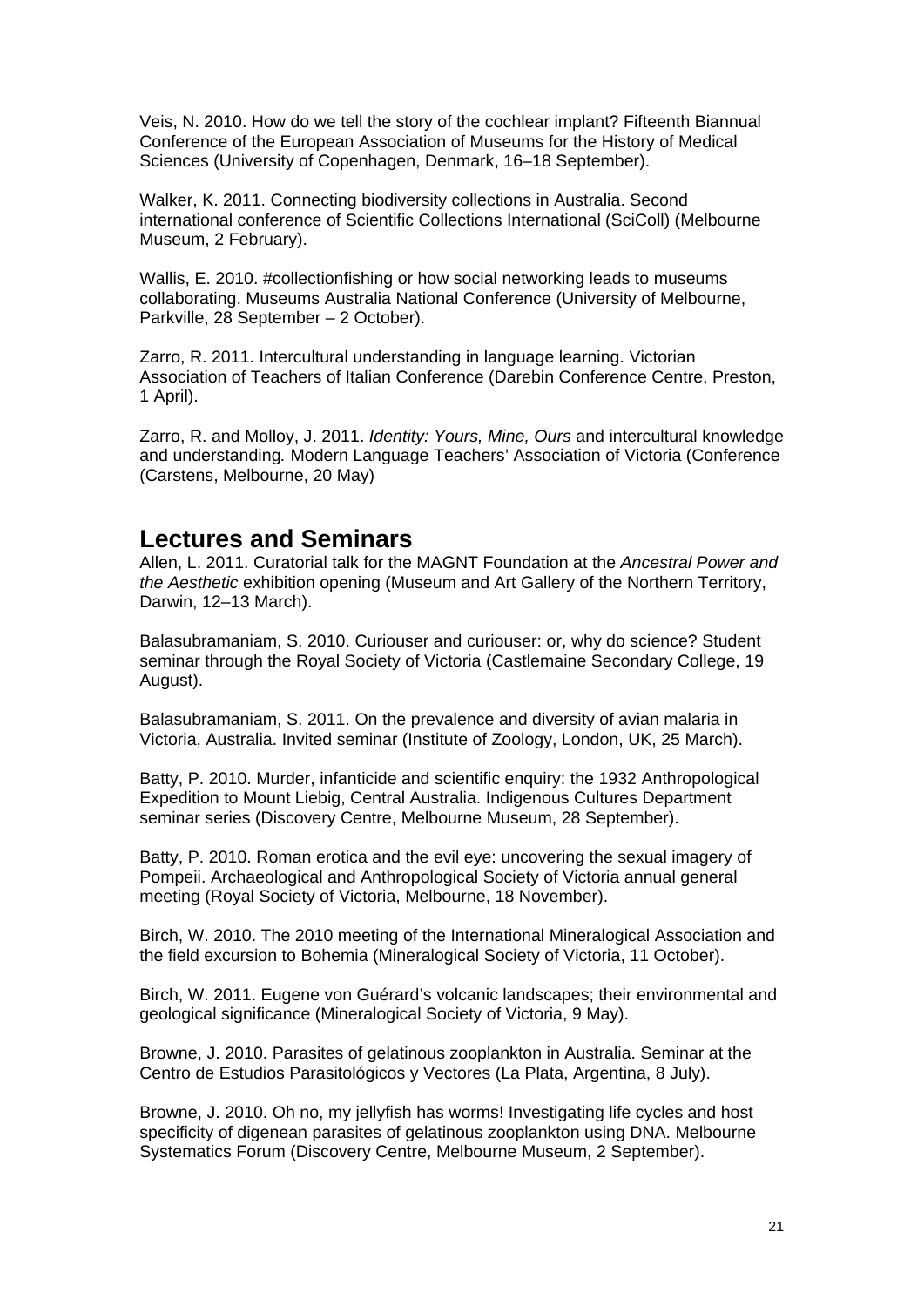Browne, J. 2011. My marine career. Careers information session for undergraduate students. Australian Marine Sciences Association – Victorian Branch (Queenscliff, Victoria, 19 March).

Bunjilaka redevelopment project team. 2011. Collaborating with our community: community engagement and the Bunjilaka redevelopment project. Inside Story seminar series (Discovery Centre, Melbourne Museum, 3 June).

Bush, M. 2011. The mathematics of celestial navigation. Public lecture by the Mathematical Association of Victoria (Polly Woodside, South Wharf, Melbourne, 12 April).

Carland, R. and Fraser, P. 2010. An insight into the Victorian Bushfires Collection. Inside Story seminar series (Discovery Centre, Melbourne Museum, 13 September).

Carland, R. and Fraser, P. 2010. The Victorian Bushfires Collection. Lecture for undergraduate students in Making History (School of Historical Studies, University of Melbourne, 11 October).

Coutts, L. 2010. Working with museum collections and supporting Aboriginal community aspirations in managing their cultural heritage. Weenthunga: hearing and understanding Victoria's Indigenous cultures. Museums Australia (Victoria) workshop (Wurundjeri Land Council Community Meeting Space, Abbotsford Convent, Abbotsford, 21 October).

Crotty, D. 2010. The John Duigan Memorial Lecture (Aviation Historical Society of Australia, Victorian Branch, 23 June).

Crotty, D. 2010. Flying start: John Duigan and the first Australian aeroplane. The History and the Meaning of Things seminar series (Discovery Centre, Melbourne Museum, 11 August).

Crotty, D. 2010. John Duigan: a flying life (Bendigo Rotary Club, Bendigo, 17 August).

Crotty, D. 2010. John Duigan and the first Australian aeroplane (Engineers Australia, Engineering Heritage Branch, Newcastle, 25 November).

Dale-Hallett, L. 2010. Making meaning from ashes: developing the Victorian Bushfires Collection (Deakin University, Melbourne, 20 July; and Natural History Museum of Los Angeles County, California, USA, 28 March 2011).

Dale-Hallett, L. 2011. Documenting disasters: curatorial conversations about Hurricane Katrina and September 11. Inside Story seminar series (Discovery Centre, Melbourne Museum, 19 May).

Edmonds, P. 2010. Australia's place in the Pacific: historical connections for 'Our Pacific Neighbours'. Museum Victoria Teachers' education seminar (Melbourne Museum, 28 July).

Edmonds, P. 2010. The Waitangi Treaty photographic tableau and the idea of the 'Maori Magna Carta'. Performing Colonial Photography – 2010 Centre for Contemporary Photography lecture series (Centre for Contemporary Photography, Fitzroy, 15 September).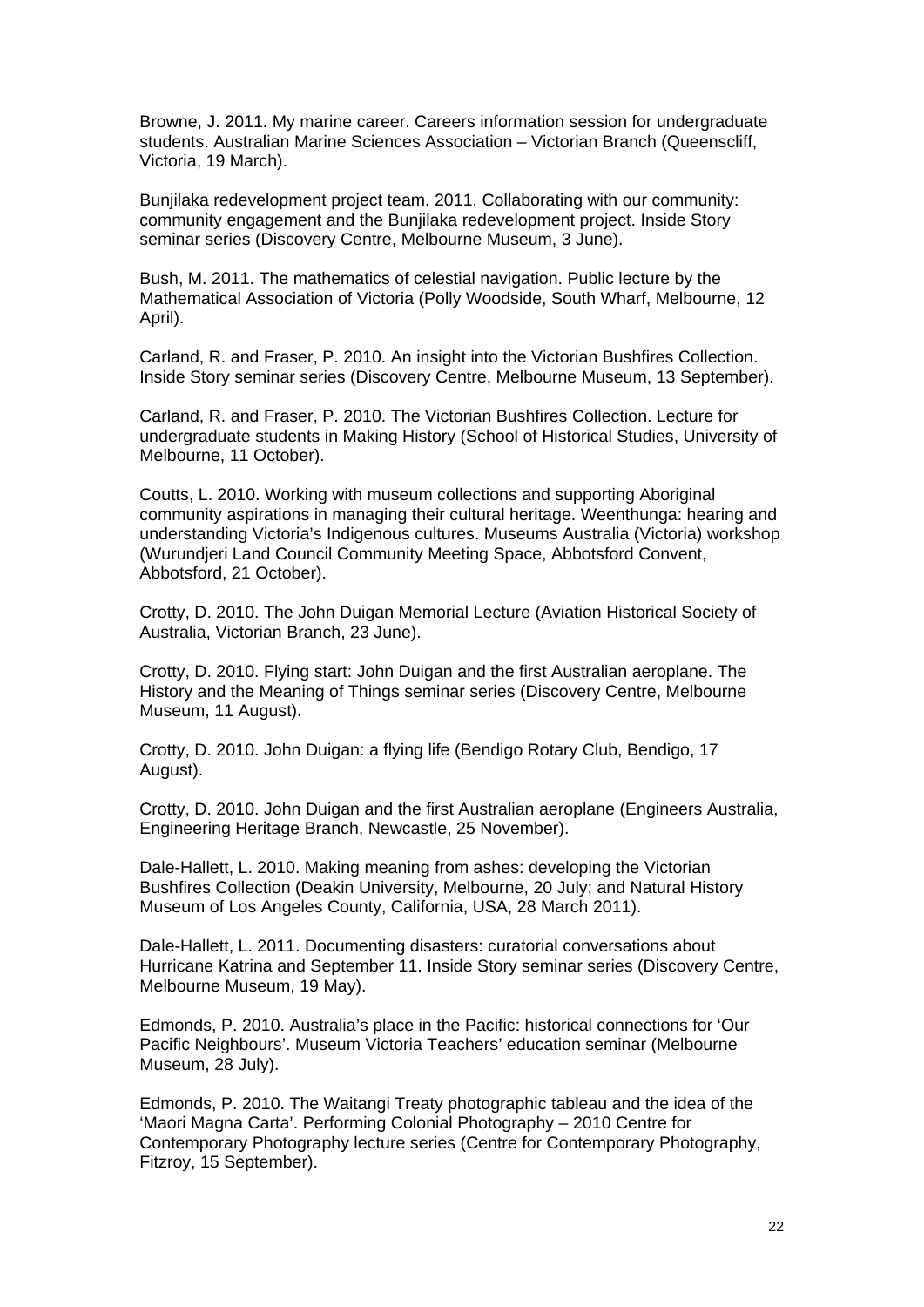Factor, J. 2010. Children's folklore and the Australian Children's Folklore Collection (RACV Club, Melbourne, 12 October).

Fitzgerald, E. 2010. License to krill: the extraordinary evolution of baleen whales. Department of Zoology seminar (University of Melbourne, Parkville, 27 July).

Fitzgerald, E. 2010. Origin of the biggest: new insights into the evolutionary history of mysticete whales. School of Life and Environmental Sciences seminar (Deakin University, Melbourne, 17 August).

Fitzgerald, E. 2010. Evolution of Synapsida and the rise of mammals. Guest lecture to undergraduate students in The Dynamic Biosphere: Changing Fauna and Flora through Geological Time (School of Geosciences, Monash University, Clayton, 7 September).

Fitzgerald, E. 2010. On the origin of whales. Department of Ecology and Evolutionary Biology seminar (Brown University, Rhode Island, USA, 26 October).

Fitzgerald, E. 2010. Mammal evolution in Australia. Department of Geological Sciences seminar (Brown University, Rhode Island, USA, 26 October).

Fitzgerald, E. 2011. The evolution of marine mammals in Australian seas. Australian Marine Mammals Research Centre seminar (Taronga Zoo, Sydney, 2 March).

Fitzgerald, E. 2011. Evolving to extremes: new discoveries in the quest for baleen whale origins. School of Biological Sciences seminar (Monash University, Clayton, 10 March).

Fitzgerald, E. 2011. The whale from deep time. Palaeontology Week program (South Australian Museum, Adelaide, 28 March – 1 April).

Fraser, P. 2010. Hidden beauties: Australian needlework samplers. Lecture associated with the exhibition *Flowering Needles: Embroidery from Elizabeth to Victoria* (The Johnston Collection, East Melbourne, 11 May).

Gatt, J. 2011. Droving on tram tracks: rediscovering the history of the Newmarket Saleyards Collection and preparing content for Museum Victoria's Collections Online. The History and the Meaning of Things seminar series (Discovery Centre, Melbourne Museum, 11 May).

Gillespie, R. 2010. The great Melbourne telescope (Antiquarian Horological Society of Victoria, 19 July).

Gillespie, R. 2010. The great Melbourne telescope: restoring our astronomical heritage. Lecture to the joint meeting of the Royal Society of Victoria and the Royal Historical Society of Victoria (Royal Society of Victoria, Melbourne, 23 September).

Gillespie, R. 2010. Intimate images: the family photographs of Dr Thomas Beckett, 1891–1911. The History and the Meaning of Things seminar series (Discovery Centre, Melbourne Museum, 13 October).

Gomon, M. 2011. Genetics: another tool in the systematist's tool box. University of Melbourne 'Pot Luck' seminar series (University of Melbourne, Parkville, 10 May).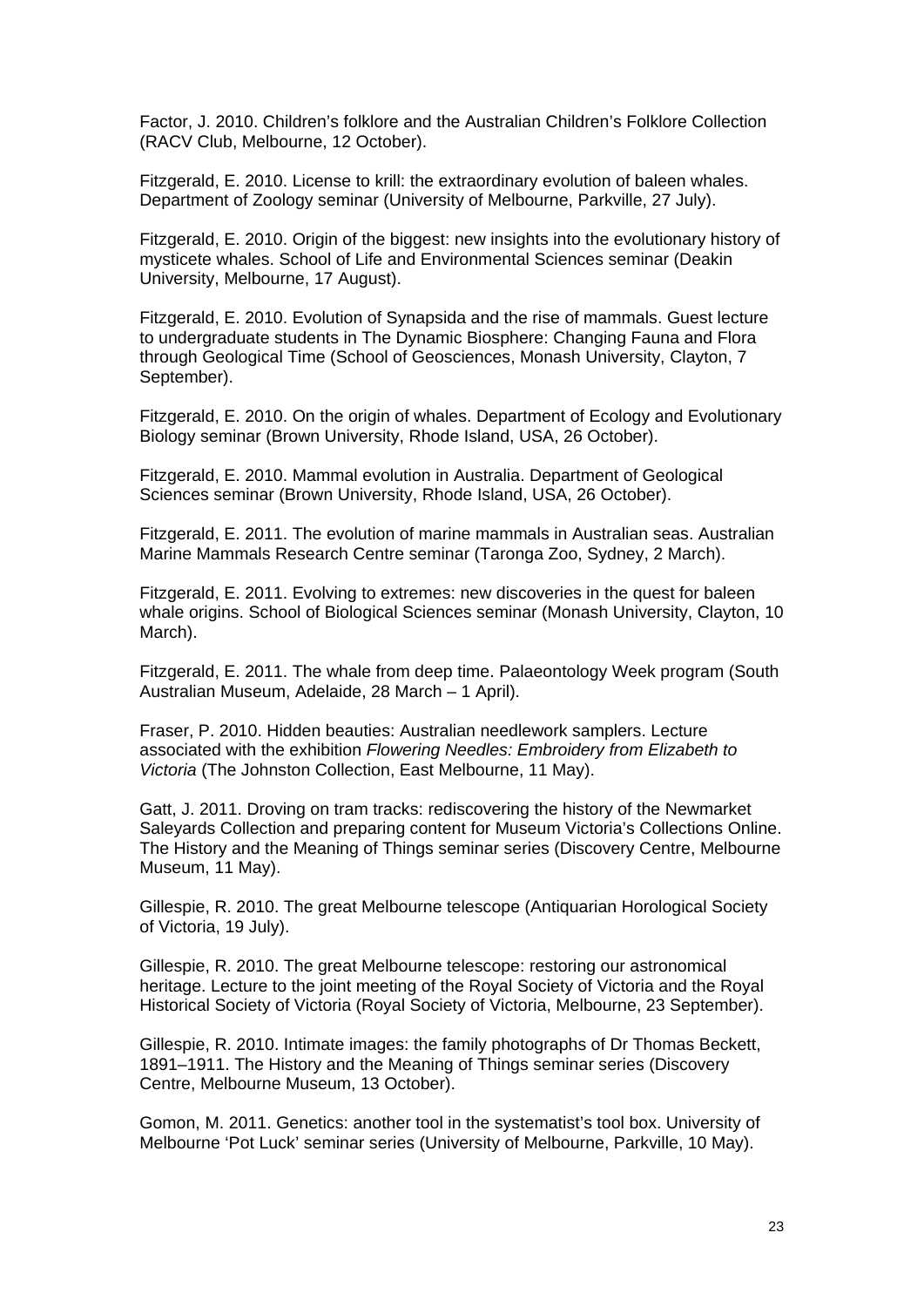Greene, J.P. 2011. Highlights from a trip to Egypt. Inside Story seminar series (Discovery Centre, Melbourne Museum, 4 April).

Greene, J.P. 2011. A journey to Egypt. Teachers symposium (Royal Exhibition Building Theatrette, Carlton, 18 April).

Greene, J.P. 2011. An archaeologist in ancient Egypt. Museum Victoria Tutankhamun Tuesdays public lecture program (Melbourne Museum, 19 April).

Greene, J.P. 2011. 'New wine in old bottles': presenting natural history collections in the 21 century (Natural History Museum of Los Angeles County, California, USA, 26 May).

Greene, J.P. 2011. Administration in ancient Egypt. Institute of Public Administration Australia Fellows Round Table (Treetops, Melbourne Museum, 30 June).

Hale, J. 2010. Why did the frog cross the road? Landscape and conservation genetics of the endangered Growling Grass Frog, *Litoria raniformis*. Melbourne Systematics Forum (Discovery Centre, Melbourne Museum, 5 August).

Hamby, L. 2011. Working with 'Women with Clever Hands'. History and Culture – Indigenous Cultures Department seminar series (Discovery Centre, Melbourne Museum, 30 June).

Hayes, S. 2011. Theorising the middle-class in early colonial Melbourne. Archaeology Program seminar (La Trobe University, Melbourne, 14 April).

Henderson, D. and Sinclair, J. 2010. Keeping bugs alive. Public lecture at Museum Victoria – National Science Week program (Discovery Centre, Melbourne Museum, 14 August).

Henry, D. 2010. *The Dynamic Earth* exhibition at Museum Victoria. Mineralogical Society of Victoria (Melbourne, December).

Hill, T. 2010. Four lectures in the 'Discover the Night Skies' series for the Museum Victoria – National Science Week program: Our solar system (5 August); Travel the universe (12 August); Backyard astronomy (19 August); Deep sky wonders (26 August) (Melbourne Planetarium, Scienceworks).

Hill, T. 2011. Five lectures in the 'Discover the Night Skies' series: Backyard Astronomy (3 March); Travel the universe (10 March); Our solar system (17 March); Milky Way galaxy (24 March); Dark energy (31 March) (Melbourne Planetarium, Scienceworks).

Hill, T. 2011. Best of both worlds. Women in Astronomy workshop (Australia Telescope National Facility, Sydney, 13 May).

Hope, C. 2011. Tutankhamun's Egypt: the golden age. Tutankhamun Tuesdays public lecture program (Museum Theatre, Melbourne Museum, 17 May).

Hope, C. 2011. Who was Tutankhamun? Tutankhamun Tuesdays public lecture program (Museum Theatre, Melbourne Museum, 31 May).

Hope, C. 2011. Egypt after Tutankhamun. Tutankhamun Tuesdays public lecture program (Museum Theatre, Melbourne Museum, 14 June).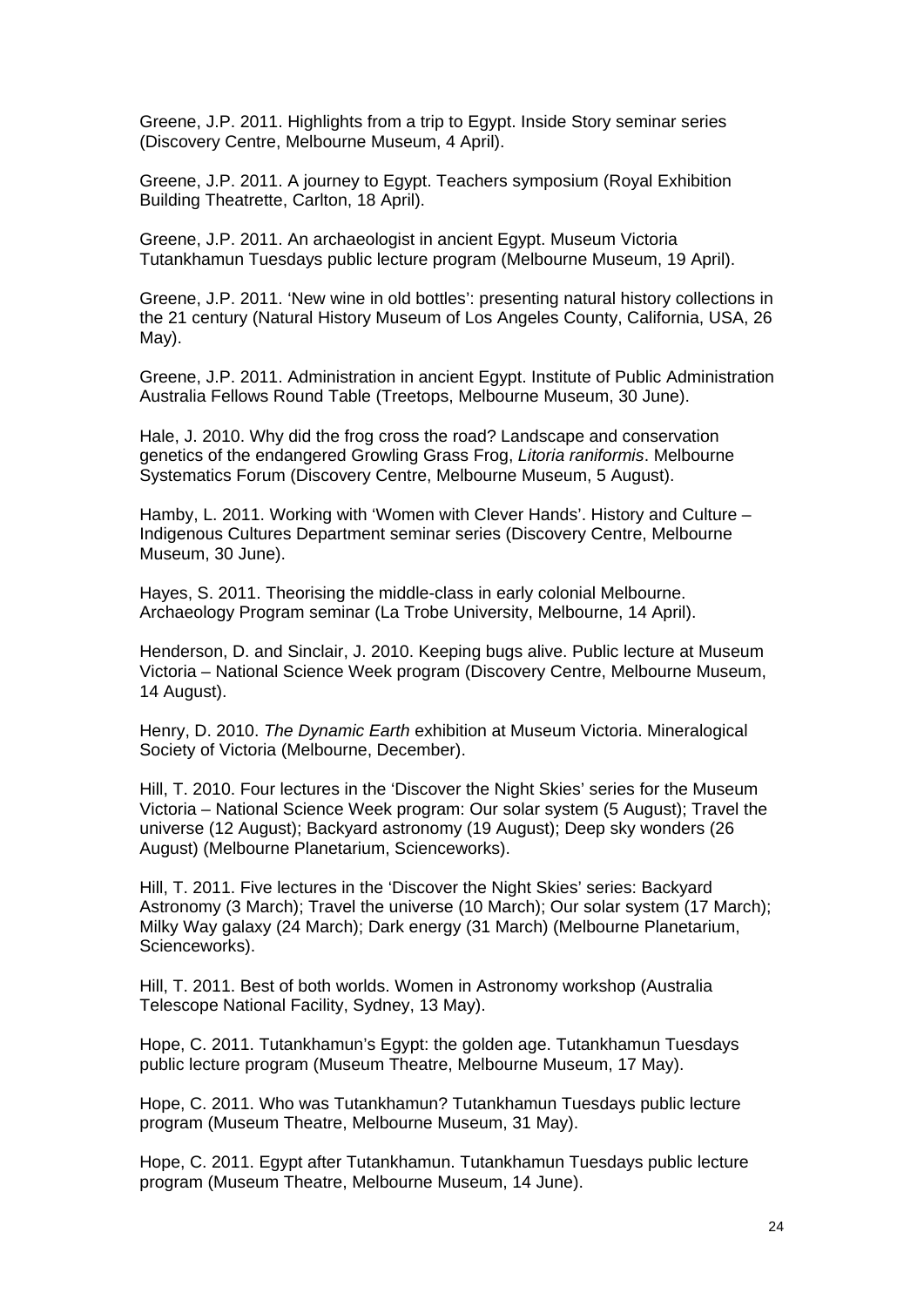Horvath, A. 2010. Five reflections on the European science and technology centres and museums scene. Inside Story seminar series (Discovery Centre, Melbourne Museum, 9 July).

Longmore, W. 2010 and 2011. Brazilian wildlife of the Atlantic forests and the Pantanal. Inside Story seminar series (Discovery Centre, Melbourne Museum, 15 October). Also presented for Museum Victoria Volunteers (Discovery Centre Seminar room and Royal Exhibition Building lecture theatre, 15 February).

Kenderdine, S. 2011. Futures for cultural heritage visualization, Digital Dunhuang, Friends of Dunhuang (HKSTP, Hong Kong, April).

Kenderdine, S. 2011. Future narrative, discovery engines and making meaning in VR. First International Conference on VR Innovation (IEEE VR, Singapore, March).

Kenderdine, S. 2010. Cultural data sculpting: immersive architectures for the embodiment of culture and heritage. EVA/MINERVA (Digital Heritage Israel, Jerusalem, Israel).

Kenderdine, S. 2010. Cultural data sculpting: art, analytics and archives. Rethinking Media Activism (Library of Stockholm, Sweden, November).

Knapman, G. 2010. A.S. Kenyon revisited. Anthropological and Archaeology Society of Victoria (Melbourne Museum, 15 August).

Ngo, B. 2010. What's on the menu? Zooarchaeology of the Commonwealth Block, Melbourne. Archaeological and Anthropological Society of Victoria lecture series (Melbourne Museum, 19 August).

Ngo, B. 2011. Where's the beef? Meat choices of Casselden Place, Melbourne. Archaeology Program postgraduate seminar (La Trobe University, 25 March).

Norman, M. 2010. Victoria's rich fish fauna: diversity, affinities and threats. Museum Victoria public lecture presented in conjunction with the 2010 annual conference and symposium of the Australian Society of Fish Biology (Museum Theatre, Melbourne Museum, 12 July).

Norman, M. 2010. Monsters of the deep: life at the depths of the *Titanic* graveyard. Public lecture in Museum Victoria – National Science Week program (Museum Theatre, Melbourne Museum, 19 August).

Norman, M. 2010. Marine biodiversity: issues and challenges. Keynote presentation at Biodiversity is Everybody's Business forum (Department of Sustainability and Environment, Melbourne, 23 August).

Norman, M. 2010. Wizards of the sea: the lives of cephalopods. Inaugural fundraising dinner for the Sydney Institute of Marine Science (Chowder Cove, Mosman, Sydney, 8 November).

Norman, M. 2011. Octopus diversity, origins and behaviours. School of Earth and Environmental Sciences seminar (University of Adelaide, 23 May).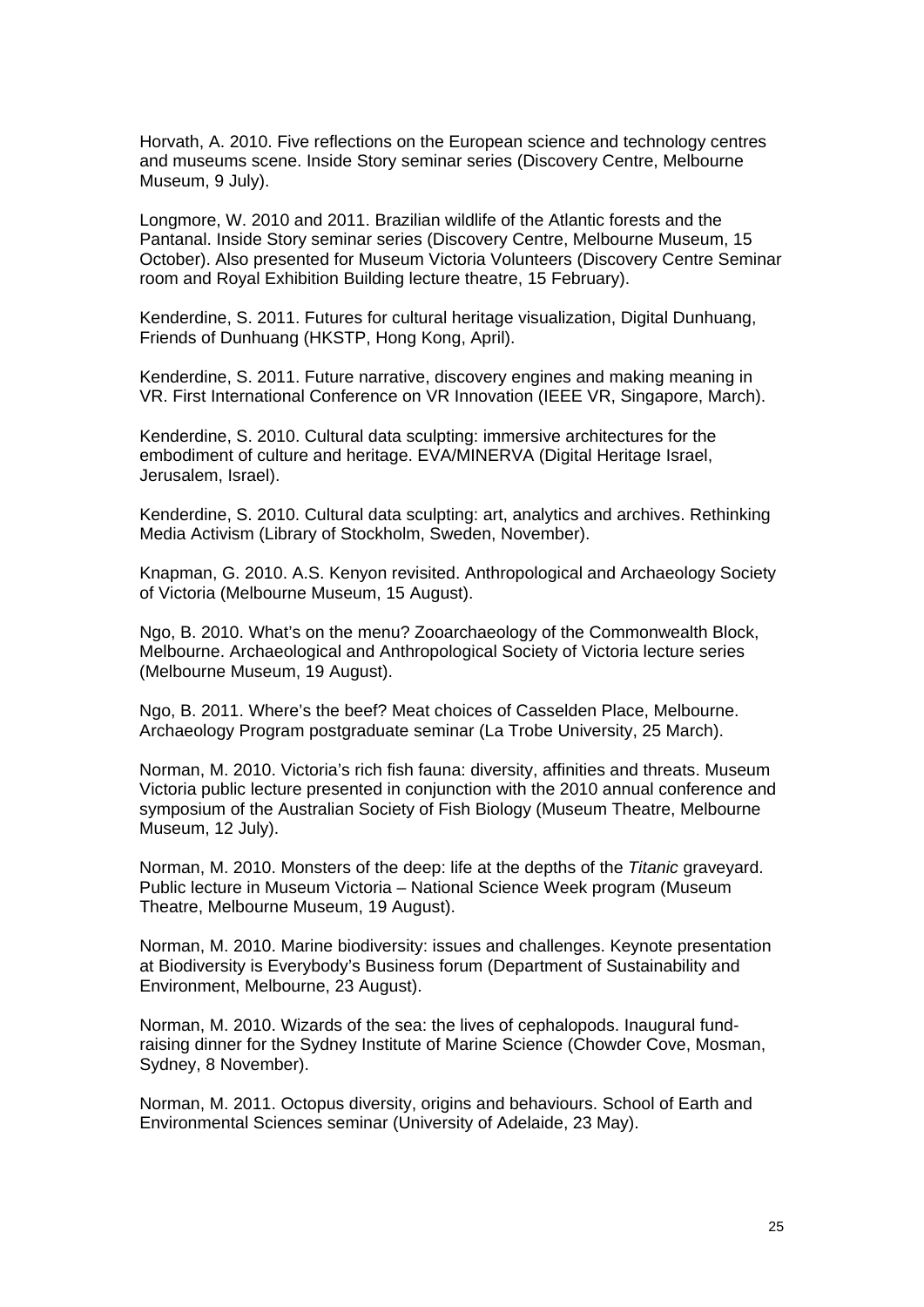Norman, M. 2011. The 'Under the Lens' partnership: Museum Victoria and Parks Victoria. Keynote address at Parks Victoria Marine Forum (Barwon Heads, Victoria, 3 June).

Norman, M. 2011. Academic Review Panel member, Budj Bim World Heritage Symposium (Heywood, Victoria, 7 June).

Norman, M. 2011. Sex, drugs and disposable body parts: strange stories from the nature around us. Shaping Victoria 2011 symposium (Department of Planning and Community Development, Warrnambool, Victoria, 7 June).

Norman, M. *et al*. 2010. Inspiring scientists. Public lecture in Museum Victoria – National Science Week program (Scienceworks, Melbourne, 21–22 August).

Plant, R., Trusler, P. and Kean, J. 2010. The art of scientific illustration. Public lecture in Museum Victoria – National Science Week program (Science and Life Gallery, Melbourne Museum, 14 August).

Privett, H. 2011. Introduction to conservation at Museum Victoria. Lecture for masters students, Centre for Cultural Materials Conservation, University of Melbourne (Melbourne Museum, 11 and 18 April).

Reason, M. 2010. Australians on board the RMS *Titanic*. Public event (Museum Theatre, Melbourne Museum, 22 July).

Rich, T., Vickers-Rich, P. and Clode, D. 2011 Forum: Bringing back the dead! Palaeontology Week program (South Australian Museum, Adelaide, 30 March).

Schmidt, R., Fitzgerald, E. and Holland, T. 2010. Big kills, big killers. Museum Victoria free public lecture (Museum Theatre, Melbourne Museum, 8 July).

Sumner, J., Chapple, S., Martin, C. and Melville, J. 2011. Deep historical divergence without speciation in the widely distributed Central Netted Dragon. University of Melbourne 'Pot Luck' seminar series (University of Melbourne, Parkville, 10 May).

Swinkels, P. 2010. The museum preparator: how exhibits are made. Museums Australia (Victoria) tour (Melbourne Museum, 29 October).

Taylor, J. 2010. Science at work. 2010 Graduation, Montmorency Primary School (Montmorency, Victoria, 9 December).

Thiel, P. 2010. What's your story? Genealogy and creative non-fiction. Inside Story seminar series (Discovery Centre, Melbourne Museum, 26 August). Also presented at the Family History Feast (State Library of Victoria, Melbourne, 2 August).

Tout-Smith, D. 2010. Remembering childhood at Museum Victoria: the Australian Children's Folklore Collection. Lecture to the Antiques Circle (Lyceum Club, Melbourne, 1 September).

Wallis, E. 2010. Workshop facilitator. Citizen science online and in the field: using mobile devices to identify and record observations of animals. Museums Australia National Conference (University of Melbourne, Parkville, 28 September – 2 October).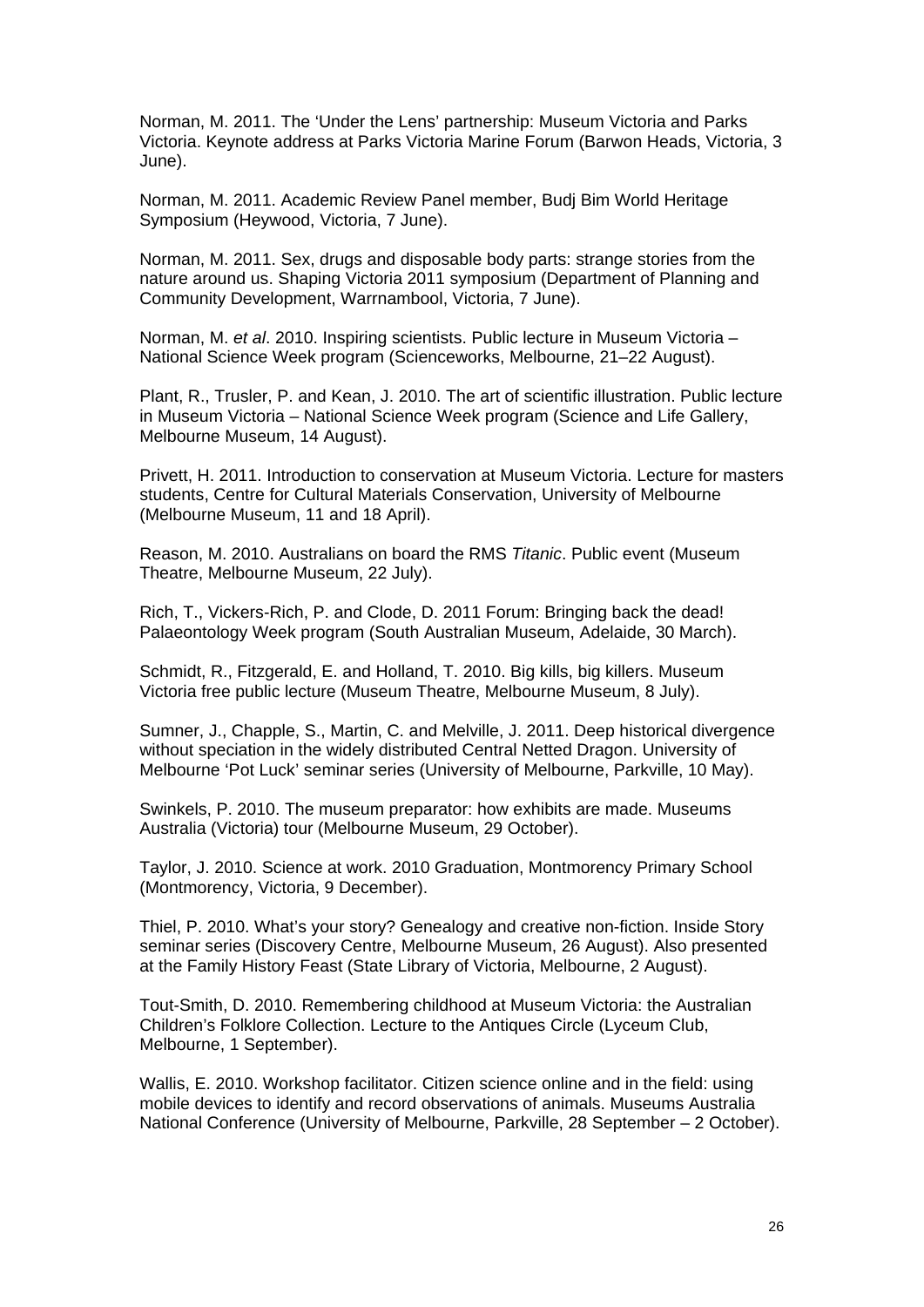## <span id="page-26-0"></span>**Publications**

### **Refereed Journals**

Ahyong, S.T., Baba, K., Macpherson, E. and Poore, G.C.B. 2010. A new classification of the Galatheoidea (Crustacea: Decapoda: Anomura). *Zootaxa*, 2676: 57–68.

Allcock, A.L., Barratt, I., Eléaume, M., Linse, K., Norman, M.D., Smith, P.J., Steinke, D., Stevens, D.W. and Strugnell, J.M. 2011. Cryptic speciation and the circumpolarity debate: A case study on endemic Southern Ocean octopuses using the COI barcode of life. *Deep Sea Research, Part II, Topical Studies in Oceanography*, 58(1–2): 242– 249.

Anderson, D. 2010. Drought, endurance and climate change 'pioneers'. *Cultural Studies Review*, 16(1): 82–101.

Barrett, P.M., Rich, T.H., Vickers-Rich, P., Tumanova, T.A., Inglis, M., Pickering, D., Kool, L. and Kear, B.P. 2010. Ankylosaurian dinosaur remains from the Lower Cretaceous of southeastern Australia. *Alcheringa*, 34: 205–217.

Benson, R.B.J., Barrett, P.M., Rich, T.H., Vickers-Rich, P., Pickering, D. and Holland, T. 2010. Response to comment on 'A southern tyrant reptile'. Technical comments. *Science*, 329(5995): 1013.

Burn, R. 2010. *Melanochlamys handrecki* sp. nov: an addition to the opisthobranch fauna (Mollusca: Gastropoda) of south-eastern Australia. *Victorian Naturalist*, 127(6): 231–235.

Chapple, D.G., Bell, T.P., Chapple, S.N.J., Miller, K.A., Daugherty, C.H. and Patterson, G.B. 2011. Phylogeography and taxonomic revision of the New Zealand cryptic skink (*Oligosoma inconspicuum*; Reptilia: Scincidae) species complex. *Zootaxa*, 2782: 1–33.

Clement, A.M. and Long, J.A.. 2010. *Xeradipterus hatcheri*, a new dipnoan from the Late Devonian (Frasnian) Gogo Formation, Western Australia, and other new holodontid material. *Journal of Vertebrate Paleontology*, 30(3): 681–695.

Costa, T.L., O'Hara, T.D. and Keough, M.J. 2010. Measures of taxonomic distinctness do not reliably assess anthropogenic impacts on intertidal mollusc communities. *Marine Ecology Progress Series*, 413: 81–93.

Darian-Smith, K. 2010. Children. *Sydney Journal*, 2(2): 1–15 (online at: [http://epress.lib.uts.edu.au/ojs/index.php/sydney\\_journal/article/viewFile/1506/1664\)](http://epress.lib.uts.edu.au/ojs/index.php/sydney_journal/article/viewFile/1506/1664).

Darian-Smith, K. 2010. Children. *The Dictionary of Sydney – Sydney's history online and connected* (online at: [http://www.dictionaryofsydney.org/entry/children\)](http://www.dictionaryofsydney.org/entry/children).

Darragh, T.A. 2011. *Orthochetus* (Gastropoda: Cerithiidae) in the Eocene of southern Australia. *New Zealand Journal of Geology and Geophysics*, 54(1): 35–42.

Darragh, T.A. and Kendrick, G.W. 2011. Eocene molluscs from the Merlinleigh Sandstone, Carnarvon Basin, Western Australia. *Record of the Western Australian Museum*, 26(1): 23–41.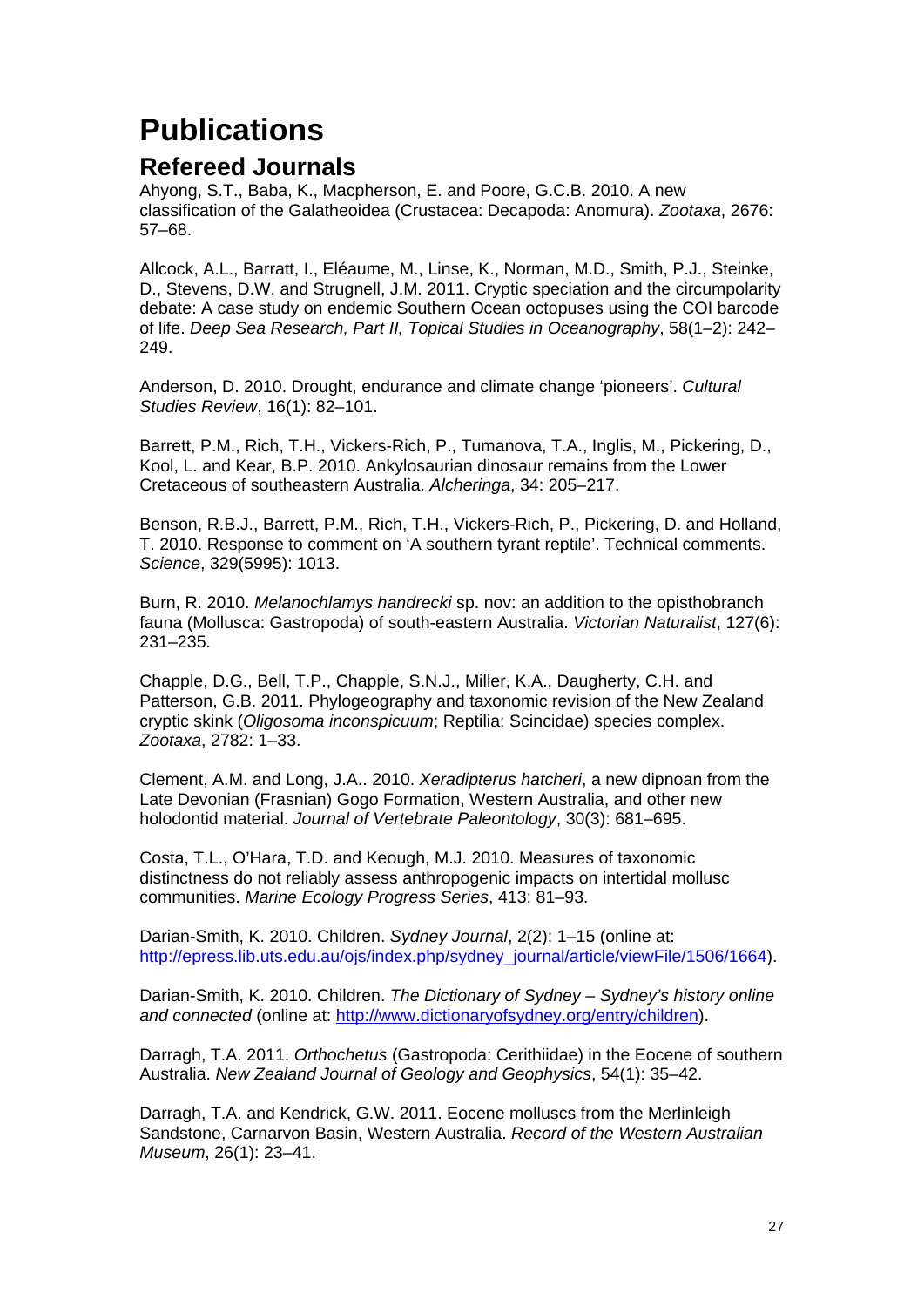Edmonds, P. 2011. 'Failing in every endeavour to conciliate': Governor Arthur's Proclamation Boards to the Aborigines, Australian conciliation narratives and their transnational connections. *Journal of Australian Studies*, 35(2): 201–218.

Edmonds, P. 2010. The proclamation cup: Tasmanian potter Violet Mace and colonial quotations. *ReCollections, Journal of the National Museum of Australia*, 5(2) (online at:

[http://recollections.nma.gov.au/issues/vol\\_5\\_no\\_2/papers/the\\_proclamation\\_cup\\_/\)](http://recollections.nma.gov.au/issues/vol_5_no_2/papers/the_proclamation_cup_/).

Edmonds, P. 2010. Unpacking settler colonialism's urban strategies: Indigenous peoples in Victoria, British Columbia, and the transition to a settler-colonial city. *Urban History Review, Special Issue: Encounters, Contests, and Communities: New Histories of Race and Ethnicity in the Canadian City*, 38(2): 4–20.

Edwards, D.L. and Melville, J. 2010. Phylogeographic analysis detects congruent biogeographic patterns between a woodland agamid and Australian wet tropics taxa despite disparate evolutionary trajectories. *Journal of Biogeography*, 37(8): 1543– 1556.

Factor, J. 2010. 'It's only play if you get to choose': children's perceptions of play, and adult interventions. *Play and Culture Studies*, 9, 129–146.

Falconer, A. and Burn, R. 2010. Rediscovery of the seaweed limpet *Naccula parva* in Victorian waters. *Victorian Naturalist*, 127(6): 246–247.

Foster, R. and Gomon, M.F. 2010. A new seahorse (Teleostei: Syngnathidae: *Hippocampus*) from south-western Australia. *Zootaxa*, 2613: 61–68.

Frost, R.L, Palmer, S.J., Henry, D.A. and Pogson, R. 2010. A Raman spectroscopic study of the 'cave' mineral ardealite Ca2(HPO4)(SO4).4H2O. *Journal of Raman Spectroscopy*. 42(5) (online, 28 January 2011, DOI: 10.1002/jrs.2855).

Gillespie, Richard. 2010. Georg von Neumayer and the Melbourne Observatory: an institutional legacy. *Proceedings of the Royal Society of Victoria*, 123(1): 19–26.

Gomon, M.F. and Roberts, C.D. 2011. A second New Zealand species of the stargazer genus *Kathetostoma* (Trachinoidei: Uranoscopidae). *Zootaxa*, 2776: 1–12.

Gomon, M.F. 2010. A new species of *Paraulopus* (Aulopiformes: Paraulopidae) from seamounts of the Tasman Sea. *Memoirs of Museum Victoria*, 67: 15–18.

Greaves, E., Meibner, K. and Wilson, R. 2011. New *Laonice* species (Polychaeta: Spionidae) from western and northern Australia. *Zootaxa*, 2903: 1–20.

Greene, J.P. 2010. Museums and the just society. *Museum, American Association of Museums*, 89(4): 27–30.

Grey, I.E., Mumme, W.G., Neville, S.M., Wilson, N.C. and Birch, W.D. 2010. Jahnsite–whiteite solid solutions and associated minerals in the phosphate pegmatite at Hagendorf-Süd, Bavaria, Germany. *Mineralogical Magazine*, 74(6): 969–978.

Grey, I.E., Shanks, F., Wilson, N.C., Mumme, W.G. and Birch, W.D. 2011. Carbon incorporation in plumbogummite-group minerals. *Mineralogical Magazine*, 75(1): 145–158.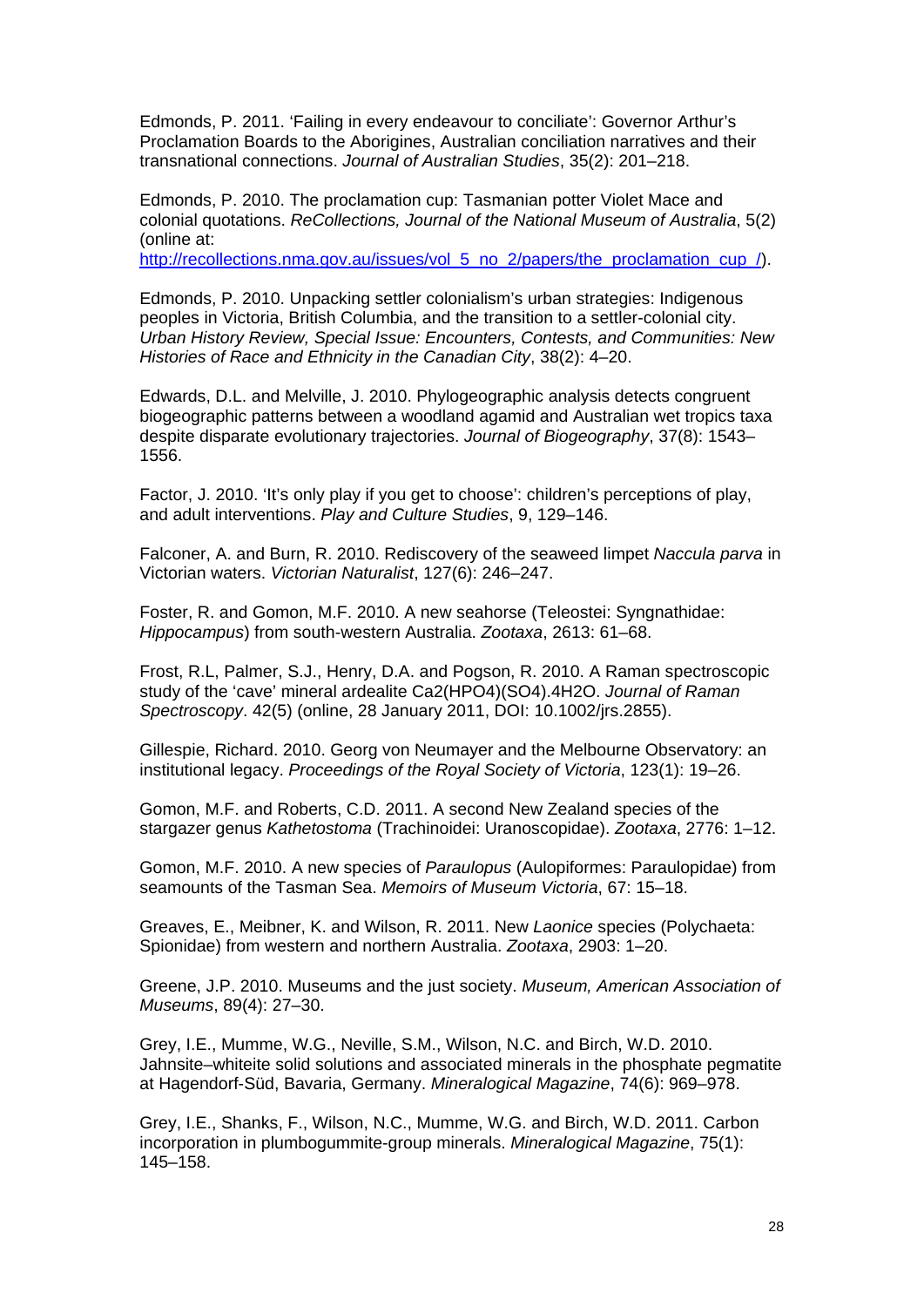Hager, S.L., Leverett, P., Williams, P.A., Mills, S.J., Hibbs, D.E., Raudsepp, M., Kampf, A.R. and Birch, W.D. 2010. The single-crystal X-ray structures of bariopharmacosiderite-C, bariopharmacosiderite-Q and natropharmacosiderite. *Canadian Mineralogist*, 48: 1477–1485.

Hale, J.M., Heard, G.W., Smith, K.L., Blacket, M.J., Austin, J.J. and Melville, J. 2011. Microsatellite loci for the endangered Growling Grass Frog (*Litoria raniformis*), with cross amplification in other Australian frog species. Technical note. *Conservation Genetics Resources* (online, 4 March 2011, DOI 10.1007/s12686-011-9412-9).

Holland, T. 2010. Upper Devonian osteichthyan remains from the Genoa River, Victoria, Australia. *Memoirs of Museum Victoria*, 67: 35–44.

Holloway, D.J. and Carvalho, M.G.P. de. 2010. The trilobite *Chacomurus* (Dalmanitidae, Synphoriidae) from the Lower Devonian of Bolivia. *Memoirs of the Association of Australasian Palaeontologists*, 39: 71–83.

Holloway, D.J. and Laurie, J.R. (eds) 2010. Siluro-Devonian Studies 1. *Memoir 39 of the Association of Australasian Palaeontologists*. 339 pp.

Imansyah, M.J., Jessop, T.S., Sumner, J., Purwandana, D., Ariefiandy, A. and Seno, A. 2009. Distribution, seasonal use, and predation of incubation mounds of Orangefooted Scrubfowl on Komodo Island, Indonesia. *Journal of Field Ornithology*, 80(2): 119–126.

Imamura, H. and Gomon, M.F. 2010. Taxonomic revision of the genus *Ratabulus* (Teleostei: Platycephalidae), with descriptions of two new species from Australia. *Memoirs of Museum Victoria*, 67: 19–33.

Just, J. 2011. Remarkable Australasian marine diversity: 18 new species in *Pentaceration* Just, 2009 (Crustacea, Isopoda, Paramunnidae). *Zootaxa*, 2813: 1–54.

Kear, B.P., Rich, T.H., Vickers-Rich, P., Ali, M.A., Al-Mufarrih, Y A., Matiri, A.H., Al-Masary, A.M. and Halawani, M.A. 2010. A review of aquatic vertebrate remains from the Middle-Upper Triassic Jilh Formation of Saudi Arabia. *Proceedings of the Royal Society of Victoria*, 122: 1–8.

Kefford, B.J., Marchant, R., Schäfer, R.B., Metzeling, L., Dunlop, J.E., Choy, S.C. and Goonan, P. 2011. The definition of species richness used by species sensitivity distributions approximates observed effects of salinity on stream macroinvertebrates. *Environmental Pollution*, 159(1): 302–10.

Kellner, A.W.A., Rich, T.H., Costa, F.R., Vickers-Rich, P., Kear, B.P., Walters, M. and Kool, L. 2010. New isolated pterodactyloid bones from the Albian Toolebuc Formation (western Queensland, Australia) with comments on the Australian pterosaur fauna. *Alcheringa, Australasian Journal of Palaeontology*, 34(3): 219–230.

Knapman, G. 2010. Exchanging totemism: totemism in Baldwin Spencer's overseas exchanges. *The Artefact*. Archaeological and Anthropological Society of Victoria, May–June, pp. 1–18.

Knapman, G. 2010. The Pacificator: discovering the lost bust of George Augustus Robinson. *La Trobe Journal*, 86: 37–52.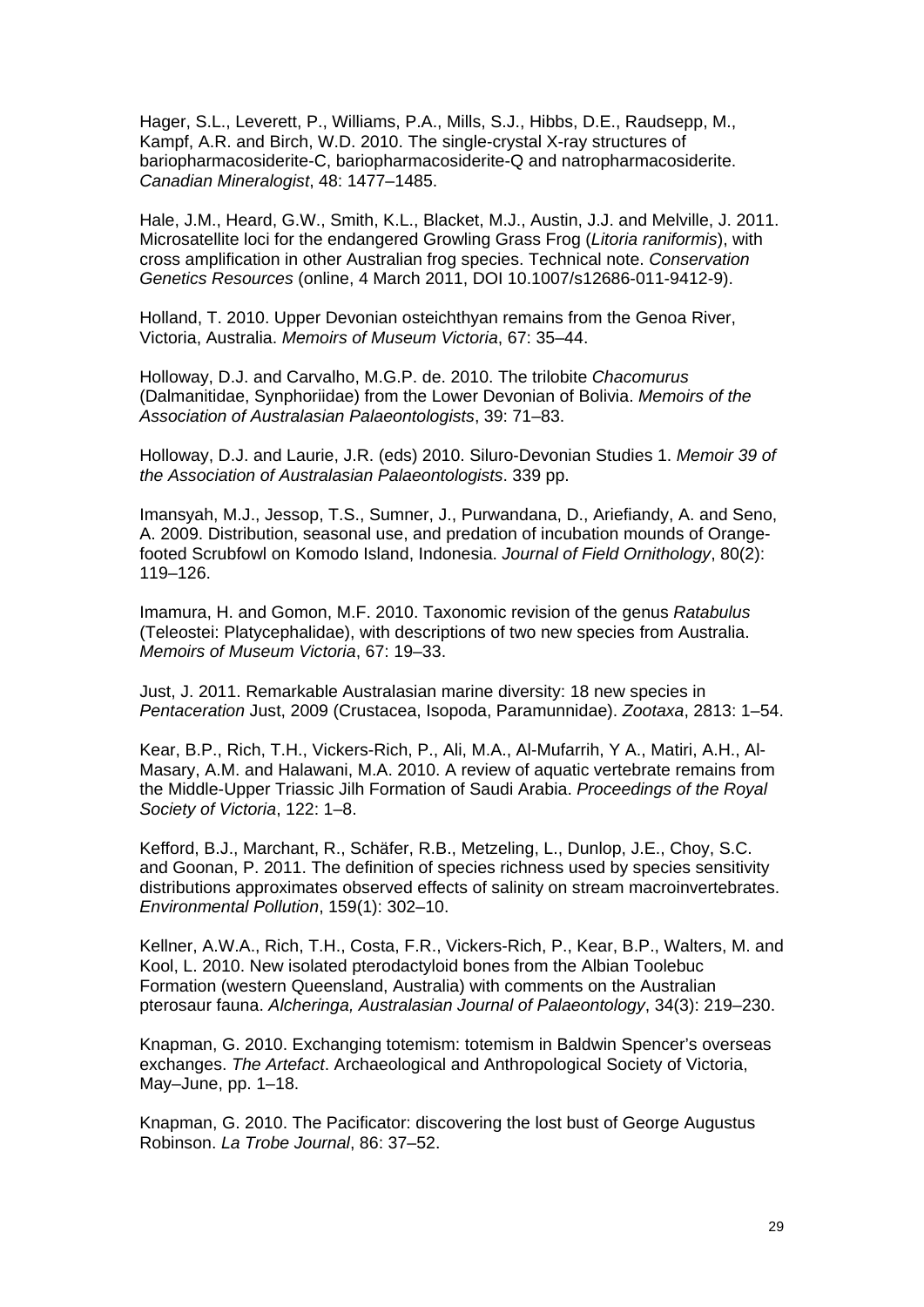Komai, T. and Taylor, J. 2010. Three new species of the crangonid genus *Metacrangon* Zarenkov (Crustacea: Decapoda: Caridea) from Australia. *Memoirs of Museum Victoria*, 67: 45–59.

Liu, W., Poore, G.C.B. and Lu, J. 2010. *Chongxidotea*, a new genus for *Cleantis annandalei* Tattersall, 1921 (Isopoda, Valvifera, Holognathidae). *Crustaceana*, 83(10): 1199–1207.

McArthur, M.A., Brooke, B.P., Przeslawski, R., Ryan, D.A., Lucieer, V.L., Nichol, S., McCallum, A.W., Mellin, C., Cresswell, I.D. and Radke, L.C. 2010. On the use of abiotic surrogates to describe marine benthic biodiversity. *Estuarine, Coastal and Shelf Science*, 88(1): 21–32.

McLean, C.A., Moussalli, A. and Stuart-Fox, D. 2010. The predation cost of female resistance. *Behavioral Ecology*, 21(4): 861–867.

Marchant, R., Kefford, B.J., Wasley, J., King, C.K., Doube, J. and Nugegoda, D. 2011. Response of stream invertebrate communities to vegetation damage from overgrazing by exotic rabbits on subantarctic Macquarie Island. *Marine and Freshwater Research*, 62: 404–413.

Melville, J., Ritchie, E.G., Chapple, S.N., Glor, R.E. and Schulte, J.A. II. 2011. Evolutionary origins and diversification of dragon lizards in Australia's tropical savannas. *Molecular Phylogeny and Evolution*, 58(2): 257–270.

Mills, S.J., Kampf, A.R., Raudsepp, M. and Birch, W.D. 2010. The crystal structure of waylandite from Wheal Remfry, Cornwall, United Kingdom. *Mineralogy and Petrology*, 100(3–4): 249–253.

Mills, V.S. and O'Hara, T.D. 2010. *Amphilepis neozelandica* sp. nov., the first record of the Amphilepididae in New Zealand waters (Echinodermata: Ophiuroidea). *Zootaxa*, 2514: 47–54.

Murray, T. 2010. Oral histories and the archaeology of the modern city. *History Australia*, 7(2): 34.1–34.12.

O'Hara, T.D., Rowden, A.A. and Bax, N.J. 2011. A southern hemisphere bathyal fauna is distributed in latitudinal bands. *Current Biology*, 21: 226–230.

O'Hara, T.D., Addison, P.F.E., Gazzard, R., Costa, T.L. and Pocklington, J.B. 2010. A rapid biodiversity assessment methodology tested on intertidal rocky shores. *Aquatic Conservation: Marine and Freshwater Ecosystems*, 20(4): 452–463.

O'Hara, T.D., Consalvey, M., Lavrado, H.P. and Stocks, K.I. 2010. Environmental predictors and turnover of biota along a seamount chain. *Marine Ecology,* 31 (Supplement S1): 84–94.

O'Hara, T.D. and Tittensor, D.P. 2010. Environmental drivers of ophiuroid species richness on seamounts. *Marine Ecology*, 31 (supplement 1): 26–28.

O'Loughlin, P.M., Paulay, G., Davey, N. and Michonneau, F. 2011. The Antarctic region as a marine biodiversity hotspot for echinoderms: diversity and diversification of sea cucumbers. *Deep-Sea Research, Part II, Topical Studies in Oceanography*, 58: 264–275.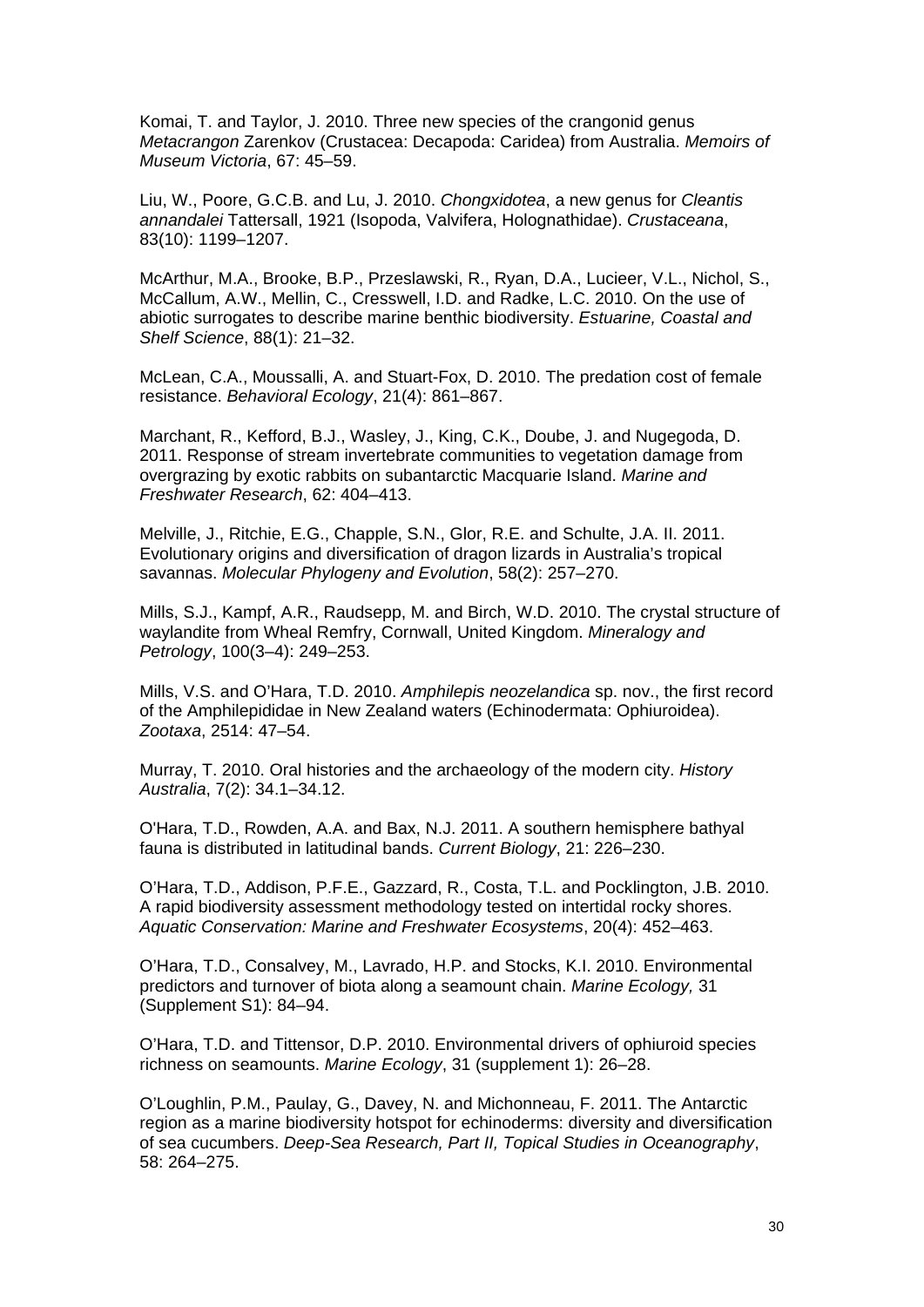O'Loughlin, P.M. and VandenSpiegel, D. 2010. A revision of Antarctic and some Indo-Pacific apodid sea cucumbers (Echinodermata: Holothuroidea: Apodida). *Memoirs of Museum Victoria*, 67: 61–95.

O'Loughlin, P.M. and Whitfield, E. 2010. New species of *Psolus* Oken from Antarctica (Echinodermata: Holothuroidea: Psolidae). *Zootaxa*, 2528: 61–68.

Pascoe, C. 2010. City as space, city as place: sources and the urban historian. *History Australia*, 7(2): 30.1–30.18.

Pascoe, C. 2010. The history of children in Australia: an interdisciplinary historiography. *History Compass*, 8(10): 1142–1164.

Poore, G.C.B. and Andreakis, N. 2011. Morphological, molecular and biogeographic evidence support two new species in the *Uroptychus naso* complex (Crustacea: Decapoda: Chirostylidae). *Molecular Phylogenetics and Evolution*, 60(1): 152–169.

Poore, G.C.B. and Collins, D.J. 2010. *Parascytoleptus* and *Spongiaxius* redefined with two new species from the southwestern Pacific (Decapoda: Axiidea: Axiidae). *Crustaceana Monographs*, 14: 611–625.

Rich, T.H., Galton, P.M. and Vickers-Rich, P. 2010. The holotype individual of the ornithopod dinosaur *Leaellynasaura amicagraphica* Rich & Rich, 1989 (late Early Cretaceous, Victoria, Australia). *Alcheringa, Australasian Journal of Palaeontology*, 34(3): 385–396.

Rich, T.H. and Vickers-Rich, P. 2010. Pseudotribosphenic: the history of a concept. *Vertebrata Palasiatica*, 48(4): 336–347.

Rowley, C. 2010. Recollections of Clarrie Handreck. *Victorian Naturalist*, 127(6): 228–230.

Sato, T., Gomon, M.F. and Nakabo, T. 2010. Two new Australian species of the *Paraulopus nigripinnis* complex (Aulopiformes: Paraulopidae). *Ichthyological Research*, 57(3): 254–262.

Schäfer, R.B., Kefford, B.J., Metzeling, L., Liess, M., Burgert, S., Marchant, R., Pettigrove, V., Goonan, P. and Nugegoda, D. 2011. A trait database of stream invertebrates for the ecological risk assessment of single and combined effects of salinity and pesticides in south-east Australia. *Science of the Total Environment*, 409(11): 2055–2063.

Smith, C.H.F. and Hayes, S. 2010. Managing the Commonwealth Block archaeological assemblage: an Australian case study. *Collections: A Journal for Museum and Archive Professionals*, 6(3): 171–188.

Smith, C.H.F. and Stevenson, M. 2010. Modelling cultures: 19th-century Indian clay figures. *Museum Anthropology*, 33(1): 37–48.

Smith, K.L., Harmon, L.J., Shoo, L.P. and Melville, J. 2011. Evidence of constrained phenotypic evolution in a cryptic species complex of agamid lizards. *Evolution, International Journal of Organic Evolution*, 65(4): 976–992.

Smith, K.L., Hale, J.M., Austin, J.J. and Melville, J. 2011. Isolation and characterization of microsatellite markers for the *Litoria ewingii* comples and their use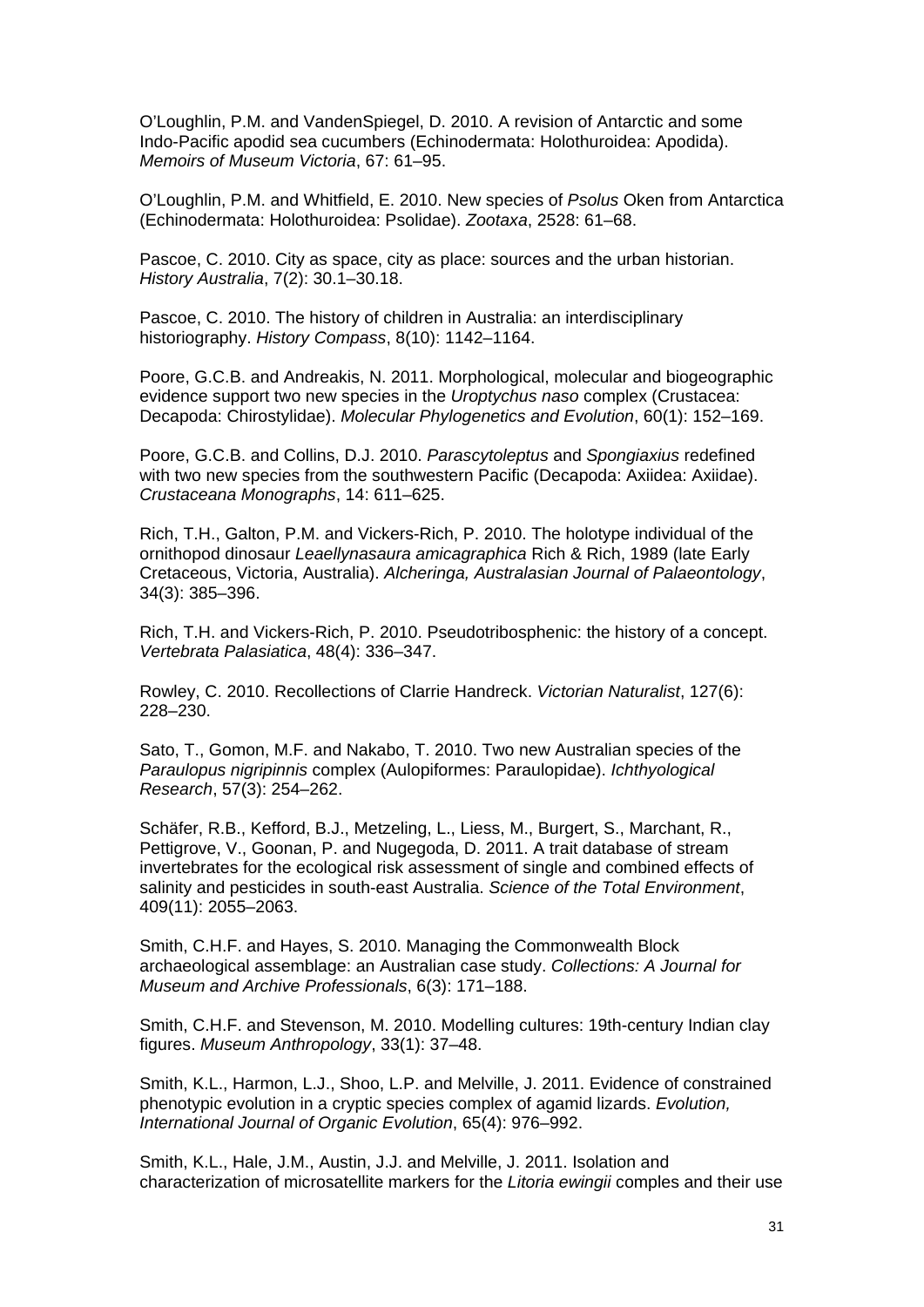in conservation and hybridization studies. Technical note. *Conservation Genetics Resources* (online, 9 April 2011, DOI: 10.1007/s12686-011-9418-3).

Staples, D.A. 2010. Pycnogonids (Sea spiders): lists of the littoral and shallow water species of Victoria and King Island. *Victorian Naturalist*, 127(6): 236–239.

Strugnell, J.M., Cherel, Y., Cooke, I.R., Gleadall, I.G., Hochberg, F.G., Ibáñez, C.M., Jorgensen, E., Laptikhovsky, V.V., Linse, K., Norman, M.D., Vecchione, M., Voight, J.R. and Allcock, A.L.. 2011. The Southern Ocean: source and sink? *Deep Sea Research, Part II, Topical Studies in Oceanography*, 58(1–2): 196–204.

Symonds, M. and Moussalli, A. 2010. A brief guide to model selection, multimodel inference and model averaging in behavioural ecology using Akaike's information criterion. *Behavioral Ecology and Sociobiology,* 65(1): 13–21.

Taylor, J., Asakura, A. and Tudge, C. 2011. Gary Charles Beresford Poore, recipient of the Crustacean Society Excellence in Research Award. *Journal of Crustacean Biology*, 31: 217–220.

Taylor, J. and Komai, T. 2011. First record of the introduced sand shrimp species *Crangon uritai* (Decapoda: Caridea: Crangonidae) from Newport, Port Phillip Bay, Victoria. *Marine Biodiversity Records*, 4: e22.

Taylor, J., Ahyong, S.T and Andreakis, N. 2010. New records and new species of the munidopsine squat lobsters (Decapoda: Anomura: Galatheidae: Munidopsinae) from Australia. *Zootaxa*, 2642: 1–18.

Turak, E.*,* Marchant, R.*,* Barmuta, L.A., Davis, J., Choy, S. and Metzeling, L. 2011. River conservation in a changing world: invertebrate diversity and spatial prioritisation in south-eastern coastal Australia. *Marine and Freshwater Research*, 62(3): 300– 311.

Williams, A., Althaus, F., Dunstan, P.K., Poore, G.C.B., Bax, N.J., Kloser, R.J. and McEnnulty, F.R. 2010. Scales of habitat heterogeneity and megabenthos biodiversity on an extensive Australian continental margin (100–1100 m depths). *Marine Ecology*, 31(1): 222–236.

Wilson, R. 2010. Marine biodiversity studies by Clarrie Handreck and the Marine Research Group. *Victorian Naturalist*, 127(6): 224–227.

Woolley, S. and Wilson, R.S. 2011. Two new species of Eulepethidae (Polychaeta) from Australian seas. *Zootaxa*, 2839: 47–66.

Young, G.C., Burrow, C.J., Long, J.A., Turner, S. and Choo, B. 2010. Devonian macrovertebrate assemblages and biogeography of East Gondwana (Australasia, Antarctica). *Palaeoworld* (Nanjing Institute of Geology and Palaeontology), 19(1–2): 55–74.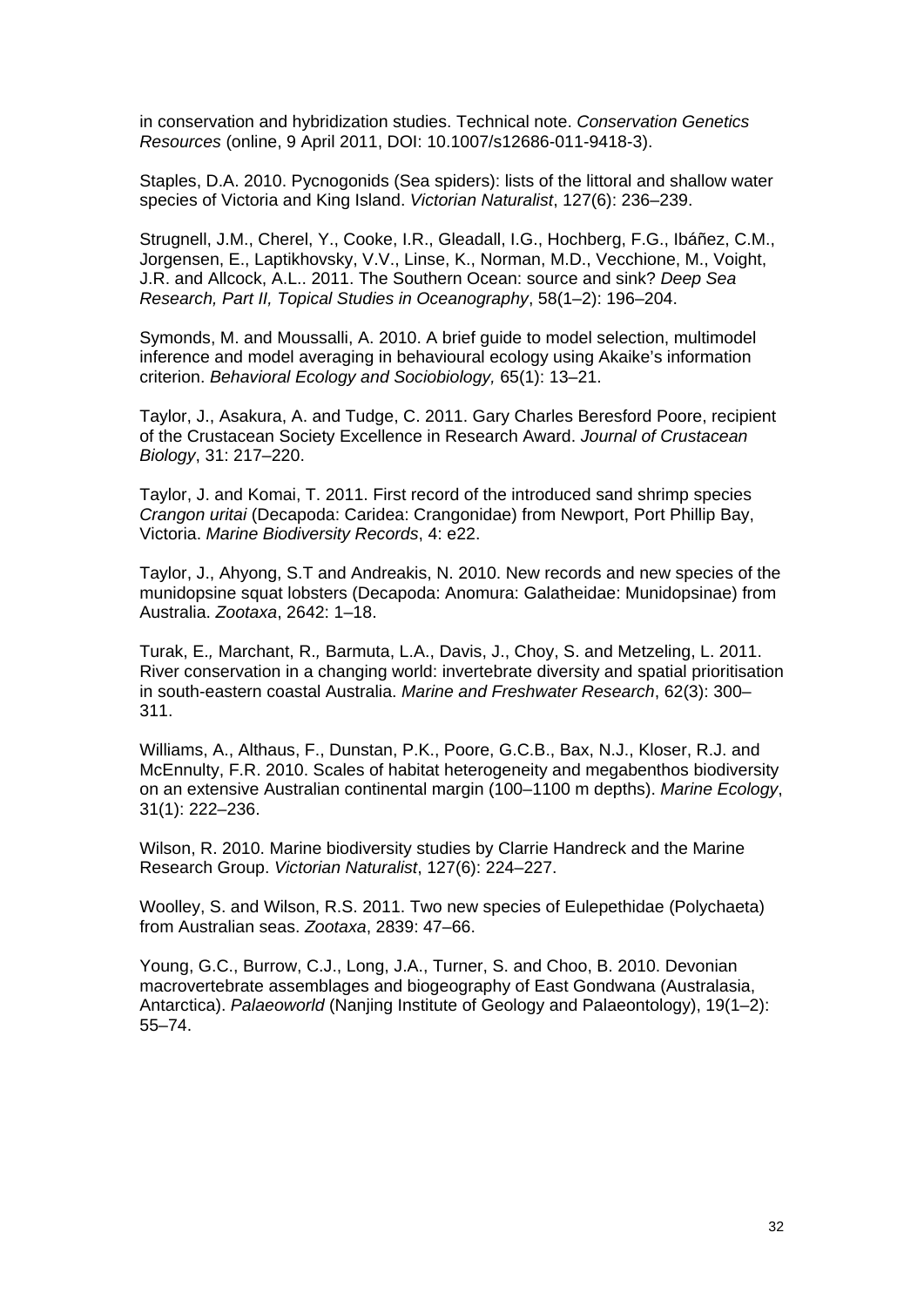### **Non-refereed Journals and Reports**

Chmiel, K. 2011. Ultimate museum collection showdown: #collectionfishing on Twitter. *Insite magazine, Museums Australia (Victoria)*, February–April 2011: 4.

Crotty, D. 2011. Myths of Duigan. *Flightpath Magazine*, 22(2): 20–21.

Darragh, T.A. 2010. Hermann Deutsch, pioneer Ballarat engraver and lithographer. *Australian Jewish Historical Society Journal*, 20(1): 131–146.

Davey, G. 2010. Do children play the way they used to? *National Library of Australia Magazine*, December 2010: 13–15.

Factor, J., Davey, G.B. and McKinty, J. (eds). 2011. *Play and Folklore*, 55: 1–27.

Factor, J. 2010. Verbal play: flexibility, invention and experiment. *Play and Folklore*, 54: 15–19.

Factor, J., Davey, G.B. and McKinty, J. (eds). 2010. *Play and Folklore*, 54: 1–19.

Finn, J. 2010. Sinking Aristotle's sailing octopus. *Australasian Science*, 31(8): 25–27.

Greene, J.P. 2010. Interview. Cultural identity, collections and visitation at Museum Victoria. *Insite magazine*, September–October 2010: 2–3.

Hammond, C., 2011. Sustaining the Aesthetic. *Museum Identity Magazine,* 8: 54–59.

Hill, T. 2011. To infinity and beyond. *The Big Issue Magazine*, 379: 19.

Jakubec, K. 2010. Freestyle, nobody saw this coming: 589 objects, 41 lenders, 5 venues, 1 severe summer Milanese storm. *Australasian Registrars Committee Journal*, 61: 36–37.

Knapman, G. 2011. Museum anthropology and imperial networks as cultural status: the colonial ethnology museum in nineteenth century Melbourne. *History of Anthropology Newsletter*, 37(2): 1–10.

Knapman, G. 2010. Rediscovering Benjamin Law's bust of G.A. Robinson. *Australian Review of Books*, July 2011: 6.

McCubbin, M. 2010. Best practice: the untamed beast. *Australasian Registrars Committee Journal*, 61: 26–29.

Merrin, K., Poore, G.C.B. and Lew Ton, H.M. 2011. Suborders Asellota, Cymothoida, Sphaeromatidea. Australian Faunal Directory. Australian Biological Resources Study: Canberra (online at: [http://www.biodiversity.org.au/afd/taxa/ISOPODA\)](http://www.biodiversity.org.au/afd/taxa/ISOPODA).

Merrin, K., Poore, G.C.B., Lew Ton, H.M. and Sieg, J. 2011. Order Tanaidacea. Australian Faunal Directory. Australian Biological Resources Study: Canberra (online at: [http://www.biodiversity.org.au/afd/taxa/TANAIDACEA\)](http://www.biodiversity.org.au/afd/taxa/TANAIDACEA).

O'Hara, T.D., Gledhill, D., Butler, A., Bax, N.J., Wilson, R.S., Poore, G.C.B., McCallum, A., Last, P., England, P. and Andreakis, N. 2010. Report on application of evolutionary history to inform how species and/or communities might respond to changes in climate. Milestone Report. CERF Marine Biodiversity Hub, CSIRO Marine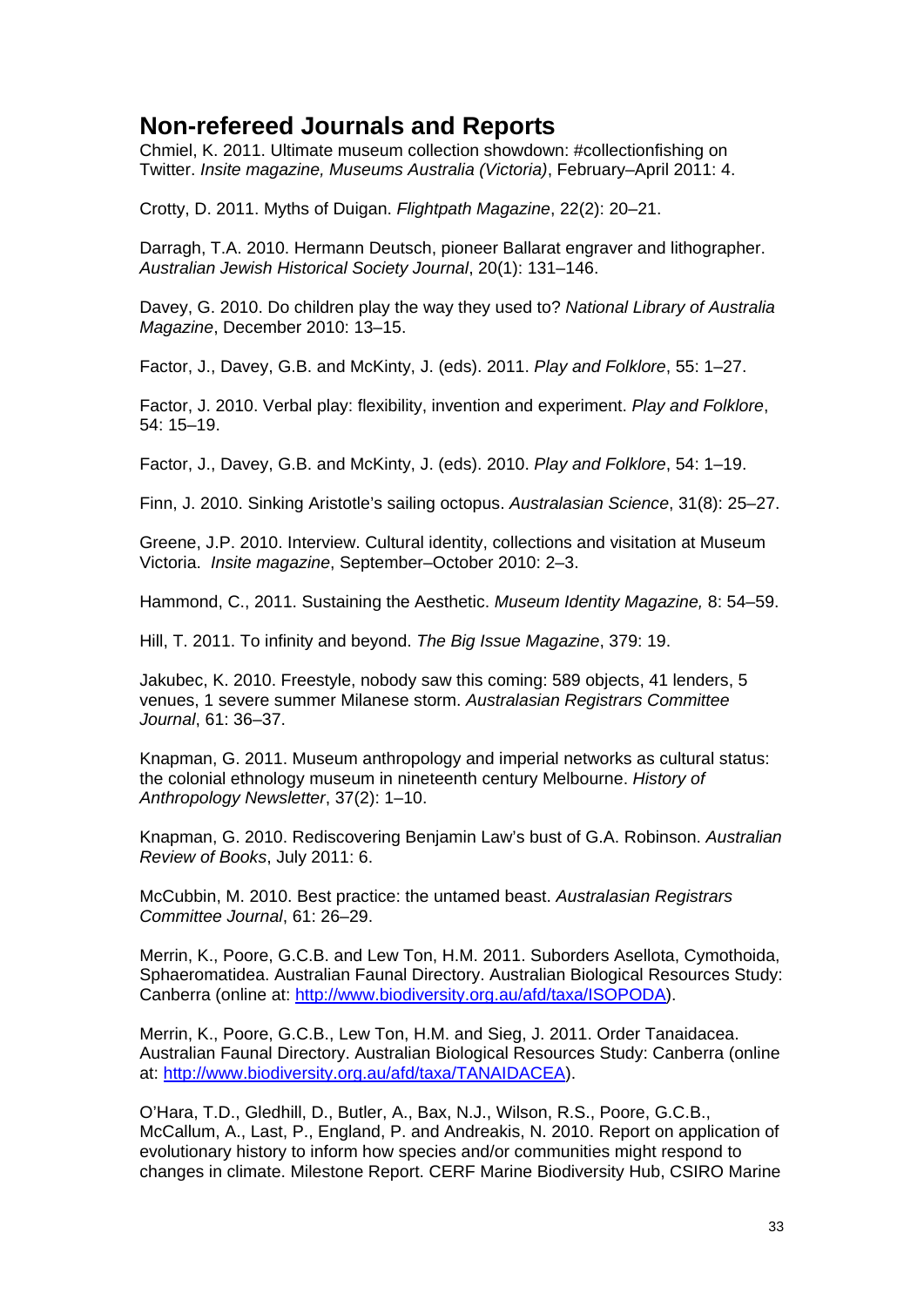and Atmospheric Research: Hobart: 27 (online at: [http://www.marinehub.org/report](http://www.marinehub.org/report-application-evolutionary-history-inform-how-species-andor-communities-might-respond-changes-c)[application-evolutionary-history-inform-how-species-andor-communities-might](http://www.marinehub.org/report-application-evolutionary-history-inform-how-species-andor-communities-might-respond-changes-c)[respond-changes-c\)](http://www.marinehub.org/report-application-evolutionary-history-inform-how-species-andor-communities-might-respond-changes-c).

Pocklington, J. 2011. *Hormosira banksii* cover influences habitat role on Victorian rocky intertidal shores. *Australian Marine Sciences Association Bulletin*, 184(1): 7.

Poore, G.C.B. 2011. Subclass Pentastomida. Australian Faunal Directory. Australian Biological Resources Study: Canberra (online at: [http://www.biodiversity.org.au/afd/taxa/PENTASTOMIDA\)](http://www.biodiversity.org.au/afd/taxa/PENTASTOMIDA).

Poore, G.C.B. 2011. Subclass Tantulocarida. Australian Faunal Directory. Australian Biological Resources Study: Canberra (online at: [http://www.biodiversity.org.au/afd/taxa/TANTULOCARIDA\)](http://www.biodiversity.org.au/afd/taxa/TANTULOCARIDA).

Poore, G.C.B., Lake, P.S. and Lew Ton, H.M. 2011. Superorder Syncarida. Australian Faunal Directory. Australian Biological Resources Study: Canberra (online at: [http://www.biodiversity.org.au/afd/taxa/SYNCARIDA\)](http://www.biodiversity.org.au/afd/taxa/SYNCARIDA).

Reason, M. 2010. A Titanic event. *Insite magazine*, July–August 2010: 3.

Simpkin, L. 2011. Live at the museum. *Insite magazine*, May–June 2011: 7.

Suda, E. 2010. Telling Tales of Titanic. *Ethos, The Journal of Social Education Victoria Inc.,* vol. 18, term 3, 2010, Social Education Victoria, Melbourne.

Suda, E. 2011. Tutankhamun and the Golden Age of the Pharaohs. History Teachers Association of Victoria *Bulletin*, May.

Summerhill, J. 2011. *Please touch the exhibit* iPad app. *Insite magazine*, February– April 2011: 3.

Taylor, J. and Poore, G.C.B. 2010–. Squat lobsters [DELTA databases for description of species; free web-based illustrated multi-choice keys to identification for all known species; etc.] (online at: [http://researchdata.museum.vic.gov.au/squatlobster/\)](http://researchdata.museum.vic.gov.au/squatlobster/).

Timms, B.V. and Poore, G.C.B. 2011. Subclass Branchiopoda. Australian Faunal Directory. Australian Biological Resources Study: Canberra (online at: [http://www.biodiversity.org.au/afd/taxa/BRANCHIOPODA\)](http://www.biodiversity.org.au/afd/taxa/BRANCHIOPODA).

Tout-Smith, D. 2010. After the event: the sixth-floor museum at Dealey Plaza [interview with Lindsey Richardson]. *Insite magazine*, November 2010 – January 2011: 2–3.

Tout-Smith, D. (ed.) 2010–2011. *Update, Curators' Committee, American Association of Museums*, July 2010, November 2010 and March 2011

Vickers-Rich, P., Kozdroj, W., Kattan, F.H., Leonov, M., Ivantsov, A., Johnson, P.R., Linnemann, U., Hofmann, M., Al Garni, S.M., Al Qubsani, A., Shamari, A., Al Barakati, A., Al Kaff, M.H., Ziolkowska-Kozdroj, M., Rich, T., Trusler, P. and Rich, B. 2011. Reconnaissance for an Ediacaran Fauna, Kingdom of Saudi Arabia. *Saudi Geological Survey, Technical Report*, SGS-TR-2010-8.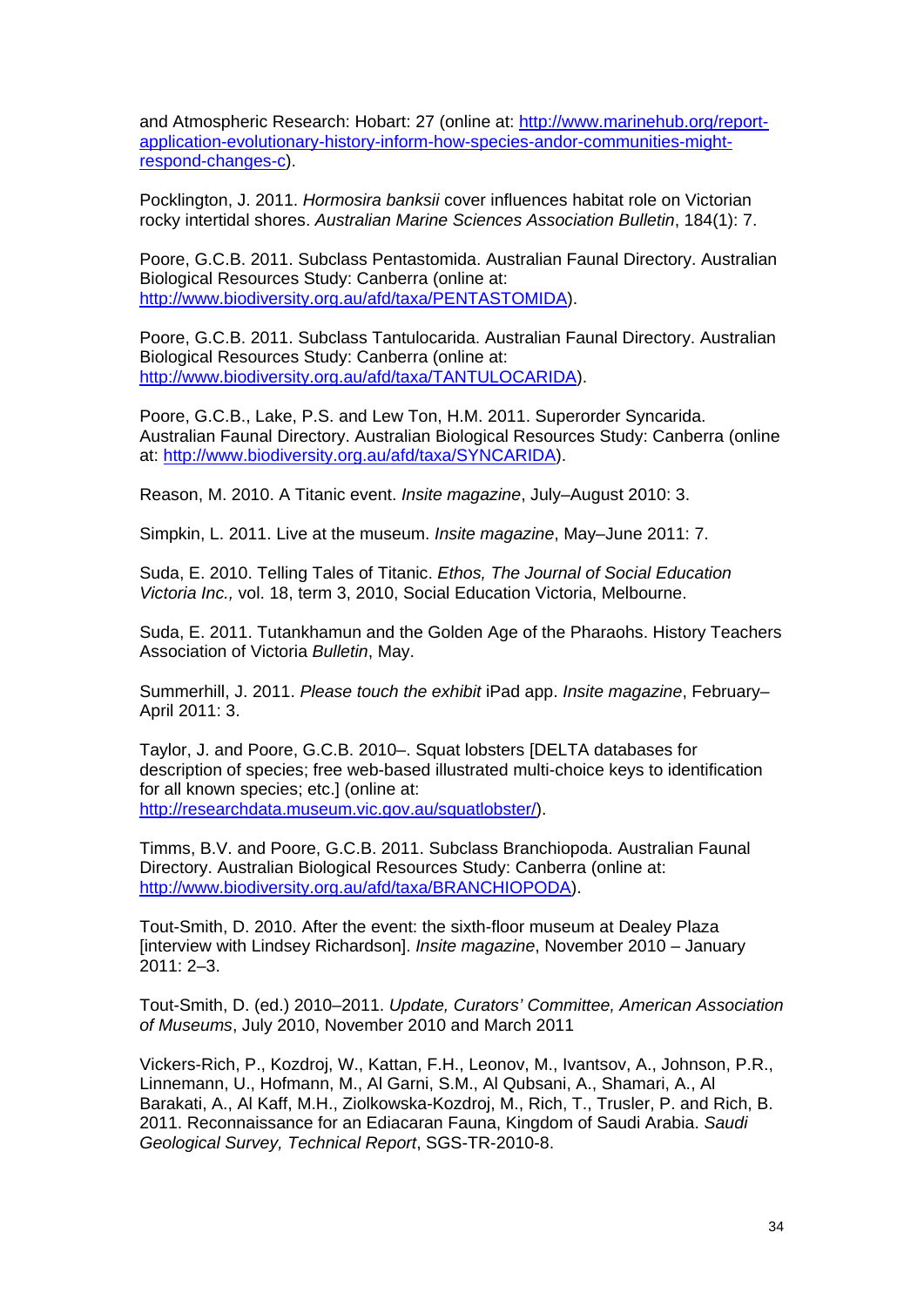Wallis, E. 2011. A *Field Guide to Victorian Fauna* app. *Insite magazine*, May–June 2011: 5.

### **Books and Book Chapters**

Allen, H. (ed.) 2010. *Australia: William Blandowski's Illustrated Encyclopaedia of Aboriginal Australia*. Aboriginal Studies Press: Canberra.

Allen, H. 2010. Introduction. Pp. 3–18 in: H. Allen (ed.), *Australia: William Blandowski's Illustrated Encyclopaedia of Aboriginal Australia*. Aboriginal Studies Press: Canberra.

Allen, L. 2010. *Ancestral Power and the Aesthetic: Arnhem Land Paintings and Objects from the Donald Thomson Collection*. Exhibition catalogue. Museum Victoria: Melbourne.

Allen, L. and Hamby, L. 2011. Pathways to knowledge: research, agency and power relations in the context of collaborations between museums and source communities. Pp. 209–230 in: R. Harrison *et al.* (eds), *Unpacking the Collections: Networks of Material and Social Agency in the Museum*. One World Archaeology Series, Springer Science+Business Media: New York.

Banivanua-Mar, T. and Edmonds, P. (eds) 2010. *Making Settler Colonial Space: Perspectives on Race, Place and Identity*. Palgrave Macmillan: Basingstoke, United Kingdom.

Banivanua-Mar, T. and Edmonds, P. 2010. Introduction. Pp. 1–24 in: T. Banivanua-Mar and P. Edmonds (eds), *Making Settler Colonial Space: Perspectives on Race, Place and Identity*. Palgrave Macmillan: Basingstoke, United Kingdom.

Birch, W.D. 2011. The volcanic landscape. Pp. 142–143 in: R. Pullen, *Eugene von Guérard: Nature Revealed.* National Gallery of Victoria: Melbourne.

Clode, D. 2011. *Killers in Eden: The Story of a Rare Partnership Between Men and Killer Whales*. Museum Victoria: Melbourne.

Crotty, D. 2010. *A Flying Life: John Duigan and the First Australian Aeroplane*. Museum Victoria: Melbourne.

Darragh, T.A. 2010. Timeline. Pp. 174–175 in: H. Allen (ed.), *Australia: William Blandowski's Illustrated Encyclopaedia of Aboriginal Australia*. Aboriginal Studies Press: Canberra.

Dugay-Grist, M. 2010. Time separates people, knowledge binds people. Pp. 1–2 in: H. Allen (ed.), *Australia: William Blandowski's Illustrated Encyclopaedia of Aboriginal Australia*. Aboriginal Studies Press: Canberra.

Edmonds, P. 2010. The intimate urbanising frontier: native camps and settler colonialism's violent array of spaces around early Melbourne. Pp. 129–154 in: T. Banivanua-Mar and P. Edmonds (eds), *Making Settler Colonial Space: Perspectives on Race, Place and Identity*. Palgrave Macmillan: Basingstoke, United Kingdom.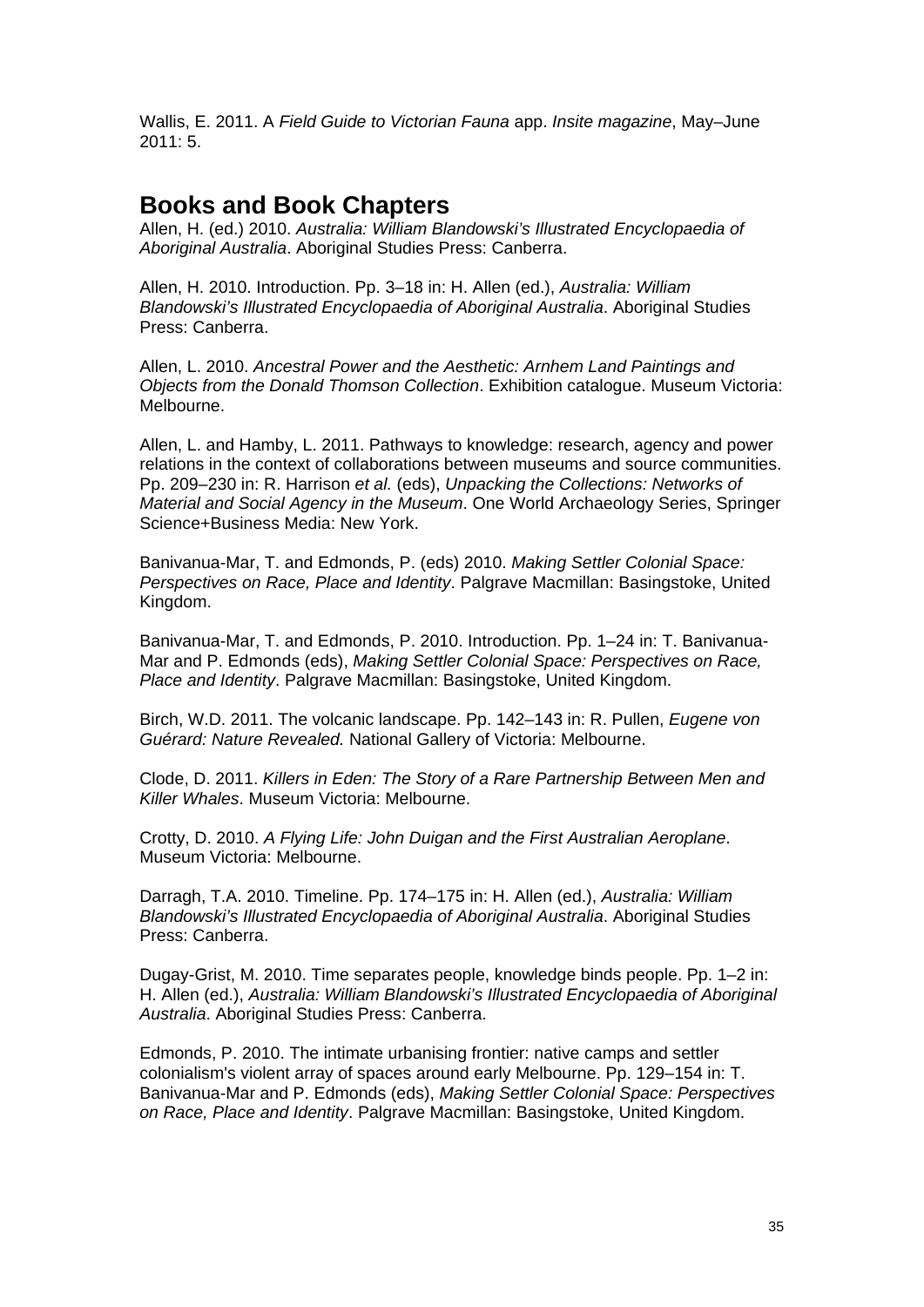Factor, J. 2010. Foreword in: H. Ramsey-Kurz and U. Ratheiser (eds), *Antipodean Childhoods: Growing Up in Australia and New Zealand*. Cambridge Scholars Publishing: United Kingdom.

Fitzgerald, E.M.G. 2010. It's about more than just whales. Pp. 38–39 in: J. Healey (ed.), *Whaling*. Spinney Press: Thirroul.

Fitzgerald, E.M.G. 2011. The whale's beginnings. P. 32 in: D. Clode, *Killers in Eden: The Story of a Rare Partnership Between Men and Killer Whales*. Museum Victoria: Melbourne.

Fitzgerald, E.M.G. 2011. Evolution of dolphins and killer whales. P. 39 in: D. Clode, *Killers in Eden: The Story of a Rare Partnership Between Men and Killer Whales*. Museum Victoria: Melbourne.

Gillespie, R. 2011. Theodolite 13 inch, c. 1850, Ertel & Son. P. 250 in: R. Pullen, *Eugene von Guérard: Nature Revealed.* National Gallery of Victoria: Melbourne.

Greene, J.P. 2011. *Egypt: A Fascinating Journey*. Museum Victoria: Melbourne.

Hammond, C., 2010. Reimagining the exhibition: integrating environmental sustainability into museum production. In G. Rouette (ed.), *Exhibition Design for Galleries and Museums: An Insiders' View.* Museums Australia (Victoria): Melbourne.

Hammond, C., 2011. Sustaining the aesthetic. In G. Chamberlain (ed.) *The Museum World Book.* Museum Identity: London.

Kenderdine, S. and Shaw, J. 2011. Re-place: the embodiment of virtual space, in Coover, R. (ed.), *Switching Codes*. University of Chicago Press: Chicago.

Kenderdine, S. 2010. Immersive visualization architectures and situated embodiments of culture and heritage. Pp. 408–414 in: E. Banissi *et al.* (eds), *Proceedings of the 14th International Conference on Information Visualisation*, IV 2010, 26-29 July 2010, London, UK. IEEE Computer Society (online at: [http://doi.ieeecomputersociety.org/10.1109/IV.2010.63\)](http://doi.ieeecomputersociety.org/10.1109/IV.2010.63).

Kenderdine, S. 2010. Inhabiting the map: immersive architectures for the phenomenological encounter with re-presentations of place. In: M. Forte, S. Campana and C. Liuzza (eds), *Space, Time, Place: Third International Conference on Remote Sensing in Archaeology,* 17–21 August 2009, Tiruchirappalli, Tamil Nadu, India. British Archaeological Reports – International Series 2118*.* Archaeopress: Oxford, United Kingdom.

Menot, L., Sibuet, M., Carney, R.S., Levin, L.A., Vanreusel, A., Rowe, G., Billet D., Poore, G., Kitazato, H., Galéron, J., Lavrado, H., Sellanes, J., Ingole, B. and Krylova, E. 2010. New perceptions of continental margin biodiversity. Pp. 79–101 in: A. McIntyre (ed.), *Life in the World's Oceans: Diversity, Distribution and Abundance*. Wiley-Blackwell: Bognor Regis.

Phillips, K. and Fox, K. 2010. Science and life at Melbourne Museum. Pp. 364–387 in: A. Filippoupoliti (ed.), *Science Exhibitions: Communication and Evaluation*. Museums Etc: Edinburgh.

Presland, G. 2010. *First People: The Eastern Kulin of Melbourne, Port Phillip and Central Victoria*. Museum Victoria: Melbourne.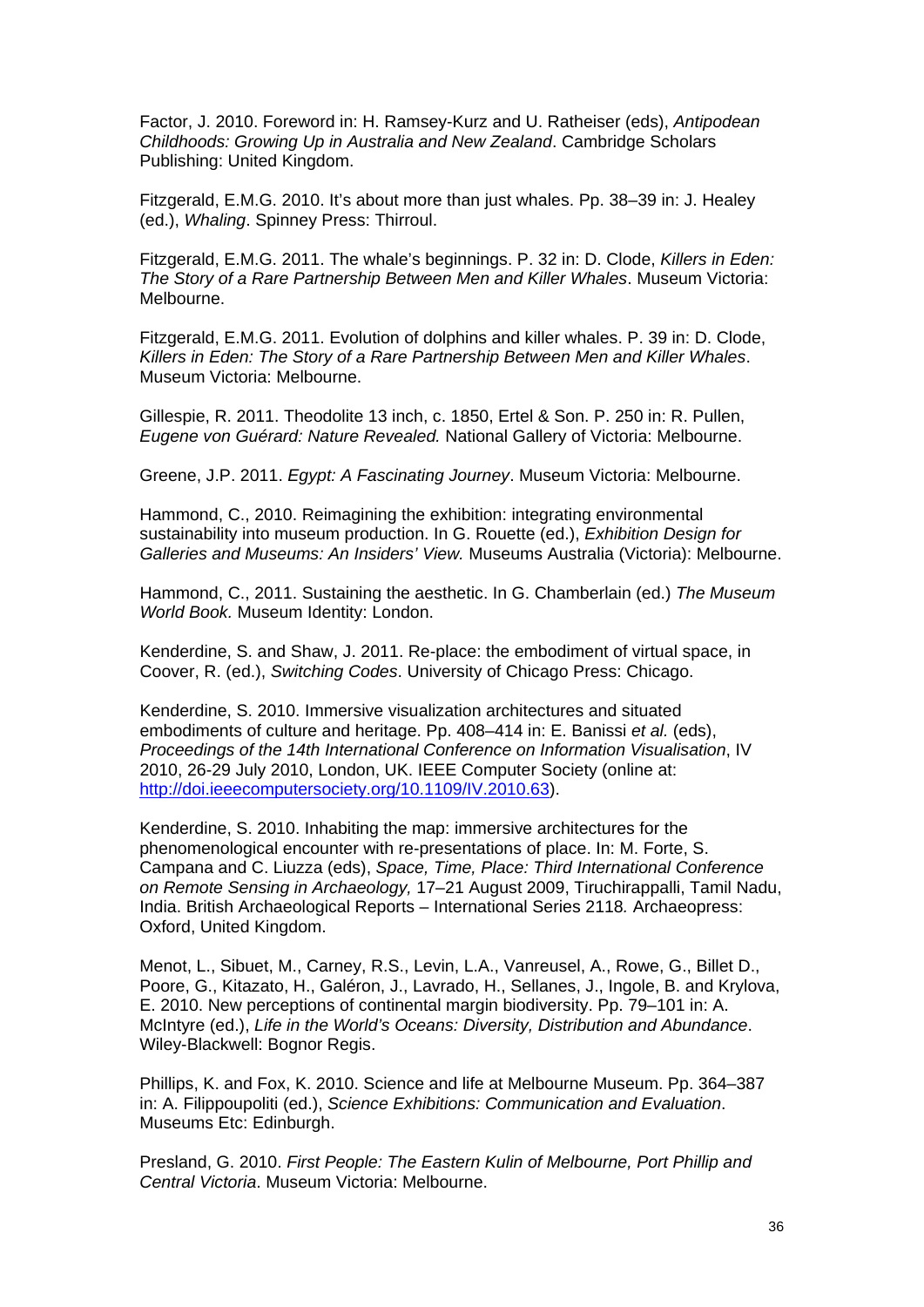Sebastian, P. 2010. Representation and relevance: multiple narratives in immigration museums. Pp. 96–105 in: G. Rouette (ed.), *Exhibition Design for Galleries and Museums: An Insider's View.* Museums Australia (Victoria): Melbourne.

Sharples, J. 2011. The coin collector. Pp. 242–243 in: R. Pullen, *Eugene von Guérard: Nature Revealed.* National Gallery of Victoria: Melbourne.

Staples, D.A. 2011. Pycnogonida. Pp. 66–69 in: D.P. Gordon (ed.), *New Zealand Inventory of Biodiversity, vol. 2, Kingdom Animalia (Chaetognatha, Ecdysozoa, Ichnofossils)*. Canterbury University Press: Christchurch, New Zealand.

Trusler, P., Vickers-Rich, P. and Rich, T.H. 2010. *The Artist and the Scientists: Bringing Prehistory to Life.* Cambridge University Press: Cambridge.

Webber, W.R., Fenwick, G.D., Bradford-Grieve, J.M., Eagar, S.H., Buckeridge, J.S., Poore, G.C.B., Dawson, E.W., Watling, L., Jones, J.B., Wells, J.B.J., Bruce, N.L., Ahyong, S.T., Larsen, K., Chapman, M.A., Olesen, J., Ho, J.S., Green, J.D., Shiel, R.J., Rocha, C.E.F., Lörz, A.-N., Bird, G.J., and Charleston, W.A. 2010. Phylum Arthropoda. Subphylum Crustacea. Shrimps, crabs, lobsters, barnacles, slaters, and kin. Pp. 98–232 in: D.P. Gordon (ed.), *New Zealand Inventory of Biodiversity, vol. 2, Kingdom Animalia (Chaetognatha, Ecdysozoa, Ichnofossils)*. Canterbury University Press: Christchurch.

### **Other Publications**

Abbot, J. 2010. *Psychology VCE Unit 1 Education Kit*, Museum Victoria (online at: [http://museumvictoria.com.au/melbournemuseum/education/education](http://museumvictoria.com.au/melbournemuseum/education/education-kits/psychology-vce-unit-1/)[kits/psychology-vce-unit-1/\)](http://museumvictoria.com.au/melbournemuseum/education/education-kits/psychology-vce-unit-1/).

Abbot, J. 2010. *Psychology VCE Unit 2 Education Kit*, Museum Victoria (online at: [http://museumvictoria.com.au/melbournemuseum/education/education](http://museumvictoria.com.au/melbournemuseum/education/education-kits/psychology-vce-unit-2/)[kits/psychology-vce-unit-2/\)](http://museumvictoria.com.au/melbournemuseum/education/education-kits/psychology-vce-unit-2/).

Abbot, J. 2010. *Psychology VCE Unit 3 Education Kit*, Museum Victoria (online at: [http://museumvictoria.com.au/melbournemuseum/education/education](http://museumvictoria.com.au/melbournemuseum/education/education-kits/psychology-vce-unit-3/)[kits/psychology-vce-unit-3/\)](http://museumvictoria.com.au/melbournemuseum/education/education-kits/psychology-vce-unit-3/).

Alley, N., Brownbill, J., Lambert, M., Muscat, A. and Molloy, J. 2011. *Making History: research, create, share*, interactive online resource, Museum Victoria (online at: [http://museumvictoria.com.au/making-history\)](http://museumvictoria.com.au/making-history).

Arenales, I., Camisasca, A., Chighine, A., McCoy, C., Pareta, D., Zanotto, M.I., Prieto, R. and Zarro, R. 2010. *Cuéntame cómo pasó–Spanish Education Kit* (online at: [http://museumvictoria.com.au/immigrationmuseum/education/education](http://museumvictoria.com.au/immigrationmuseum/education/education-kits/cuentame-como-paso/)[kits/cuentame-como-paso/\)](http://museumvictoria.com.au/immigrationmuseum/education/education-kits/cuentame-como-paso/).

Avano, D. and Chopping, M. 2011. *Amazing Backyard Adventures Education Kit*, Museum Victoria and Scitech, Perth (online at: [http://museumvictoria.com.au/scienceworks/education/education-kits/amazing](http://museumvictoria.com.au/scienceworks/education/education-kits/amazing-backyard-adventures/)[backyard-adventures/\)](http://museumvictoria.com.au/scienceworks/education/education-kits/amazing-backyard-adventures/).

Avano, D. and Bence, M. 2010. *Humanoid Discovery Education Kit*, Museum Victoria and Scitech Perth (online at: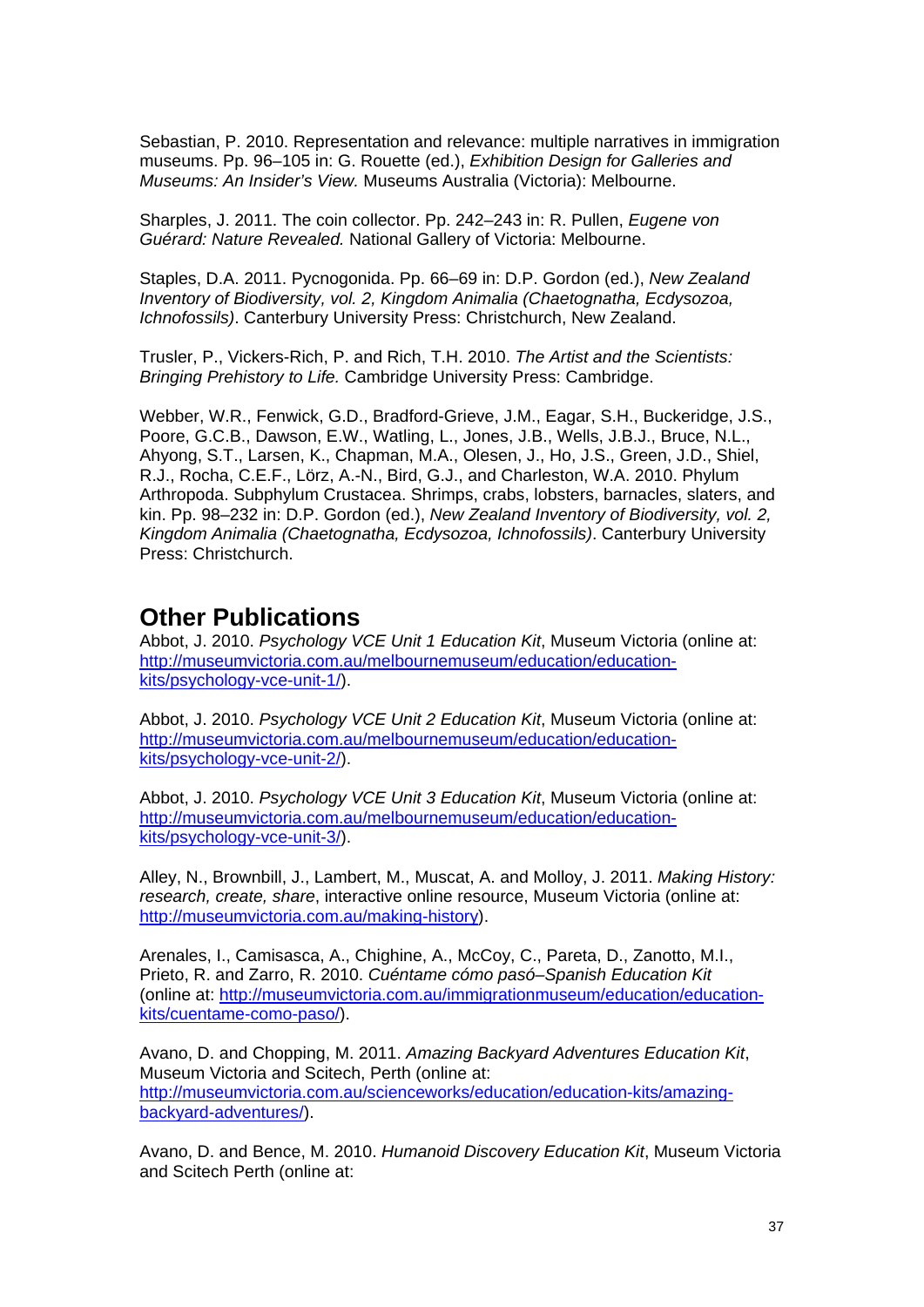[http://museumvictoria.com.au/scienceworks/education/education-kits/humanoid](http://museumvictoria.com.au/scienceworks/education/education-kits/humanoid-discovery/)[discovery/\)](http://museumvictoria.com.au/scienceworks/education/education-kits/humanoid-discovery/).

Avano, D. and Bence, M. 2010. *Measure Island Education Kit*, Museum Victoria and Questacon Canberra (online at:

[http://museumvictoria.com.au/scienceworks/education/education-kits/measure](http://museumvictoria.com.au/scienceworks/education/education-kits/measure-island/)[island/\)](http://museumvictoria.com.au/scienceworks/education/education-kits/measure-island/).

Chmiel, K. INSITE / February–April 2011 / Online Collections Ultimate Museum Collection Smackdown: #collectionfishing on Twitter.

Edmonds, P. 2010. Book review. Tiffany Shellam, 2009, *Shaking Hands on the Fringe: Negotiating the Aboriginal World at King George's Sound*, University of Western Australia Press: Perth. *Labour History, Australian Society for the Study of Labour History*, 98: 247–249.

Edmonds, P. 2010. Book review. Nicholas Peterson, Lindy Allen and Louise Hamby (eds), 2008, *The Makers and Making of Indigenous Australian Museum Collections*, Melbourne University Press: Parkville. *Australian Historical Studies*, 41(3): 409–418.

Edmonds, P. 2010. Book review. Margaret Jacobs, 2009, *White Mother to a Dark Race: Settler Colonialism, Maternalism, and the Removal of Indigenous Children in the American West and Australia, 1880–1940*, University of Nebraska Press: Lincoln. *Pacific Historical Review*, 79(4): 648–650.

Farmer, K., Kito, H., Kurihara, H., Lane, N., Swanton, J. and Zarro, R. 2011. *Wild – A Resource for Students of Japanese*, primary and secondary education kits, Museum Victoria (online at:

[http://museumvictoria.com.au/melbournemuseum/education/resources/?subject=engl](http://museumvictoria.com.au/melbournemuseum/education/resources/?subject=english-esl-lote&searchtype=prog&topic=English,+ESL+%2526+LOTE&rs=12&pgn=3) [ish-esl-lote&searchtype=prog&topic=English,+ESL+%2526+LOTE&rs=12&pgn=3\)](http://museumvictoria.com.au/melbournemuseum/education/resources/?subject=english-esl-lote&searchtype=prog&topic=English,+ESL+%2526+LOTE&rs=12&pgn=3).

Gaff, P. 2011. *600 Million Years: Victoria Evolves*, secondary education kit. Museum Victoria (online at:

[http://museumvictoria.com.au/melbournemuseum/education/education-kits/600](http://museumvictoria.com.au/melbournemuseum/education/education-kits/600-million-years/) [million-years/\)](http://museumvictoria.com.au/melbournemuseum/education/education-kits/600-million-years/).

Greene, J.P. 2010. Book review. I. Jones, R.R. MacDonald and D. McIntyre, 2008, *City Museums and City Development*, Alta Mira Press: Maryland. *ReCollections, Journal of the National Museum of Australia*, 5(2) (online at: [http://recollections.nma.gov.au/issues/vol\\_5\\_no\\_2/book\\_reviews/city\\_museums\\_and](http://recollections.nma.gov.au/issues/vol_5_no_2/book_reviews/city_museums_and_city_development/) city\_development/).

Hammond, C., 2010. Integrating environmental sustainability into museum production, *Museums Australia National Conference 2010: Published Conference Papers*, 66–71.

Hart, T. 2011. [The trade in digital: partnerships and collaboration in the content](http://conference.archimuse.com/mw2011/papers/the_trade_in_digital_partnerships_and_collabor)  [economy.](http://conference.archimuse.com/mw2011/papers/the_trade_in_digital_partnerships_and_collabor) Museums and the Web 2011 conference, Philadelphia, USA, 6–9 April.

Kenderdine, S. and Schettino. 2011. PLACE-Hampi: interactive cinema and new narratives of inclusive cultural experience. International Conference on the Inclusive Museum, Istanbul, June 2010. *Inclusive Museums Journal*, vol. 3, issue 3, pp. 141– 156.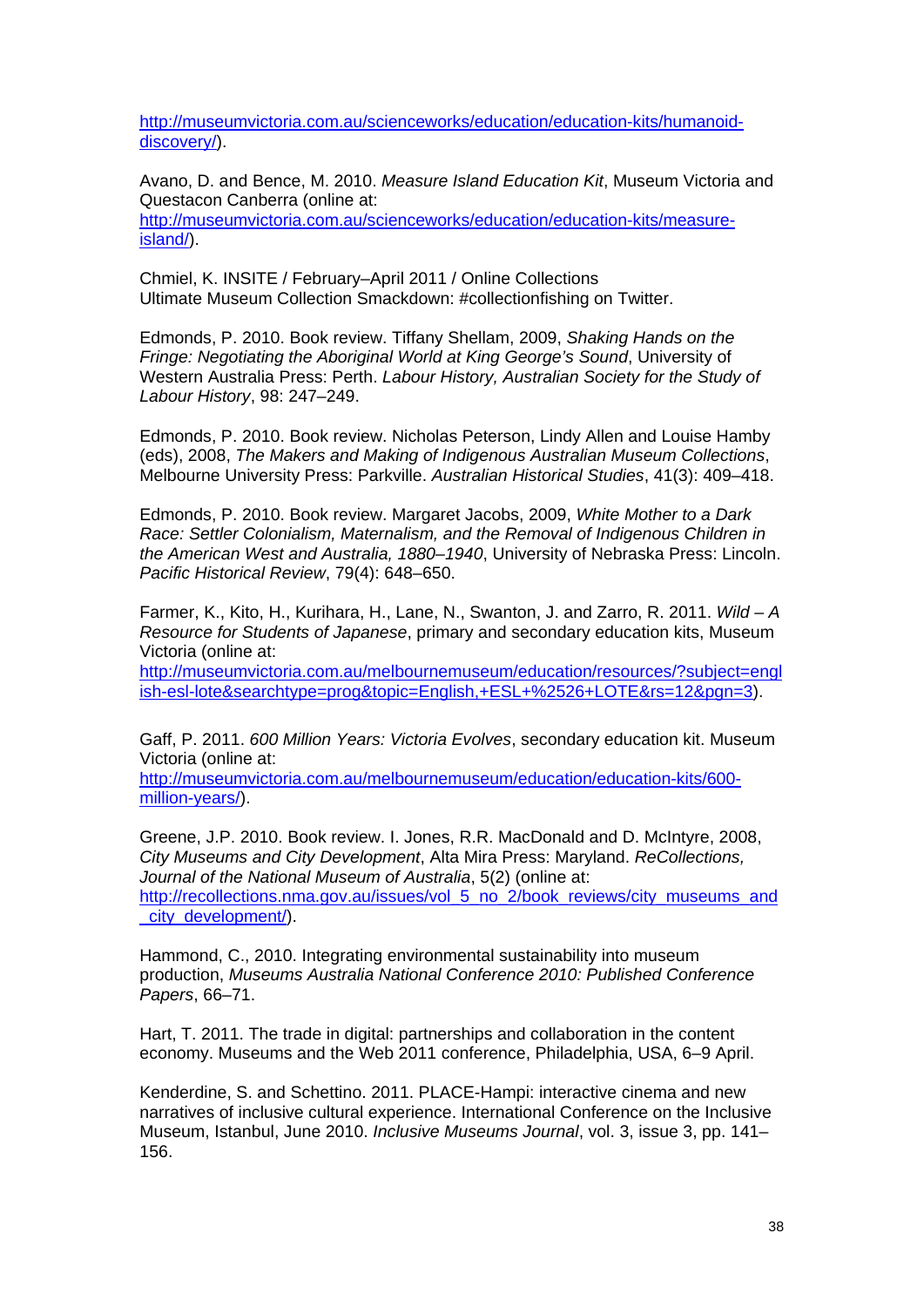Kenderdine, S. 2010. PLACE-Hampi, Ancient Hampi and Hampi-LIVE – an entanglement of people-things. In M. Forte (ed.), BAR S2177 2010: Cyber-Archaeology.

Kenderdine, S. 2010. Immersive visualization architectures and situated embodiments of culture and heritage. *Proceedings of IV10*, 14th International Conference on Information Visualisation, London, 26–29 July 2010, IEEE, pp. 408– 414.

Museum Victoria. 2010. *Please Touch the Exhibit*. App for iPad. Museum Victoria: Melbourne.

Museum Victoria. 2011. *Field Guide to Victorian Fauna*. App for iPhone, iPod Touch and iPad. Museum Victoria: Melbourne.

Sebastian, P. 2010. Identity, culture and community: the integral role museums play in dynamic and cohesive cities and communities. 6th Diversity Matters Conference, La Salle College of the Arts, Singapore, 24– 25 September 2010. Conference Report.

Sherrin, S. 2011. [Release your local species into the iOS ecosystem. M](http://conference.archimuse.com/mw2011/papers/release_your_local_species_into_the_ios_ecosys)useums and the Web 2011 conference, Philadelphia, USA, 6–9 April.

Suda, L. 2010. *Philosophy Guides for Melbourne Museum*, Museum Victoria (online at: [http://museumvictoria.com.au/melbournemuseum/education/education](http://museumvictoria.com.au/melbournemuseum/education/education-kits/philosophy-guides/)[kits/philosophy-guides/\)](http://museumvictoria.com.au/melbournemuseum/education/education-kits/philosophy-guides/).

Suda, L. 2011. *Tutankhamun Education kits* (series of 40 education kits), Museum Victoria (online at: [http://www.kingtutmelbourne.com.au/education\\_kits.html\)](http://www.kingtutmelbourne.com.au/education_kits.html).

Veis, N. 2010. Book review. Charles L. Bardes, with illustrations by Barbara Kilpatrick, 2008, *Pale Faces: The Masks of Anemia*, Bellevue Literary Press: New York. *Health and History* (Journal of the Australian and New Zealand Society of the History of Medicine), 12(1): 137–138.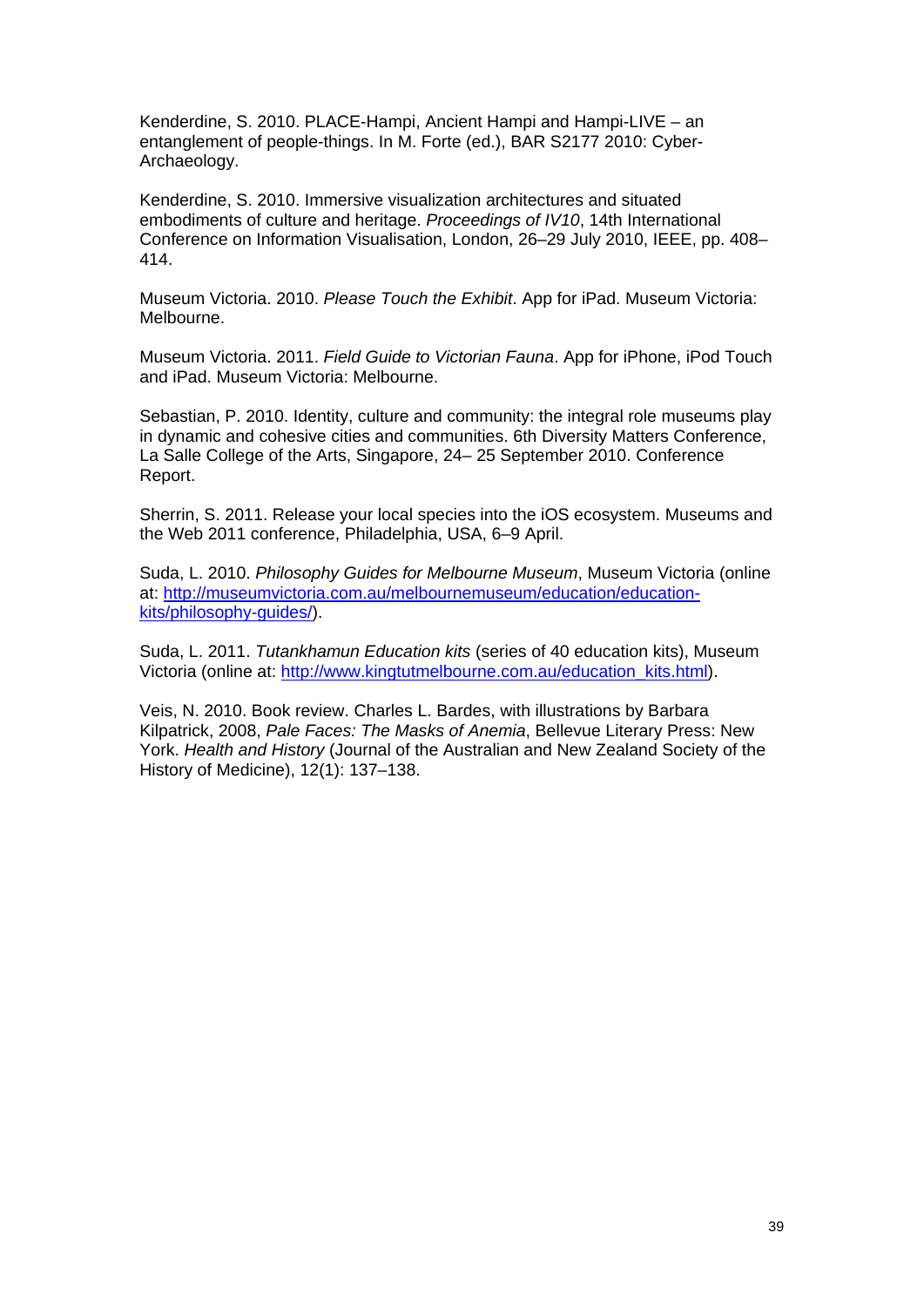## <span id="page-39-0"></span>**Research Supervision**

(Museum Victoria supervisors in italics)

### **History and Technology**

Bernhardt, Cathrin: PhD, La Trobe University Supervisors: *Moya McFadzean*, Alberto Gomes Project: Second-generation Germans: Identity, belonging and transnationalism

Fraser, Peg: PhD, Monash University Supervisors: *Richard Gillespie*, Alistair Thomson Project: Ashes: Oral history, museum objects and natural disaster

Ngo, Bernice: PhD, La Trobe University Supervisors: *Charlotte Smith*, Tim Murray Project: Analysis of faunal collections from the Commonwealth Block and Cumberland/Gloucester Street sites

### **Sciences**

Amor, Michael: BSc (Hons), Department of Genetics, La Trobe University Supervisors: *Mark Norman*, Jan Strugnell Project: Resolution of the *Octopus tetricus-vulgaris* complex in Australasia and the Indo-West Pacific

Balasubramaniam, Shandiya: PhD, University of Melbourne Supervisors: *Jane Melville*, Raoul Mulder Project: Effects of fragmentation of Box Ironbark woodlands on Brown Treecreepers

Browne, Joanna: PhD, Griffith University Supervisors: *Mark Norman*, Kylie Pitt Project: Gelatinous zooplankton and their parasites in eastern Australia

Calder, Natalie: MSc, Department of Zoology, University of Melbourne Supervisors: *Martin Gomon*, Steve Swearer Project: Early life history of weedfishes (Family Clinidae)

Chapple, Stephanie: PhD, University of Melbourne Supervisors: *Martin Gomon,* Steve Swearer Project: Systematics and evolution of Australian weedfishes (Family Clinidae)

Close, Roger: PhD, Monash University Supervisors: *Thomas Rich,* Patricia-Vickers-Rich, Luis Chiappe. Project: Functional morphology of enantornithine birds

Dowd, Eloise: BSc (Hons), Department of Genetics, La Trobe University Supervisors: *Mark Norman*, Jan Strugnell Project: Evolution of arm autotomy amongst benthic octopuses (Family Octopodidae)

Dunstan, Andrew: PhD, University of Queensland Supervisors: *Mark Norman*, Justin Marshall Project: Population ecology and conservation management of Chambered Nautiluses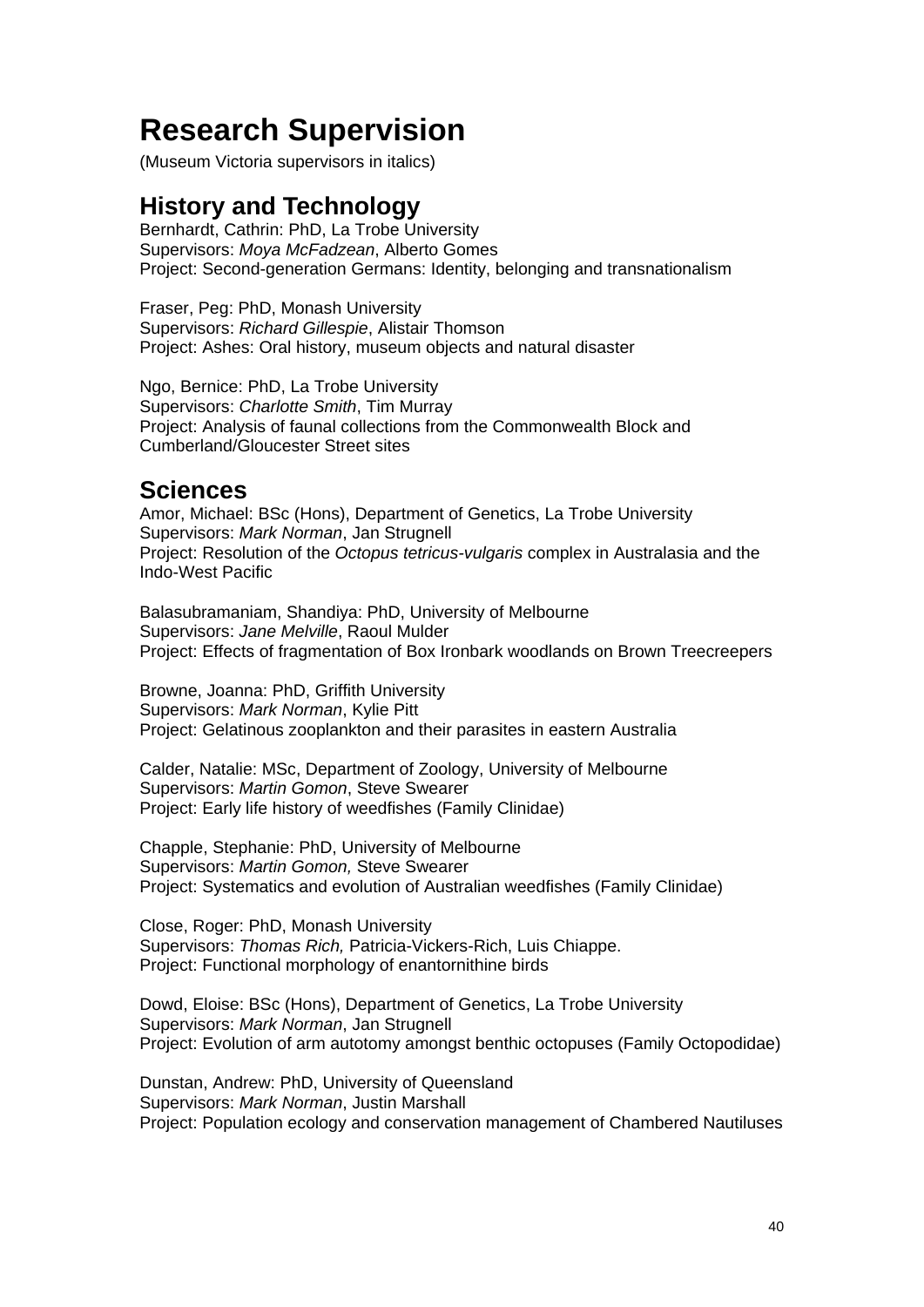Ferraro, Paul: PhD, James Cook University Supervisors: *Adnan Moussalli*, Chris Johnson, Peter Latch, John Winter Project: Taxonomic status and population structure of the Mahogany Glider

Fitridge, Isla: PhD, University of Melbourne Supervisors: *Jan Watson* (Honorary Associate), Mick Keough Project: The ecology of feather corals (hydroids) in Port Phillip Bay

Haines, Maggie: MSc, Department of Zoology, University of Melbourne Supervisors: *Jane Melville*, Devi Stuart-Fox Project: Phylogeography and population genetics of alpine skinks

Hastie, Darren: BSc (Hons), School of Life and Environmental Sciences, Deakin **University** Supervisors: *Erich Fitzgerald*, John Arnould Project: Analysis of the systematics and biogeography of fossil seals from Victoria

Hocking, David: BSc (Hons), School of Biological Sciences, Monash University Supervisors: *Erich Fitzgerald*, Alistair Evans Project: Dental microwear and feeding ecology in toothed archaic mysticetes (Cetacea)

Keely, Claire: PhD, University of Melbourne Supervisors: *Jane Melville*, Kirsten Parris Project: Conservation genetics of the Growling Grass Frog *Litoria raniformis* in an urban landscape

Luna, Karen: PhD, University of Melbourne Supervisors: *Ken Walker*, Roger Lowe, Ken Winkel, Christine Wright Project: The toxicity of Australian scorpion venoms

McBride, Candace: PhD, Macquarie University. Supervisors: *Mark Norman*, Jane Williamson Project: Atypical group formation in the Mourning Cuttlefish, *Sepia plangon*: evidence of social interactions?

McCallum, Anna: PhD, University of Melbourne Supervisors: *Gary Poore*, Mick Keough Project: Decapod crustacean diversity along Australia's western continental margin

McLean, Claire: PhD, University of Melbourne Supervisors: *Adnan Moussalli*, Devi Stuart-Fox Project: Geographic variation and evolution of colour morphs in Tawny Dragon lizards

Musseau, Marine: Master 1 Biologie des Populations, La Roche sur Yon; Departement Biologie des Organismes et des Populations; University of Poitiers, France Supervisors: *Jane Melville*

Project: Impacts of severe bushfires on frog populations in Kinglake, Victoria

Naughton, Kate: PhD, University of Melbourne Supervisors: *Tim O'Hara*, Belinda Appleton Project: Marine refugia and climate responses of southern Australian echinoderms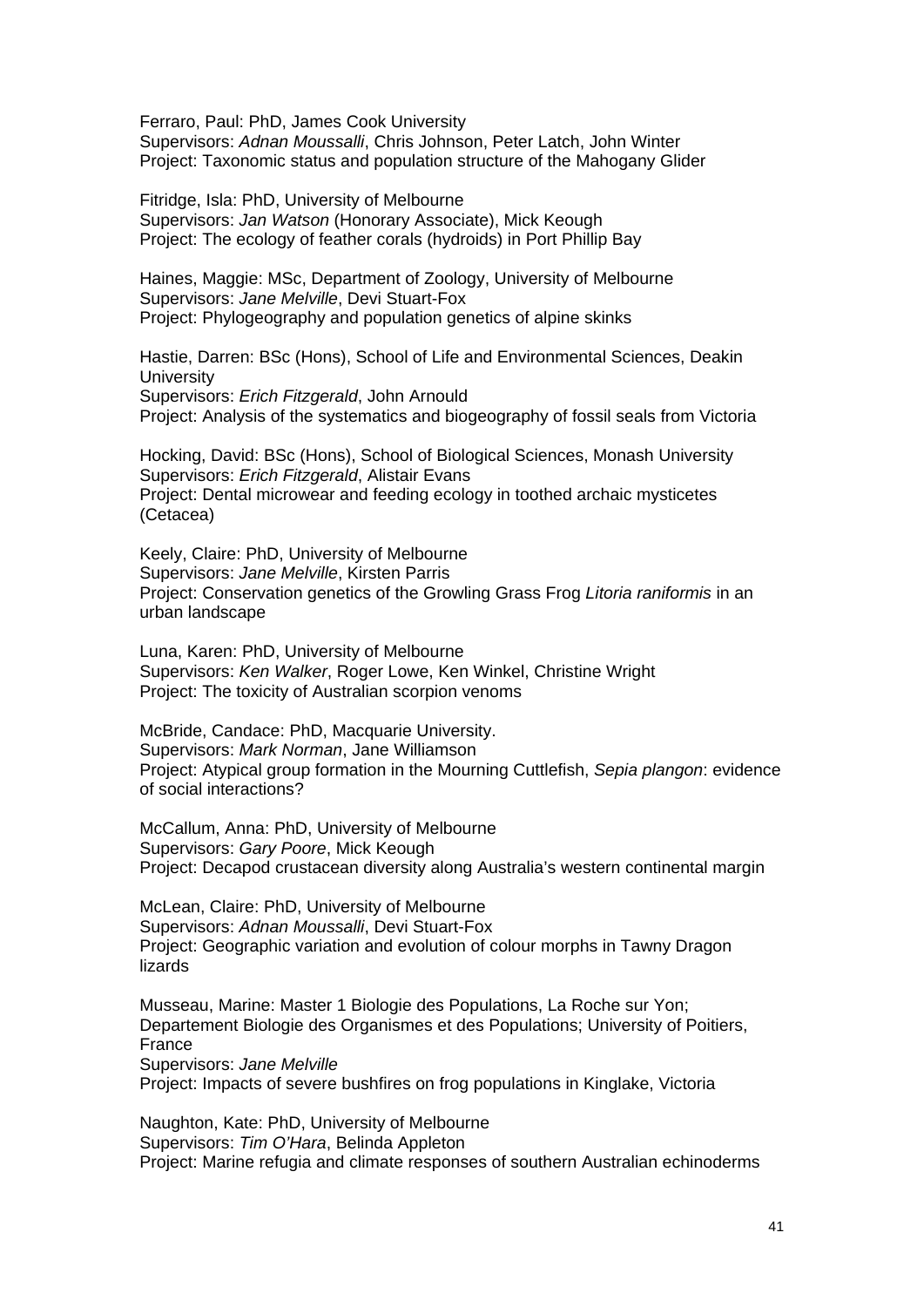Pocklington, Jacqueline: PhD, University of Melbourne Supervisors: *Tim O'Hara*, Michael Keough Project: The role of species as habitats on intertidal rocky shore ecosystems

Raadik, Tarmo: PhD, University of Canberra Supervisors: *Martin Gomon*, Arthur Georges, Mark Adams Project: Conservation biology and systematics of the mountain native trout (galaxias)

Smissen, Peter: MSc, Department of Zoology, University of Melbourne Supervisors: *Joanna Sumner, Jane Melville*, Tim Jessop Project: Phylogeography and population genetics of the goanna, *Varanus varius*

Smith, Katie: PhD, University of Melbourne Supervisors: *Jane Melville*, Michael Kearney, Kirsten Parris, Jeremy Austin Project: Human induced changes in the genetic structure of frog populations

Squires, Zoe: PhD, University of Melbourne Supervisors: *Mark Norman*, Devi Stuart-Fox Project: Sexual selection and reproductive behaviour in native Australian squid

Talbot, Christopher: PhD, University of Queensland Supervisors: *Mark Norman*, Justin Marshall Project: The visual ecology of cephalopods

Teasdale, Luisa: MSc, Department of Zoology, University of Melbourne Supervisors: *Joanna Sumner*, Devi Stuart-Fox Project: Maintenance of diversity in male throat coloration in the Tawny Dragon lizard

Thompson, Vanessa: PhD, University of Melbourne Supervisors: *Jane Melville*, Stephen Swearer Project: Mechanisms of self-recruitment in Australian coral reef fishes

Wegener, Benjamin: PhD, Monash University Supervisors: *Mark Norman*, Bob Wong Project: Sexual selection in the sea: sperm competition, female promiscuity and patterns of paternity in the Southern Dumpling Squid, *Euprymna tasmanica*

Woolley, Skipton: MSc, Department of Zoology, University of Melbourne Supervisors: *Robin Wilson*, David Macmillan Project: Systematics and biogeographical patterns in scale worms (Polynoidae)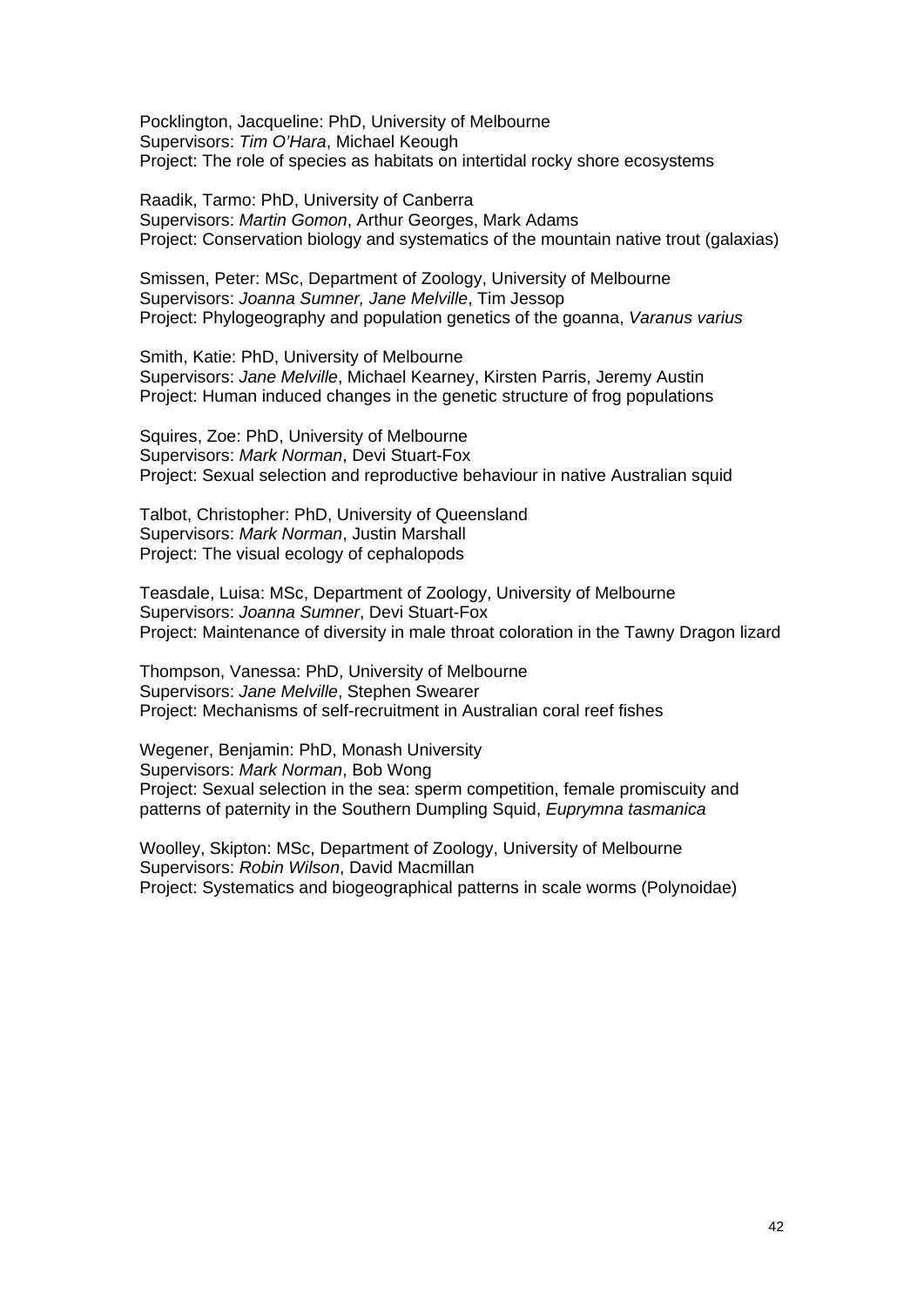## <span id="page-42-0"></span>**Supporters**

Museum Victoria undertakes various corporate and philanthropic partnerships. These partnerships greatly contribute towards the ongoing growth of Museum Victoria.

774 ABC Radio The Alan (AGL) Shaw Trust managed by Perpetual ANZ Trustees Arts Victoria Association of French Teachers Atlas of Living Australia Australian Research Council Australian Society of Fish Biology Catholic Education Office Centre for Learning and Innovation Channel Seven Melbourne City of Wagga Wagga City West Water Clear Design Co.As.It. CRC National Plant Biosecurity **CSIRO** Defence Science & Technology Organisation Department of Agriculture, Fisheries and Forestry Department of Business and Innovation Department of Education and Early Childhood Development Department of Employment, Economic Development and Innovation Department of Innovation, Industry and Regional Development Department of Justice Department of Premier and Cabinet Department of the Prime Minister and Cabinet under the National Visions of Australia Program Department of Sustainability, Environment, Water, Population and Communities Dow Chemicals Geoscience Australia Gordon Darling Foundation Grand Angle Productions Herald and Weekly Times iOM Kodak Australasia Pty Ltd Melbourne Heart Football Club Melbourne's Child Mitsubishi Australia Ltd Mocom Modern Language Teachers Association of Victoria Monash University The Monthly Network Ten Parks Victoria Plant Health & Environment Laboratory Prime Media Group Limited Rio Tinto Services Limited State Government of Victoria The Age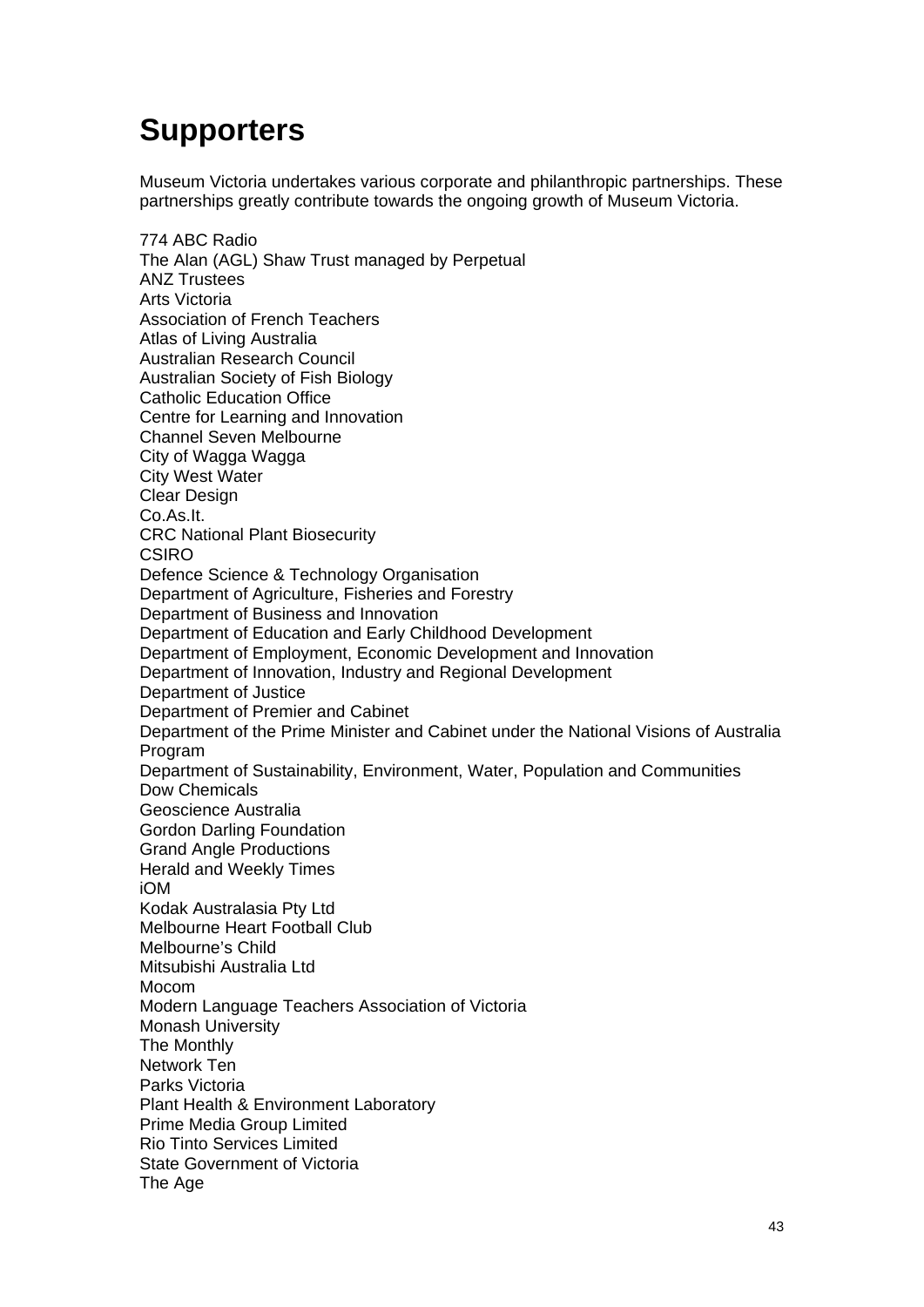University of Melbourne **VicHealth** Victoria University Victorian Environmental Assessment Council Victorian Gem Club Association Inc William Twycross Women on Farms Gathering Committee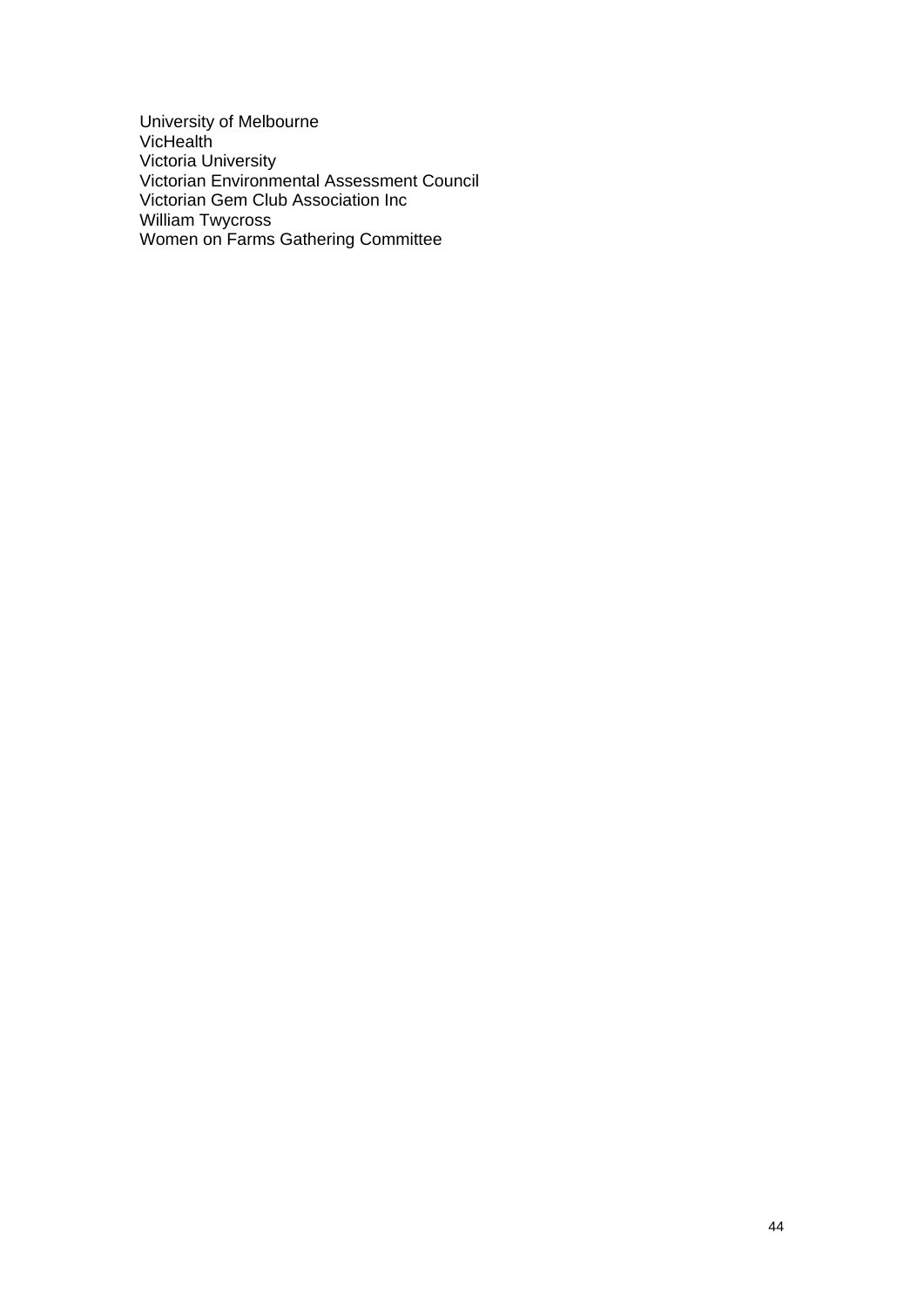## <span id="page-44-0"></span>**Temporary Exhibitions**

### **Immigration Museum**

*Australia's Muslim Cameleers: Pioneers of the Inland 1860s–1930s* 26 February to 19 September 2010

This exhibition from the South Australian Museum revealed the remarkable contribution Australia's first Muslim community, from Afghanistan and British India, made to the exploration and settlement of Australia's arid interior. A rich collection of items, including historical photographs, film, artworks, oral histories and objects such as camel saddle packs, textiles and portraits, featured in the exhibition.

### *Survival of a Culture: Kurds in Australia*

17 March to 12 September 2010

This exhibition was in collaboration with the Kurdish Association of Australia. It explored how Kurdish culture has survived through adversity, invasion and the division of Kurds' traditional lands. The exhibition examined the traditions at the core of Kurdish culture and that have enabled it to survive – traditions Kurds proudly maintain in Australia today.

### *Cultural Diversity Quest Awards Exhibition*

5 July to 9 September 2010

The Quest Multicultural Education Awards is a partnership with the Department of Education and Early Childhood Development. It encourages Victorian students to celebrate the state's cultural diversity through creative expression. Announced during Cultural Diversity Week, the winning entries were presented at the Immigration Museum.

### *Honouring Our Ancestors: Remembering Timor Leste*  19 September 2010 to 10 April 2011

The Victorian East Timorese community explored the ritual of *Se Matebian*, which takes place each year on All Souls Day and honours East Timorese ancestors. The exhibition looked at how the East Timorese community in Australia continues to practise this ritual. The exhibition was a community collaboration with East Timorese Association of Victoria.

### *Fighting for Equality: People with Disabilities from Ethnic Backgrounds Speak Out* 25 October 2010 to 1 May 2011

A partnership with Action on Disability with Ethnic Communities, this exhibition explored the challenges and experiences of people with disabilities from ethnic backgrounds, considering also their carers and families and offering hope and advice to others in similar situations.

### *West Africa Rhythm and Spirit*

12 November 2010 to 30 May 2011

From spiritual beliefs to daily life, masks to music, cloth to carving, *West Africa: Rhythm and Spirit* was a travelling exhibition from Otago Museum, New Zealand. It explored the array of West Africa's vibrant and dynamic cultures.

### *Cultural Diversity Quest Awards Exhibition*

### 23 May to 1 August 2011

This exhibition celebrated cultural diversity in Victorian government schools through a display and a documentary presented at the Immigration Museum and online. It showcased creative, multi-platform intercultural projects devised by schools across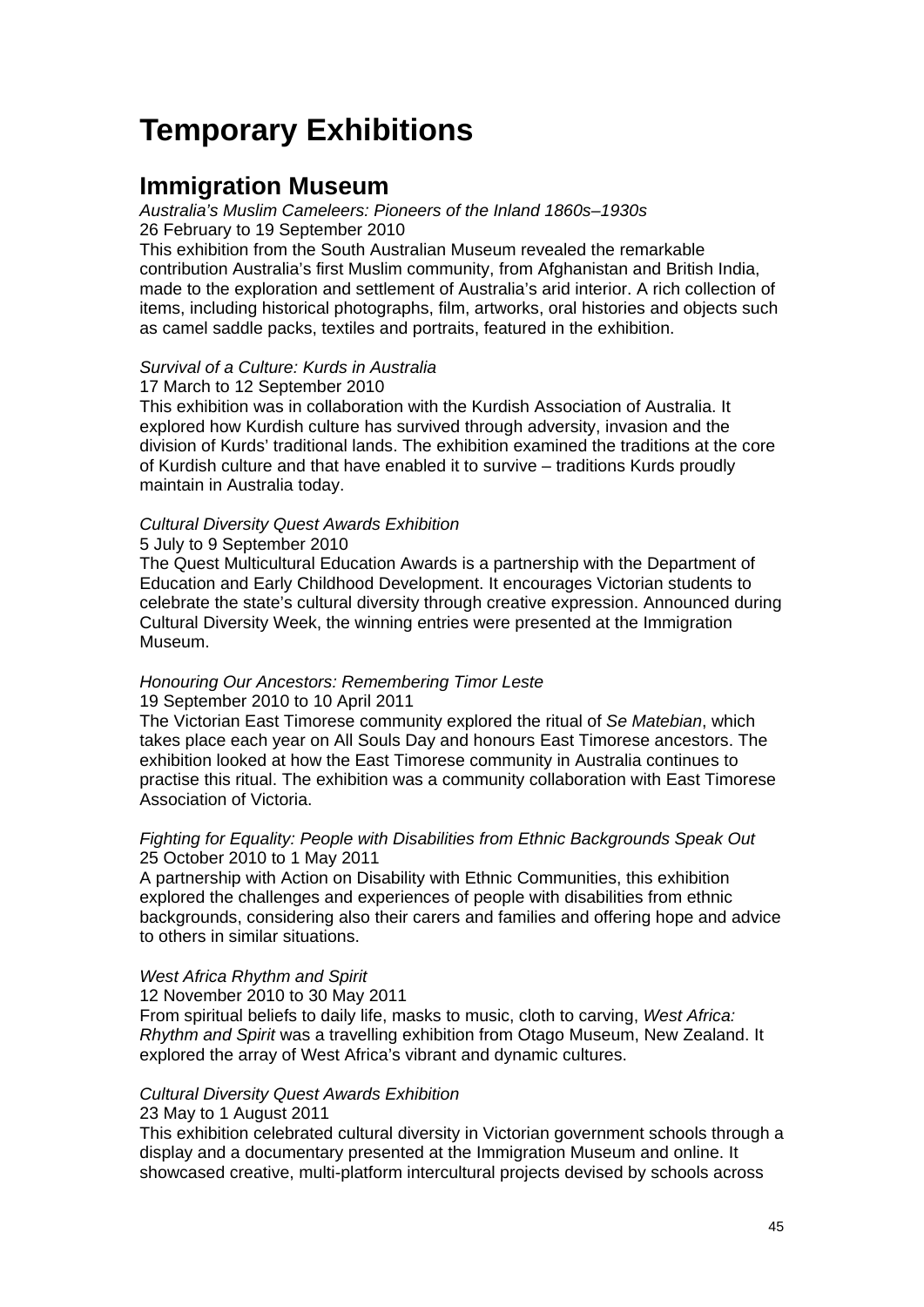Victoria. Students and teachers shared their experiences and innovative initiatives through the documentary. The project was in partnership with the Department of Education and Early Childhood Development

### **Scienceworks**

*Going Places: The Technology of Transport*  12 December 2009 to 17 October 2010 This interactive exhibition, developed by Scitech, Perth, explored different modes of transport and how they have shaped society.

*Toys: Science at Play* 19 December 2009 to 18 July 2010 Developed by Scienceworks and Scitech, Perth, *Toys: Science at Play* was an interactive exhibition that highlighted science in toys, such as electricity, magnetism, balance, light, energy and forces.

*Wright Aero Engine Display* 18 March to 17 October 2010 This display celebrated the centenary of powered flight in Australia.

*Humanoid Discovery*  31 July 2010 to 14 March 2011 Developed by Scitech, Perth, *Humanoid Discovery* was an interactive exhibition that looked at the human body.

*West Gate Bridge Display* 28 August 2010 ongoing This long-term display on an iconic engineering structure at the city's west was sponsored by the Westgate Bridge Strengthening Alliance.

*Measure Island* 

images of the Australian night sky.

30 October 2010 to 1 May 2011 Developed by Questacon – the National Science and Technology Centre, Canberra – *Measure Island* was an interactive exhibition on the topic of measurement, highlighting techniques that scientists use.

*BHP Billiton Science Awards Poster Display* February 2011 This exhibition displayed the winning and finalist posters in the 2011 national schools' competition.

*Winning Sky Photos: the David Malin Awards 2010* 18 February to 3 April 2011 Developed by Central West Astronomical Society and toured by Powerhouse Museum, this exhibition is part of an annual display of spectacular photographic

*Amazing Backyard Adventures*  26 March to 24 July 2011 Developed by Scitech, Perth, this interactive exhibition encouraged visitors to explore the science in their own backyards.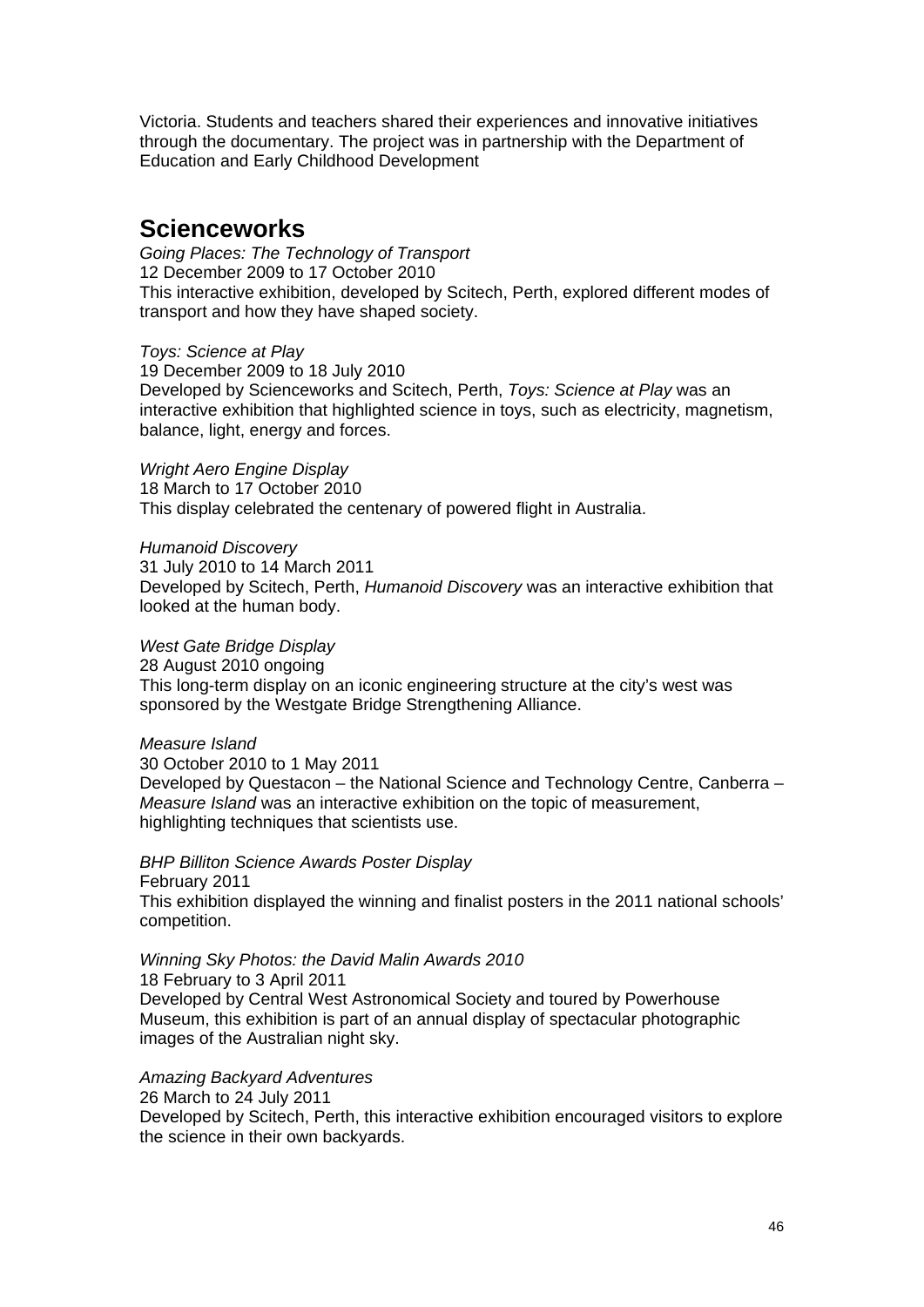*Explore-a-saurus*  1 June 2011 to April 2012 This interactive exhibition features animatronic dinosaurs and forensic palaeontology exhibits. Questacon is acknowledged for its contribution to this exhibition.

### **Melbourne Museum**

*An Archaeological Time Capsule*  3 May 2010 to 23 February 2011 A foyer showcase displayed domestic refuse from a 19th-century household excavated from Casselden Place, Melbourne between 1987 and 2002. It provided an insight into the archaeological process, and was a focus during Archaeology Week.

### *Titanic: The Artefact Exhibition*

14 May to 7 November 2010 Organiser: RMS Titanic Inc., Premier Exhibitions Inc. and Frontier Events Co. Telling the tragic story of RMS *Titanic*'s sinking nearly 100 years ago, the exhibition was extremely popular, breaking all previous records for an Australian museum, with a ticketed attendance of 480,879.

*Glenn Murcutt: Architecture for Place* 15 July to 4 October 2010 Organiser: Architecture Foundation Australia This exhibition of photographs, drawings and models of Glenn Murcutt's work was featured as part of the Victorian State of Design Festival.

### *Zmood: Designing Holdens*

16 July to 8 August 2010 Organiser: RMIT Design Archive This display of materials from the RMIT Design Archive was featured as part of the State of Design Festival.

### *Phar Lap Reunion*

16 September 2010 to 30 January 2011

Phar Lap's skeleton was on loan from the Museum of New Zealand Te Papa Tongarewa and displayed alongside the mount to commemorate the 150th running of the Melbourne Cup and the 80th anniversary of Big Red's win. The exhibition was sponsored by the Victorian Government's Department of Justice, Office of Gaming and Racing. The National Gallery of Australia's magnificent 1888 Melbourne Cup trophy was on loan for the display from 26 October to 21 November 2010.

### *Mirror*

### 5 November 2010 to 13 February 2011

In this exhibition, artworks by renowned Australian artist and author Jeannie Baker 'mirrored' family life in inner city Sydney, Australia with that of a remote Berber village in Morocco, North Africa.

### *Leadbeater's Possum: Our State Emblem Under Fire*

8 November 2010 to 27 April 2011

The showcase and accompanying video for this display highlighted the plight of our state faunal emblem.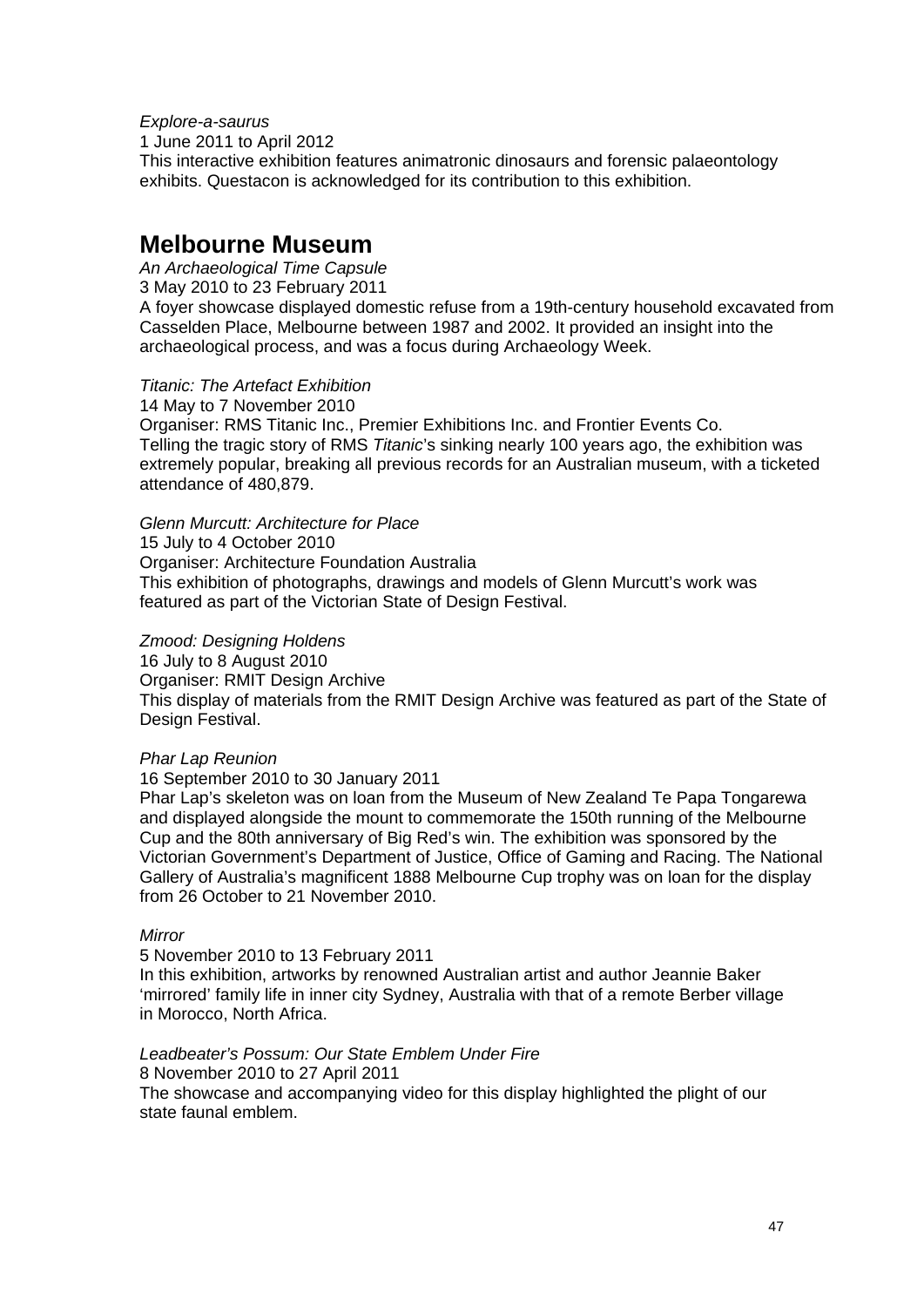*African Brass Artwork from Cameroon, West Africa*

10 November 2010 to 26 May 2011

This impressive brass casting of a fertility figure was used to promote the exhibition *West Africa: Rhythm and Sprit* at the Immigration Museum.

#### *Christmas Decorations*

29 November 2010 to 17 January 2011

This display comprised a showcase of vintage Christmas decorations from a collector featured in the popular Community Collection program in 2006.

#### *Deliverette*

11 January to 28 March 2011 The ever-popular Deliverette vehicle returned to the main foyer of the museum.

*Top Designs 2011* 

26 March to 26 June 2011 Organiser: Victorian Curriculum and Assessment Authority This annual exhibition featured the best of VCE design, and exhibits included fashion, furniture, electronics, multimedia, photography and film.

### *agIdeas*

19 April to 22 May 2011 Organiser: Design Foundation Ltd Showcasing the shortlisted entries for the agIdeas New Star competition 2010, this year's display also included a retrospective of past winners, to mark the 20th anniversary of agIdeas and the New Star competition.

### *Tutankhamun and the Golden Age of the Pharaohs*

8 April to 6 November 2011

Organiser: National Geographic Society, Arts and Exhibitions International and IMG with cooperation from the Egyptian Supreme Council of Antiquities

The largest and most valuable travelling exhibition yet displayed at Melbourne Museum, *Tutankhamun* introduced new ways of operating. It has drawn record daily attendances and is on track to exceed the record of *Titanic: The Artefact Exhibition*. Commercial activities have been a feature of this exhibition project; they included a new retail store, a souvenir photograph opportunity, a 3D movie, the Theatre Cafe and a temporary restaurant, *Tcheft Marquee*. The University of Melbourne was the public programs partner, supporting a lecture series in Melbourne and regional cites, as well as education programs for primary and secondary schools.

### **Bunjilaka**

*From Little Things Big Things Grow*  12 June to 7 November 2010 Organiser: National Museum of Australia Highlighting the struggle for Aboriginal civil rights between 1920 and 1970, the exhibition featured the personal stories of the activists – Aboriginal and non-Aboriginal, famous and not so well known – who fought to change Australian society.

*Bold. Black. Brilliant. Ilbijerri Theatre Company: A Retrospective* 9 July to 7 November 2010

This retrospective exhibition celebrated the 20th anniversary of Australia's first Indigenous theatre company, Ilbijerri.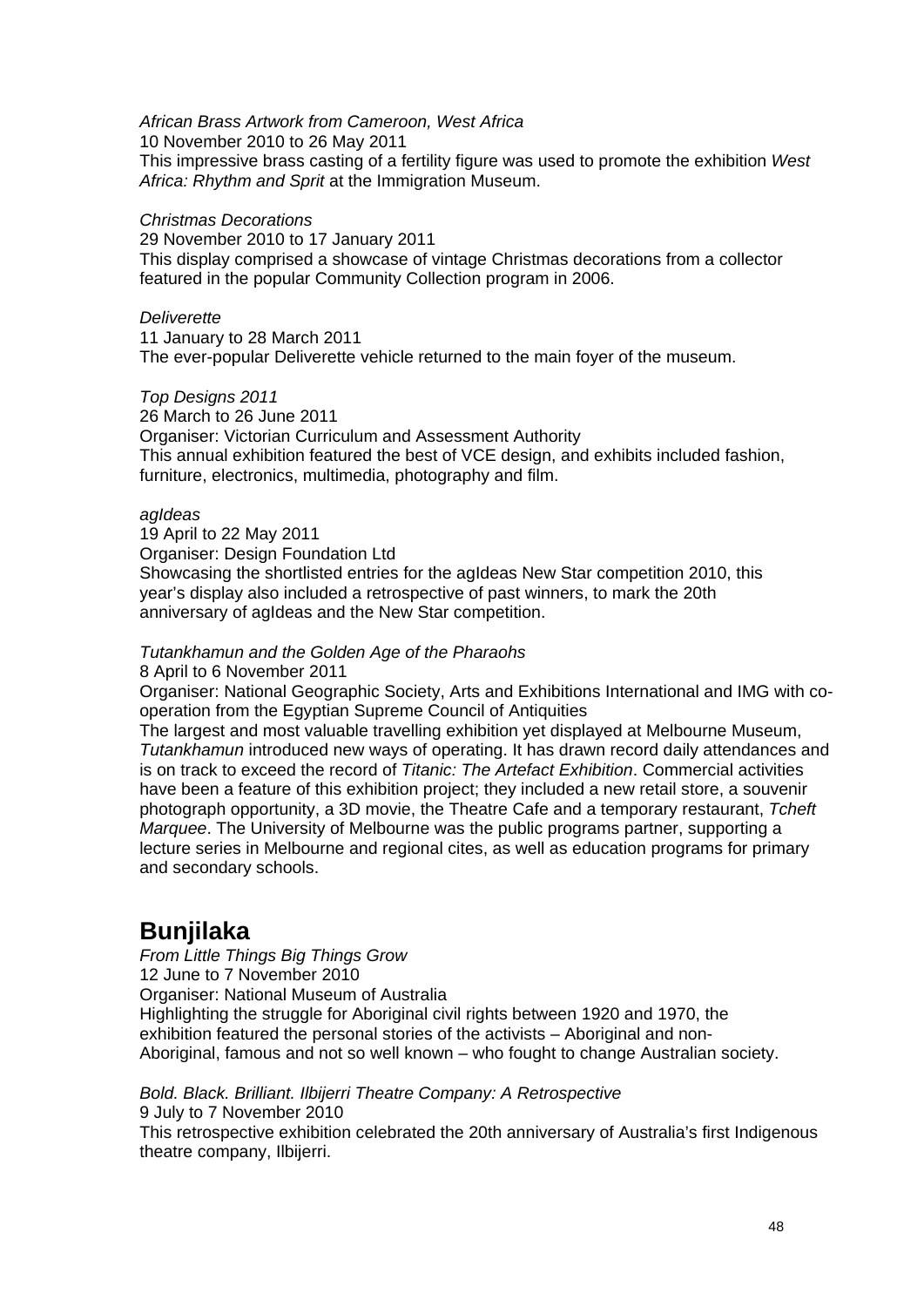#### *Mulana*

19 November 2010 to 10 April 2011 Meaning 'spirit' in Yorta-Yorta language, *Mulana* showcased a series of works revolving around key events in the life of the Victorian Aboriginal artist, Megan Cadd.

### *My People, Culture and Country*

21 April to 25 June 2011

This exhibition featured photographs and artworks by Koorie students from the Hume region who worked with Museum Victoria staff the previous year. Historical objects from the Indigenous Cultures collection with provenance from the area and/or clan group of the students accompanied their personal stories.

*Women with Clever Hands: Gapuwiyak Miyalkurruwurr Gong Djambatjmala* 27 May to 28 August 2011

Organiser: Wagga Wagga Art Gallery, New South Wales *Women With Clever Hands* featured fibrework by women artists from Gapuwiyak in northeast Arnhem Land. It was developed by Dr Louise Hamby, MV Research Honorary Associate with the Wagga Wagga Art Gallery, and supported by a Visions of Australia touring grant**.**

### **Touring Exhibitions**

*A Day in Pompeii* Western Australian Museum, Perth 21 May to 12 September 2010

*Waters of Tuvalu: A Nation at Risk* Incinerator Arts Complex, Moonee Ponds 18 August to 19 September 2010

*Talking Faiths: My Story, Your Story, Our Story* Springvale Library 3 September to 25 November 2010

Federation Square 19 March to 24 March 2011

*Mathematics Display* Display as part of Arts Victoria's presentation Royal Melbourne Show September 2010

*Toys: Science at Play* National Wool Museum, Geelong 15 October 2010 to 1 June 2011

National Museum of Singapore 16 October 2010 to 23 January 2011

*My People, Culture and Country* Benalla Art Gallery 3 December 2010 to 16 January 2011